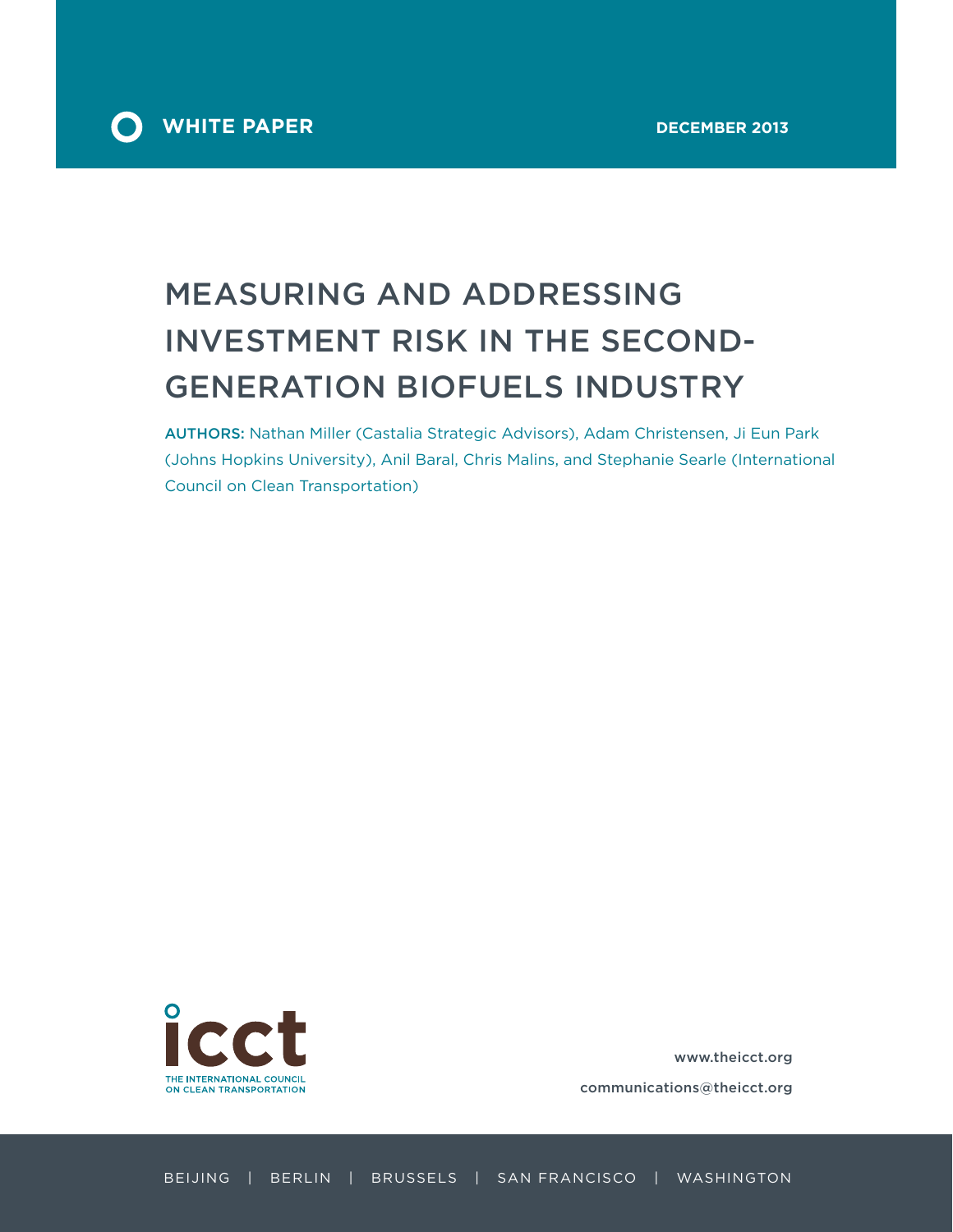© 2013 International Council on Clean Transportation 1225 I Street NW, Suite 900 Washington, DC 20005 www.theicct.org | communications@theicct.org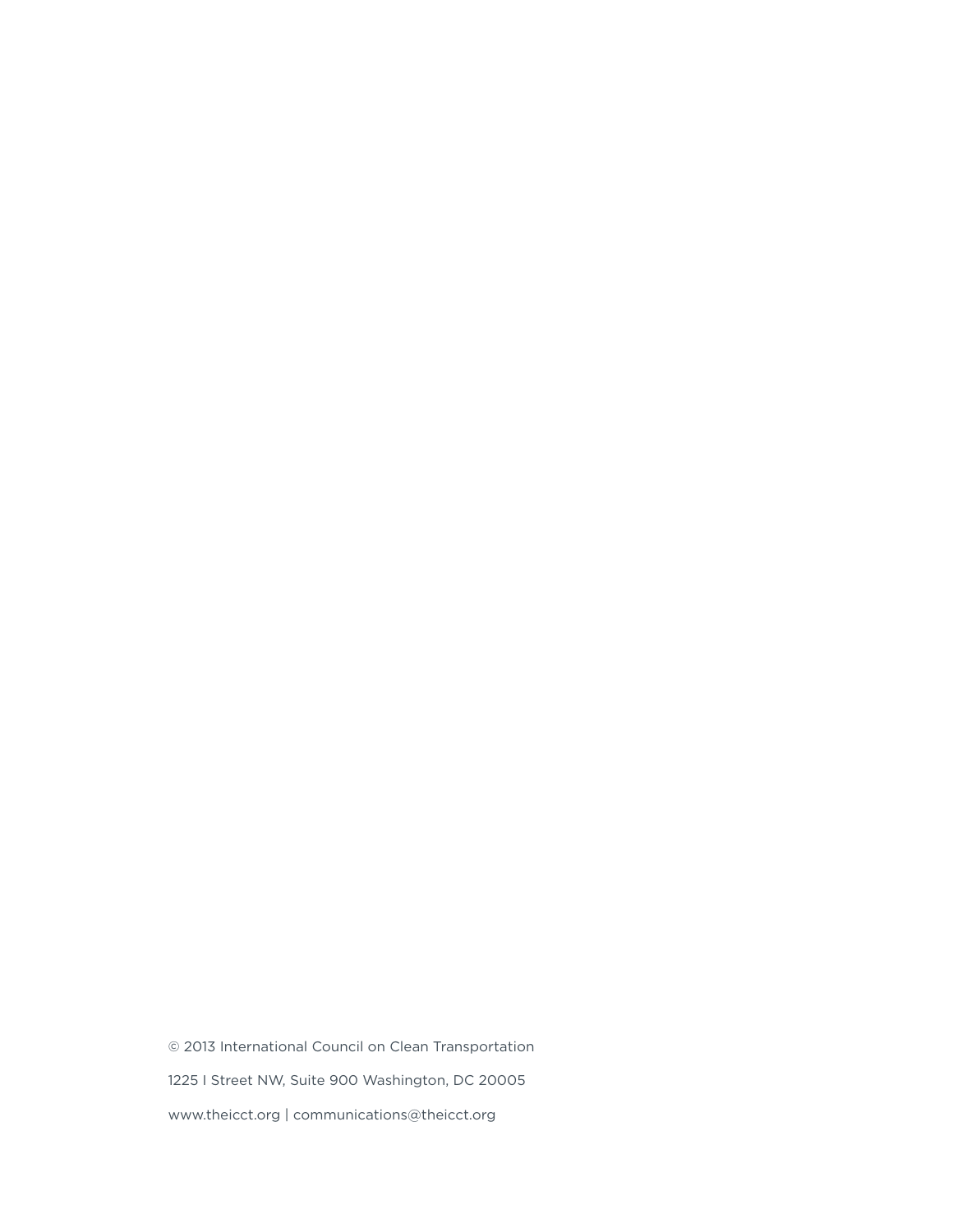## TABLE OF CONTENTS

| Financial mechanisms to reduce risk in the advanced biofuel industry  27 |  |
|--------------------------------------------------------------------------|--|
|                                                                          |  |
|                                                                          |  |
|                                                                          |  |
|                                                                          |  |
|                                                                          |  |
|                                                                          |  |
|                                                                          |  |
|                                                                          |  |
|                                                                          |  |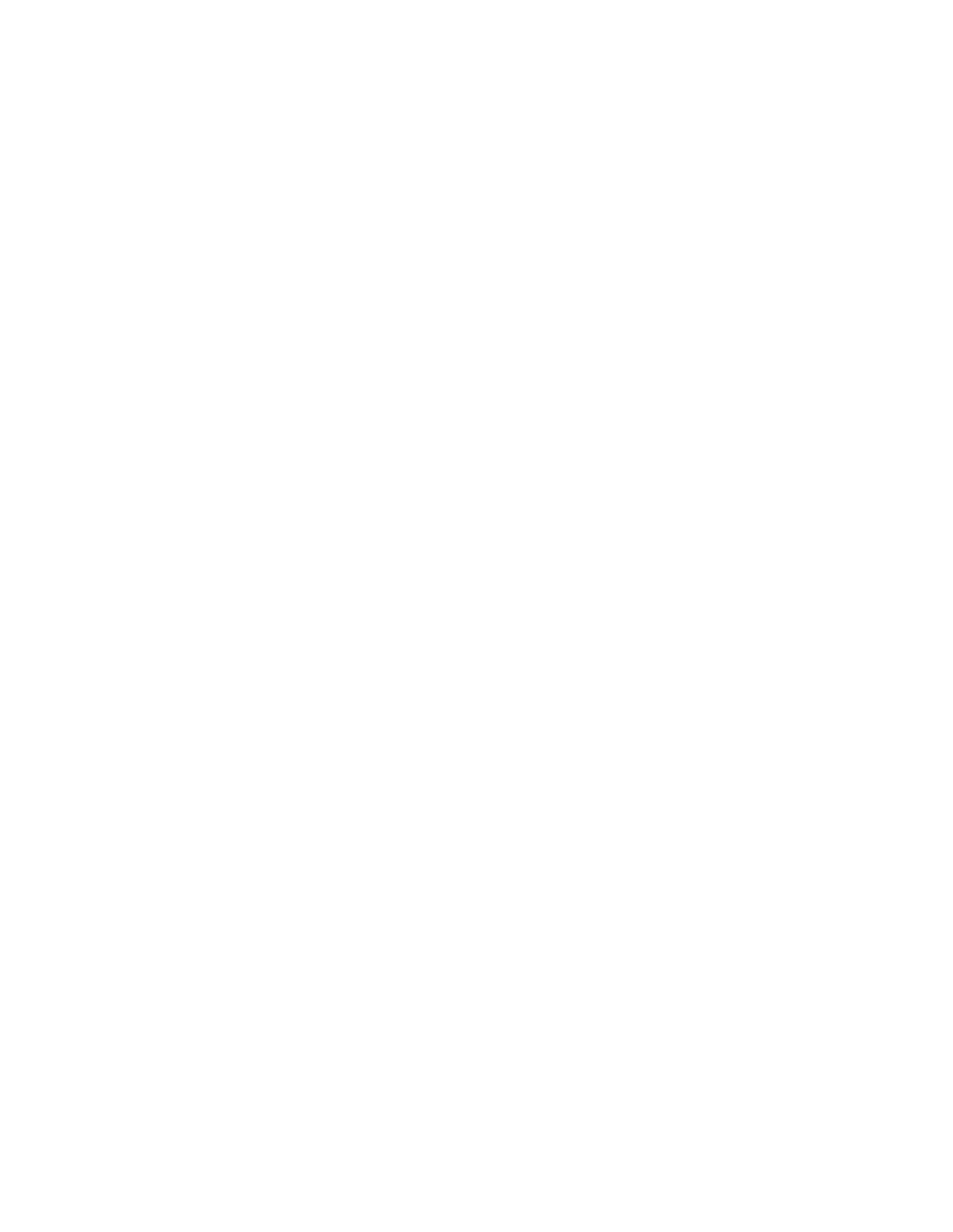### <span id="page-4-0"></span>EXECUTIVE SUMMARY

Over the last decade, the second-generation biofuels industry has struggled to reach commercialization. The United States and the European Union have some of the world's most aggressive policies for alternative fuel promotion, including volumetric mandates, lifecycle fuel-carbon-intensity requirements, and fuel-taxation schemes. But these policies have not yet succeeded in bringing substantial volumes of new advanced biofuels to market. The Renewable Fuel Standard (RFS2) in the U.S. has proved to be a limited driver thus far, with the U.S. Environmental Protection Agency drastically lowering the amount of cellulosic biofuel that must be blended into gasoline and diesel each year. In addition, the industry faces barriers from the impending "blend wall" of 10% ethanol in gasoline and uncertainty regarding policies and oil prices.

This paper presents a novel analysis of the financial risk of companies with a large stake in second-generation biofuel production (defined here as biofuel made from cellulose, algae, duckweed, or cyanobacteria). While previous studies have attempted to explain the slow commercialization of cellulosic and algal biofuels qualitatively, few have presented financial analysis across the sector. Using publicly available financial data, this paper applies investment analysis tools that are generally not applied to this space in order to develop a more rigorous understanding of the investment risk in this industry.

Using the capital assets pricing model (CAPM), we calculate beta coefficients, a metric of nondiversifiable market risk, from 2010 (post-financial crisis) to the present for nine companies that are producing or have a significant stake in cellulosic or algal biofuels. Seven of the nine companies have beta values greater than 1.0, indicating greater volatility than the stock market as a whole. Investors therefore see these companies as inherently riskier than other opportunities and, based on the CAPM analysis, would require a 15% average expected annual rate of return, compared with the S&P 500's 8% return.

The elevated risk seen in second-generation biofuel companies is one dimension that very likely contributes to unsteady and insufficient investment and the poor financial health of the industry. A direct implication of this analysis is that additional policy measures are needed to reduce risk and build confidence in second-generation biofuel companies in the early stages of commercialization.

An examination of existing policies and tax incentives points to four specific changes to the U.S. tax code that could help accelerate the commercialization of second-generation biofuels. A federal tax credit for the production of second-generation biofuels exists, but its use has remained limited. The proposed changes to this tax credit, and the issues they would help correct, are summarized in Table ES1.

The first proposed change would allow eligible biofuel producers to claim an investment tax credit instead of a production tax credit, because the construction phase is when biofuel companies need financial certainty to attract investors. Second, allowing these parties to claim a grant in lieu of tax credit further enables them to use this support in the early stages, as they may not have tax liability against which to claim the credit for several years after construction begins.

The third proposed change is to provide policy certainty for investors by extending the tax credit until a threshold volume of biofuels has been produced, at which point support would no longer be necessary. Last, we propose harmonizing definitions of eligible pathways between this tax credit and the RFS2.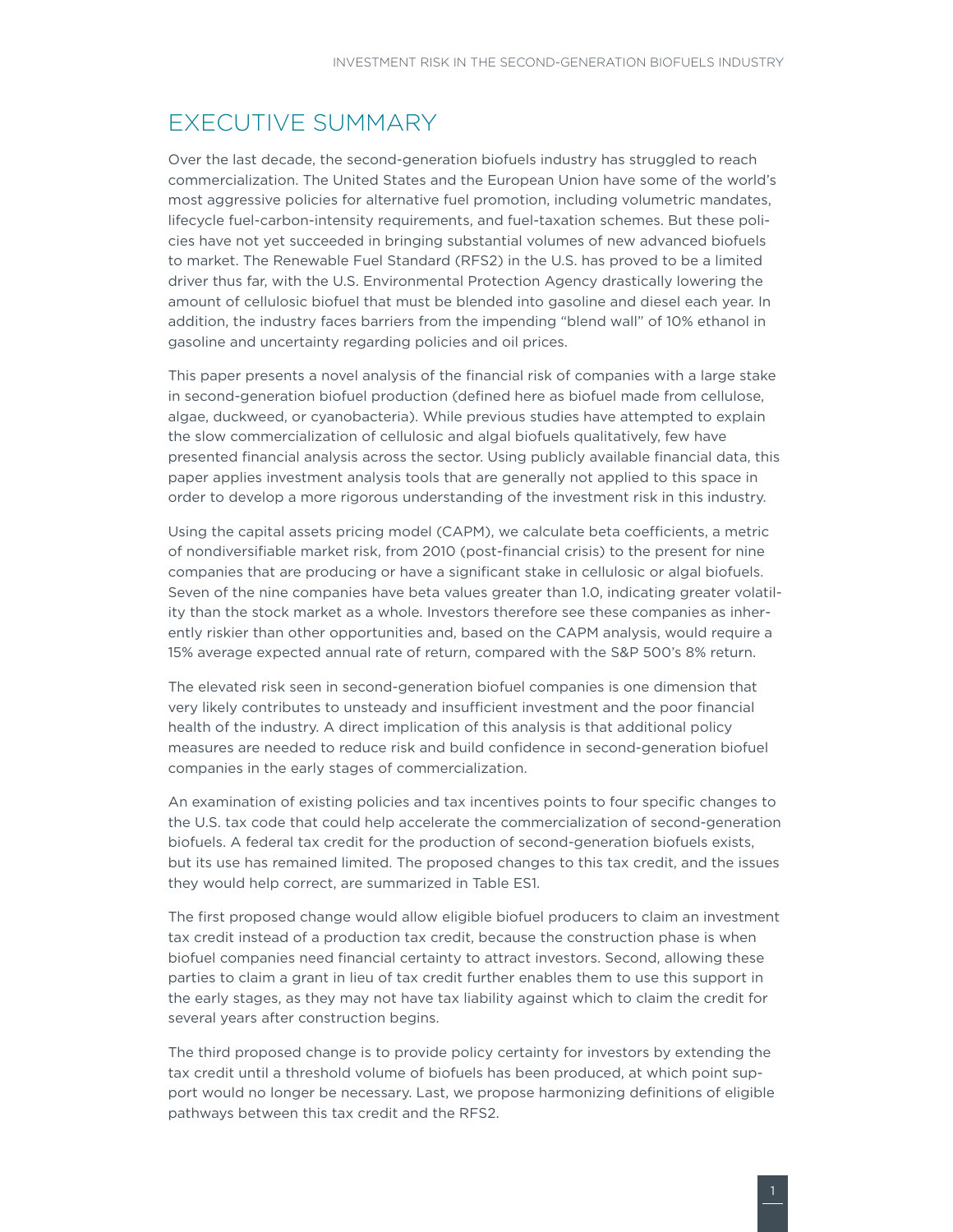| <b>Problem</b><br>area                     | <b>Impacts on investment</b><br>in 2nd gen biofuels                                                                 | <b>Suggested policy change</b>                                                                                                                                                              | <b>Precedent for change</b>                                                                                          |
|--------------------------------------------|---------------------------------------------------------------------------------------------------------------------|---------------------------------------------------------------------------------------------------------------------------------------------------------------------------------------------|----------------------------------------------------------------------------------------------------------------------|
| <b>Tax</b><br>credit for<br>production     | Companies receive<br>no support during the<br>construction phase                                                    | Allow eligible parties to<br>opt-in for an investment<br>tax credit (ITC) instead of<br>a production tax credit                                                                             | Parties eligible for the<br>renewable electricity<br>production tax credit<br>can opt for an ITC                     |
| <b>Credit</b><br>against tax<br>liability  | Biofuel companies<br>may have little or no<br>tax liability in the early<br>years of construction<br>and production | Allow eligible parties to<br>claim a grant in lieu of<br>tax credit                                                                                                                         | The grant in lieu of<br>tax credit program<br>provided payments to<br>renewable electricity<br>producers             |
| <b>Expires at</b><br>end of 2013           | Investors see little<br>financial benefit in tax<br>credit that is expiring<br>with high uncertainty<br>of renewal  | Provide certainty by<br>extending tax credit until<br>1 billion cellulosic<br>renewable identification<br>numbers (RINs) have<br>been produced                                              | Federal tax credit<br>for electric vehicle<br>purchase is phased<br>out after manufacturer<br>produces 200,000 units |
| Inconsistent<br>definitions<br>of biofuels | Eligible pathways differ<br>between the tax credit<br>and the Renewable Fuel<br>Standard                            | To be eligible for the tax<br>credit, a facility's process<br>must be eligible for<br>cellulosic or advanced<br>RINs, in addition to<br>meeting existing<br>feedstock criteria <sup>1</sup> |                                                                                                                      |

**Table ES1.** Proposed changes to the second-generation biofuel producer tax credit to accelerate commercialization of advanced biofuels

These proposed changes would spur investment in second-generation biofuel companies by allowing them the flexibility to optimize the policy support they receive. Extending the tax credit until a production threshold has been reached provides investors certainty that these companies will benefit from the policy as anticipated. At the same time, such improvements will better assure taxpayers that the policy does not provide open-ended support. To further protect taxpayers, we recommend disbursing the grant in lieu of tax credit at the completion of project milestones, to avoid overinvesting in companies that fail in the early stages of scale-up.

These proposed U.S. tax code changes are relatively modest, have clear precedents, and fall squarely in line with Congress's intention that the tax code and fuels policy promote the development of innovative domestic technology, displace petroleum consumption, and help spur long-term reductions in carbon emissions from the transport sector. These adjustments would help achieve the goals of the U.S. RFS and California's Low Carbon Fuel Standard. Without such policy changes, second-generation biofuel production will continue to fall far short of targets. The technology for these advanced low-carbon biofuels is here, but the financing and the investment security is not. Complementary fiscal policy will be a critical part of the shift toward a more sustainable fuel base in the United States.

<sup>1</sup> Eligible feedstocks under the existing second-generation biofuel producer tax credit are: lignocellulosic or hemicellulosic material, algae, cyanobacteria, or lemna.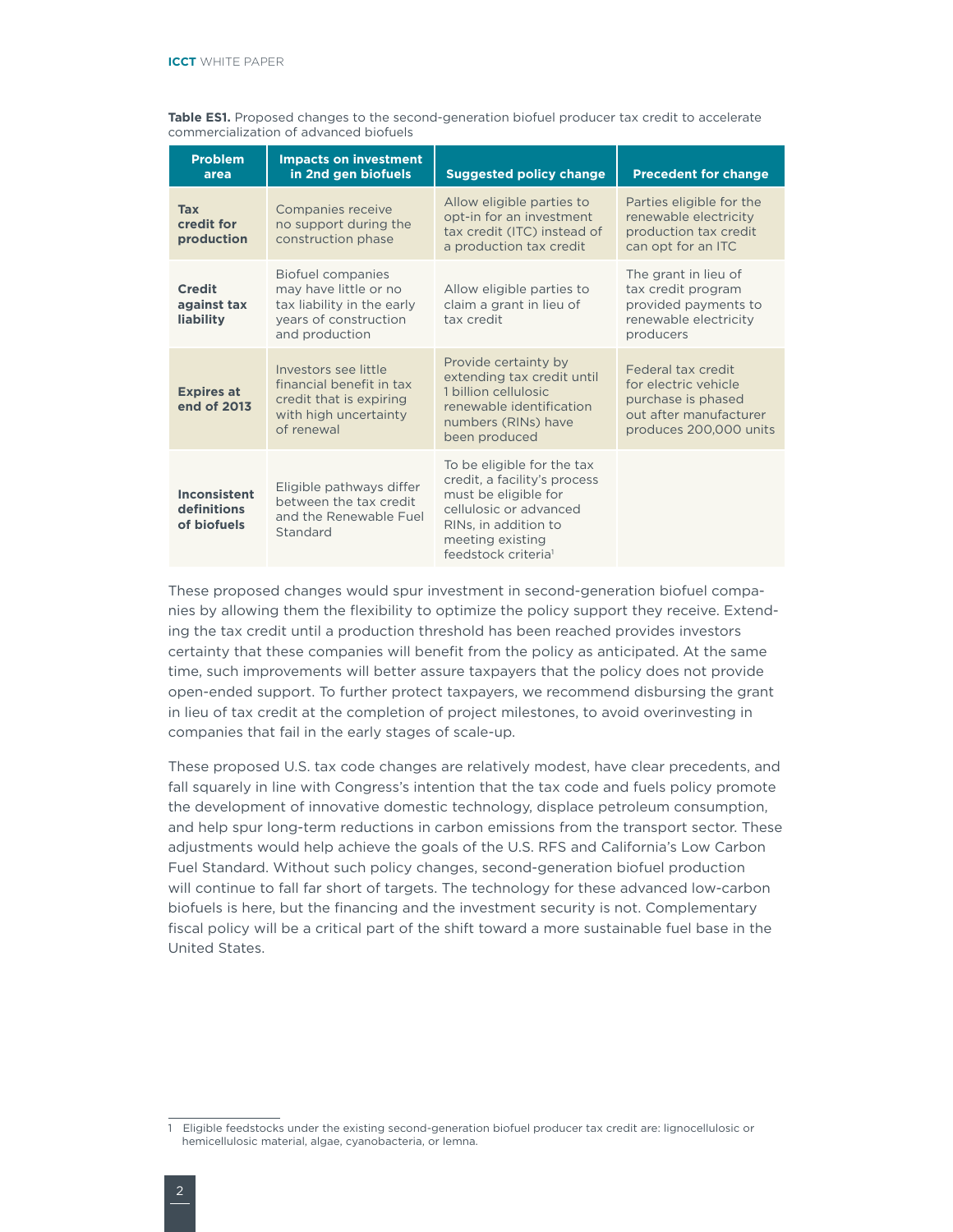### <span id="page-6-0"></span>INTRODUCTION

This paper aims to assess the financial risk of second-generation biofuel companies, identify other barriers to commercialization of the industry, and suggest ways to address these issues. First, this introduction explains the Renewable Fuel Standard and outlines the current status of the industry. The next section describes existing regulatory incentives for second-generation biofuel production. This is followed by an analysis of financial volatility and risk in second-generation biofuel companies and how they and other factors may limit investment. Last, this paper presents recommendations for revising existing financial incentives to reduce financial risk and spur investment in second-generation biofuel companies, to help bring them through the valley of death and into successful and sustainable commercial operation.

### **THE RENEWABLE FUEL STANDARD**

The Renewable Fuel Standard (RFS) supports U.S. consumption of biofuels by mandating the volume of biofuels that must be blended into transportation fuel each year from 2006 through 2022. The program was legislated by the Energy Policy Act (EPAct) of 2005 and heavily revised by the Energy Independence and Security Act (EISA) in 2007, thus becoming RFS2. The RFS2 comprises four nonexclusive submandates that are defined by feedstock and lifecycle greenhouse gas (GHG) savings compared with petroleum:

- » Renewable fuels (at least 20% GHG savings)
- » Advanced fuels (at least 50% GHG savings2)
- » Biomass-based diesel (at least 50% GHG savings)
- » Cellulosic biofuel (at least 60% GHG savings)

Volumes of these categories are mandated to increase over time to 2022, when the RFS2 targets 36 billion gallons of biofuels to be blended into transportation fuels.

Mandated volumes for all categories other than cellulosic fuel have been met every year. Cellulosic volumes have been revised downward in each year due to low availability. As illustrated in Figure 1 (EPA, 2013b) cellulosic fuel widely missed its original RFS2 target in 2012, by almost 500 million gallons, and, as Table 1 shows, even missed its dramatically reduced target by over 8 million gallons. Production of cellulosic fuel has consistently undershot the targets due to slower than expected commercialization of the industry; indeed the first cellulosic renewable identification numbers (RINs) were not issued until 2012 (Appendix A; Hart Energy, 2012).

<sup>2</sup> Advanced biofuel cannot be ethanol made from corn starch.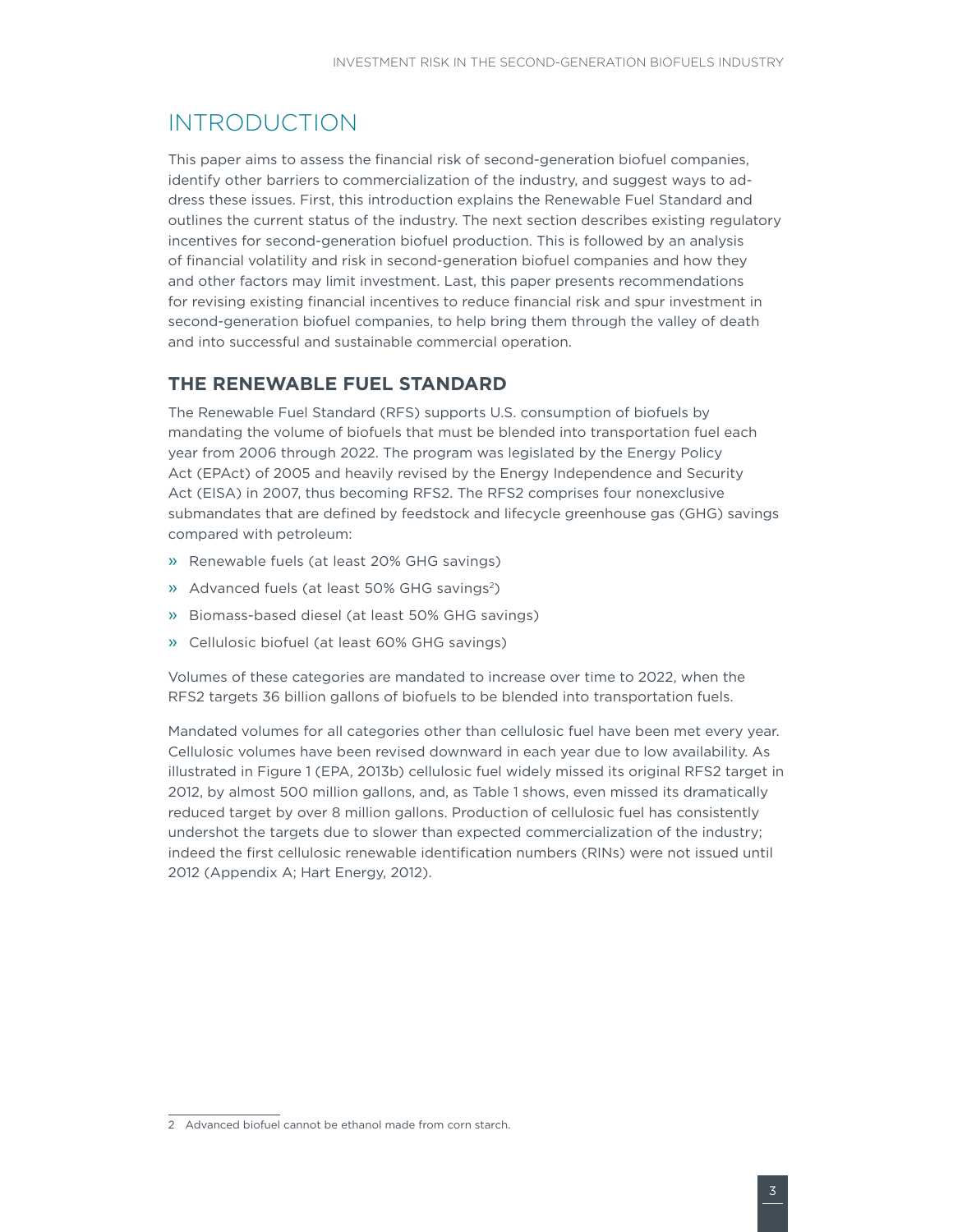

**Figure 1.** Biofuel volumes (in billions of gallons) required under the RFS2 and actual production in 2012. "Other renewable" includes all renewable biofuel that does not qualify as advanced, and "other advanced" includes all advanced biofuel that does not quality as biomass-based diesel or cellulosic.

The EPA has revised the cellulosic requirement each year to a small fraction of that specified in the statute (Table 1); production has still not met these revised requirements (EPA, 2010b, 2012, 2013b). The fact that the revised volumes have not consistently increased over time underscores the uncertainty in this nascent industry. A more detailed discussion of historical biofuel production by RFS2 category is included in Appendix A.

| <b>Cellulosic Biofuel</b> | <b>Original RFS2</b><br><b>Requirement</b> | <b>Revised RFS2</b><br><b>Requirement</b> | <b>Actual Production</b> |
|---------------------------|--------------------------------------------|-------------------------------------------|--------------------------|
| 2010                      | 100                                        | 6.50                                      | 0.00                     |
| 2011                      | 250                                        | 6.00                                      | 0.00                     |
| 2012                      | 500                                        | 10.45                                     | 0.02                     |
| 2013                      | 1.000                                      | 6.00                                      |                          |

**Table 1.** Original and revised required volumes for cellulosic biofuel under the RFS2, in millions of ethanol-equivalent gallons per year (EPA, 2010b, 2012, 2013b)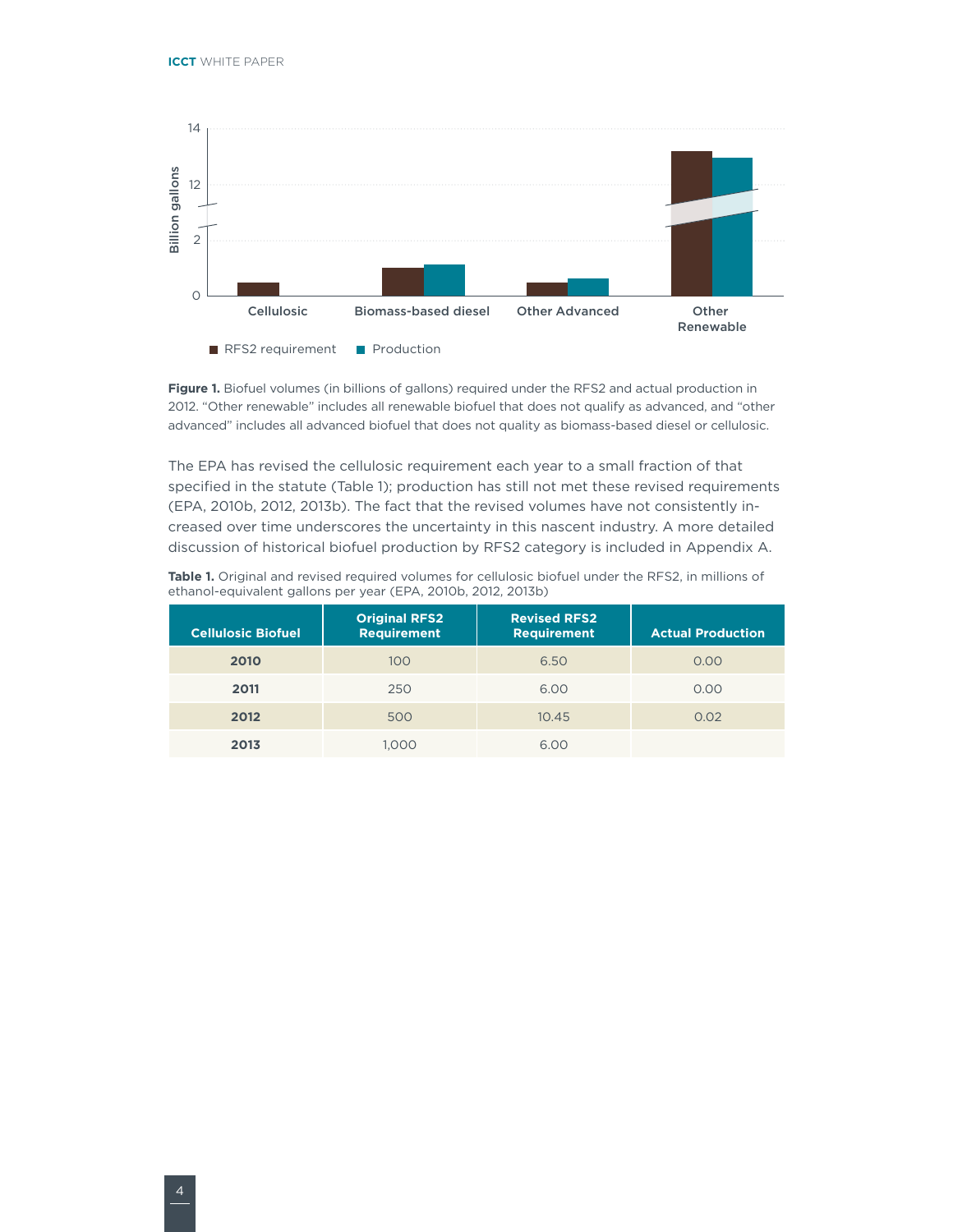### <span id="page-8-0"></span>**CURRENT STATUS OF THE SECOND-GENERATION BIOFUEL INDUSTRY**

For the purposes of this paper, we define "second-generation biofuels" as biofuels produced from non-food feedstocks. These include cellulosic biofuel—which can be made from crop residues, wood, grass, or any other type of plant material—and biofuels made from algae, cyanobacteria, or lemna (duckweed).

While the RFS2 called for ramping up the deployment of cellulosic fuels starting in 2010, securing financing was difficult in the aftermath of the financial crisis. Tax equity markets (where large lending institutions finance projects in exchange for partial ownership of a company and access to tax credits) disappeared, and banks became less willing to invest in isecond-generation biofuel projects. Some second-generation biofuel plants did receive sizeable investments from venture capital firms such as Khosla Ventures and Mohr Davidow Ventures, the oil industry (Curtis, 2010), and programs created by the American Recovery and Reinvestment Act (Curtis, 2010). A number of airlines also raised the profile of algal biofuels with well-publicized demonstration flights.<sup>3</sup> Despite these successes, the second-generation biofuel industry has encountered numerous setbacks, and many companies are still far from commercial development.

In developing innovative technologies such as second-generation biofuel production, many businesses fail as they attempt to move from R&D and demonstration to commercialization. This difficult transition is often referred to as the "valley of death." Even though many cellulosic and algal processes have been successfully demonstrated in pilot plants, few have been able to attract sufficient financing for commercial-scale facilities.

Indeed, since 2007 several cellulosic biofuel companies have struggled or foreclosed as they attempted to cross the valley of death, and several second-generation biofuel companies have lost significant value since they went public (Figure 2). For example, Range Fuels began construction of a cellulosic ethanol plant in 2007 but shut down in 2011 without having produced any fuel (Range Fuels, 2007; Carney, 2011). On April 14, 2012, KL Energy Corp. produced the first RFS2 cellulosic RINs for a batch of 20,069 gallons of ethanol made from sugarcane bagasse at a pilot facility (Hart Energy, 2012). After changing its name to Blue Sugars, however, the company filed for bankruptcy in 2013. Algal biofuels have been slow to commercialize as well; no autotrophic<sup>4</sup> algal biofuel facilities have produced significant quantities.

At the time of this report, only two commercial-scale second-generation biofuel facility facilities exist in the United States: INEOS Bio in Florida, producing ethanol from waste (Biofuels Digest, 2013), and KiOR in Mississippi, producing drop-in gasoline, diesel, and fuel oil blendstocks from wood.

<sup>3</sup> For example, Continental Airlines in 2009 conducted a successful test flight powered partly by fuel derived from algae and jatropha.

<sup>4 &</sup>quot;Autotrophic" refers to plants or algae that harvest their energy from the sun. "Heterotrophic" algae harvest their energy from other plants or algae; for example, in Solazyme's process sugar is fed to algae that then produce oils.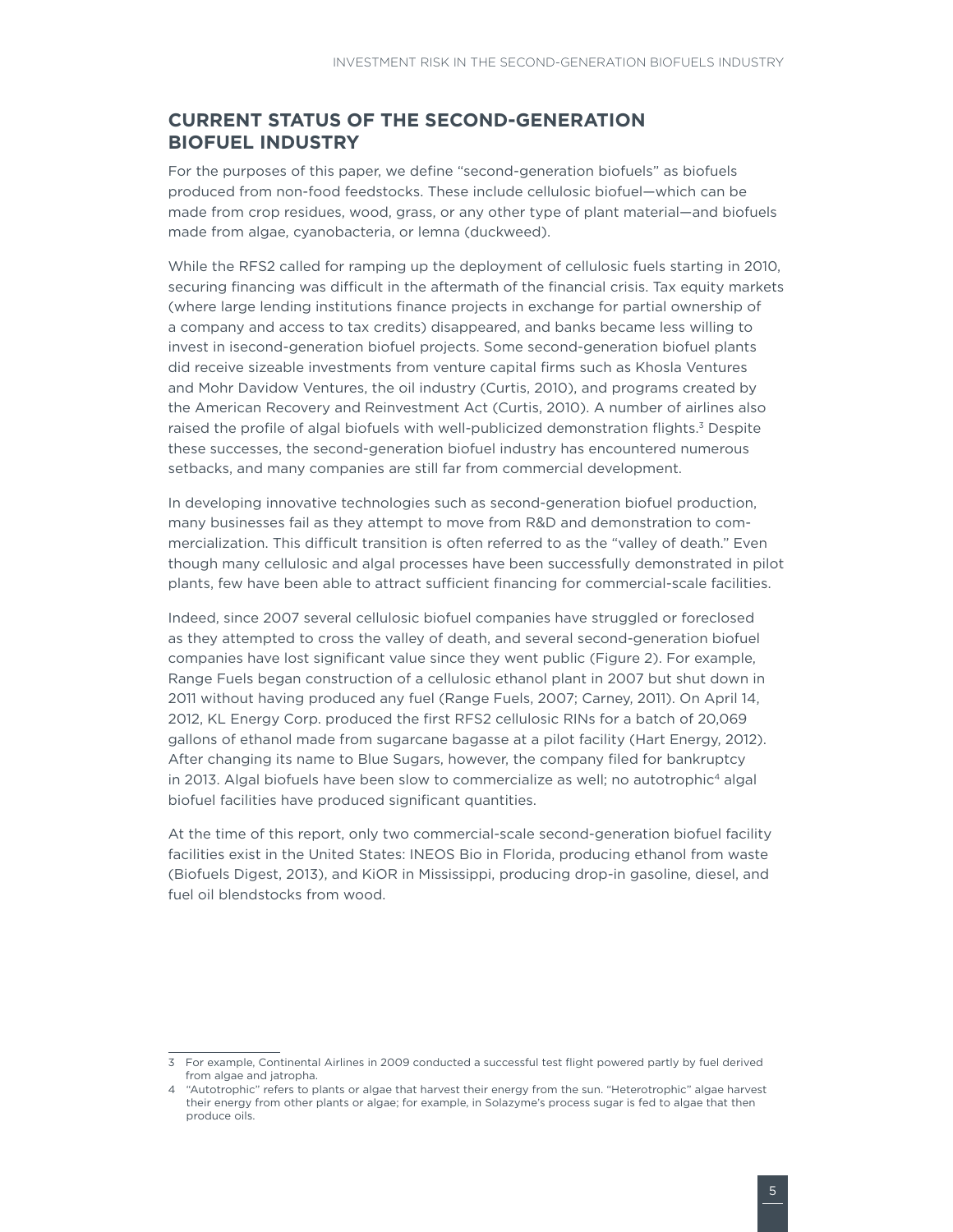

Figure 2. Change in stock price from initial public offering date to September 4, 2013. IPO price was not available for Rentech, Inc and Lignol; price change shown is based on oldest available closing price.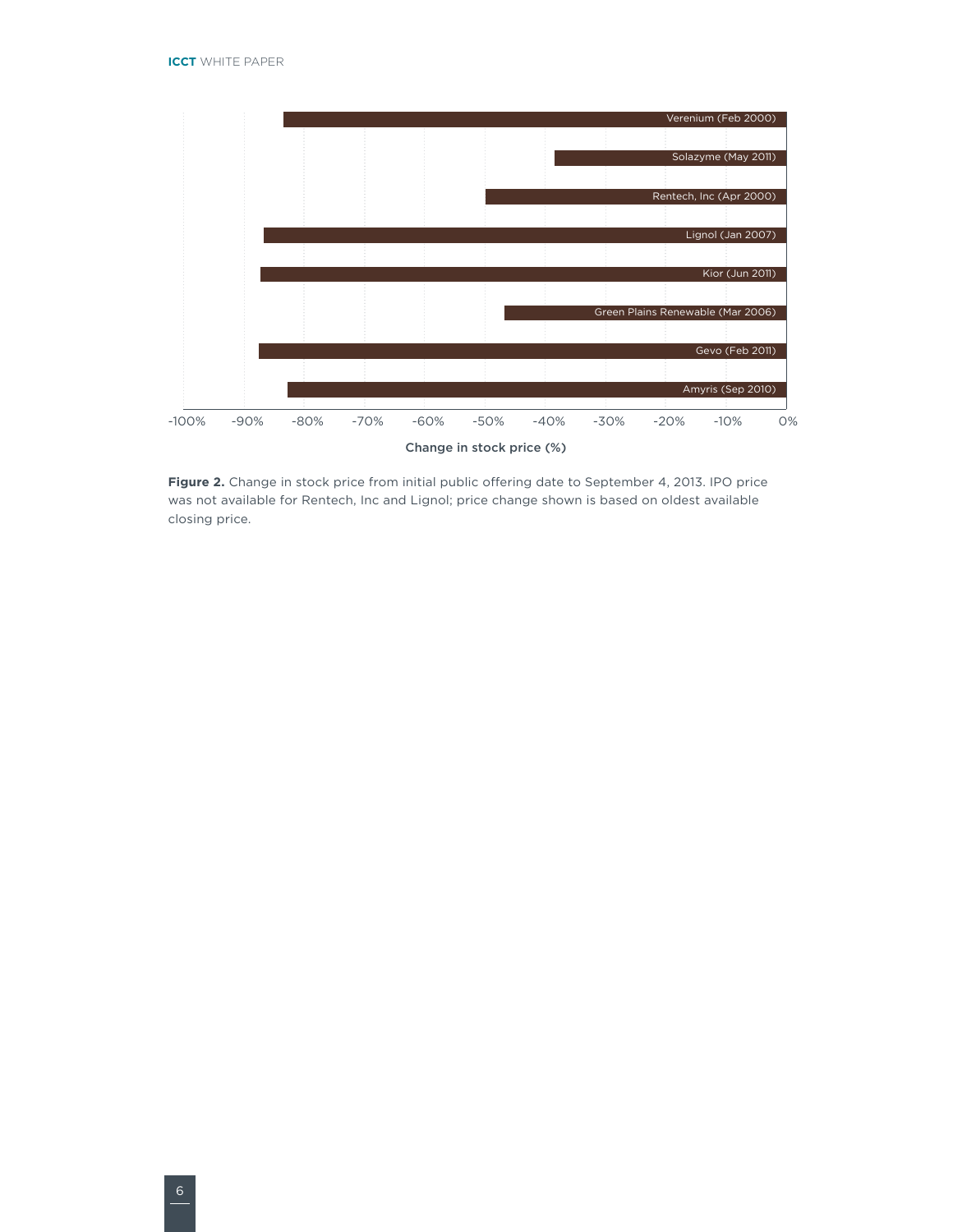### <span id="page-10-0"></span>EXISTING REGULATORY AND TAX INCENTIVES

### **RIN PRICING**

The RFS2 provides a form of price support and certainty through the RIN system. Biofuel producers registered with the EPA generate RINs for each gallon of fuel they produce. Obligated parties (refiners and importers of gasoline and diesel fuels) must demonstrate compliance with the RFS2 by acquiring sufficient RINs to meet their individual renewable volume obligations (RVOs). RINs remain attached to a given batch of fuel until the fuel is blended into a finished product. Upon blending, the RINs become separable and the owner of the RINs is allowed to keep them for compliance or sell them to another party. The value of the separated RINs can be considered the "core value" of the RIN. Obligated parties can meet their RFS2 mandates by purchasing and blending biofuels or by purchasing already separated RINs, and then submitting the RINs to the EPA for compliance.

Obligated parties might want to purchase and blend more biofuel than they are mandated to use, either to sell the surplus RINs on the RIN market or to bank extra credits and thus mitigate risk of compliance in future years. There is a cap on how many RINs can be carried forward.<sup>5</sup>

Figure 3 provides a theoretical illustration of how the core value of a RIN is determined. The green line shows a hypothetical price-supply relationship for a given category of biofuel. If producers can charge a higher price, they will produce more, hence supply will increase. As the supply increases, we move along the supply curve to introduce more expensive processes, increasing price. The light blue line shows the comparable pricedemand relationship. On the demand side, if the price charged to consumers increases, they will purchase less fuel, hence demand is reduced. The flip side is that as the price drops, the demand goes up. At the point where the price is such that supply matches demand, the system is in balance; this is referred to as the equilibrium price and quantity of a good.

The RFS2 is a policy intervention that changes this relationship. It mandates that a certain quantity of biofuels be used; in other words, it aims to raise demand beyond the equilibrium level supported by the market. At this quantity, there is a gap between the price at which the supplier can afford to sell the fuel (P<sub>s</sub>) and what the consumer is willing to pay for it  $(P_{\nu})$ . The RIN adds value to the biofuel for the producer (forcing the consumer, the obligated party, to pay more than the value of the fuel alone) to close this price gap. Thus, as shown in Figure 3, the RIN core value is represented by  $\mathsf{P}_{_{\mathrm{S}}}$  minus  $\mathsf{P}_{_{\mathrm{d}}}$ .

<sup>5</sup> The limit is 20% of the next year's mandated volume. Obligated parties can also run a deficit, but strict limitations govern this scenario.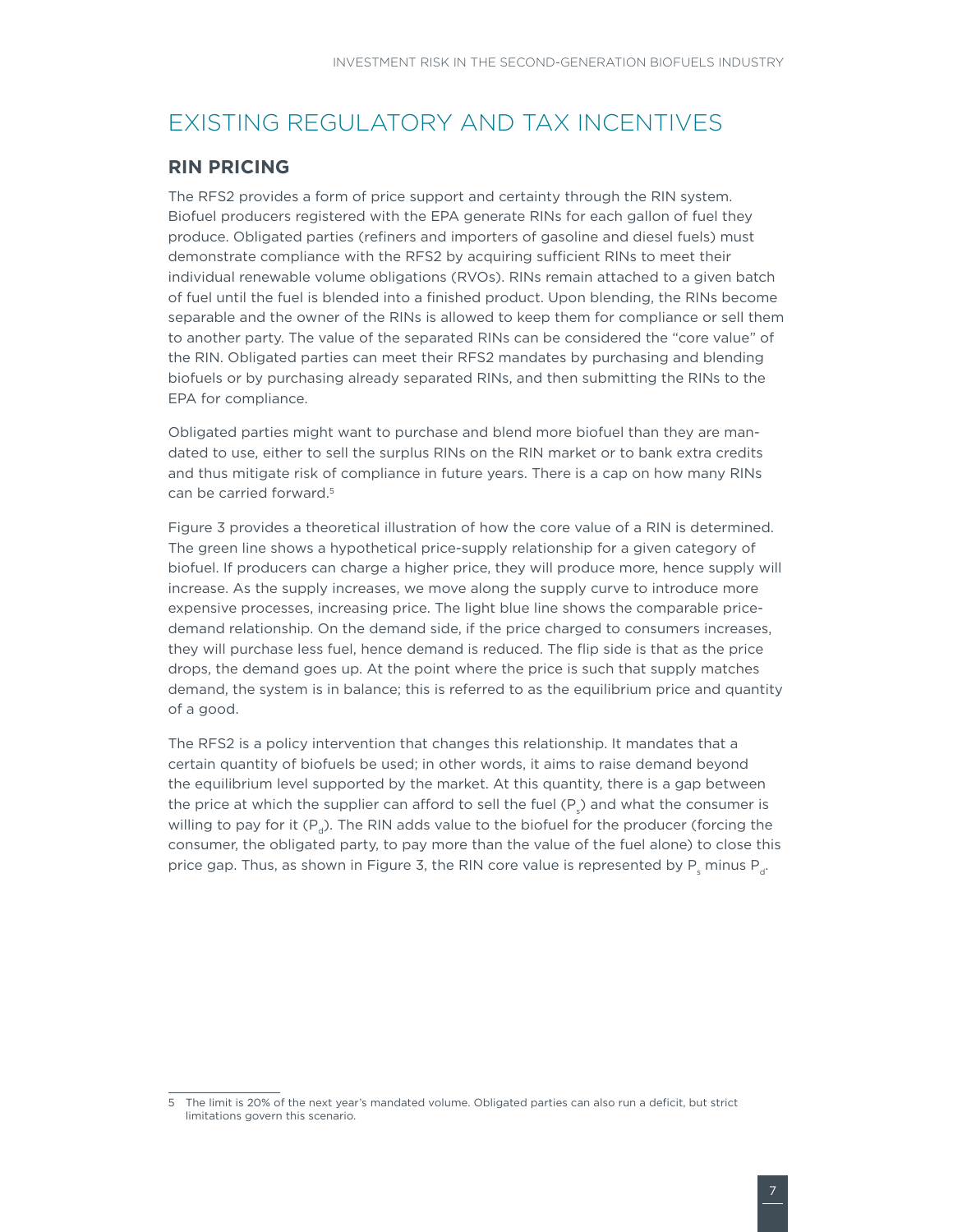



Figure 3. How RINs support biofuel prices. Figure redrawn from McPhail, Westcott, & Lutman (2011).

In other words, when Congress created the RFS2, it expected that biofuels would be more expensive to produce than fossil fuels, and thus the targeted volumes of biofuels would not be blended for market reasons alone. The RFS2 adds value through RINs to make biofuels cost-competitive. Congress also expected that cellulosic fuels would be even more expensive to produce than other renewable fuels and thus would require a stronger policy signal to bring them to market in the desired quantities. Creating separate categories for cellulosic RINs allows the core value of the cellulosic RIN to be higher than the core values of RINs for other renewable fuels.

In principle, minimum biofuel quantities are mandated, so the RIN core value should float to the level necessary to make it economically viable to produce as much biofuel as required. The exception is the cellulosic RIN core value, which can be limited under certain circumstances (see "Cellulosic waiver credits," below). Over the short term, insufficient supply of RINs can cause prices to rise rapidly as obligated parties scramble for compliance; this is discussed further in the "Barriers to commercialization" section below. Prices in RIN markets may also include a speculative component, as RINs can be bought and traded for profit as well as for compliance.

RINs are differentiated by biofuel type in the same way as the main categories for the RFS2 mandated volumes. Table 2 defines the types of RINs that qualify under the RFS2, and the volume categories for which they qualify.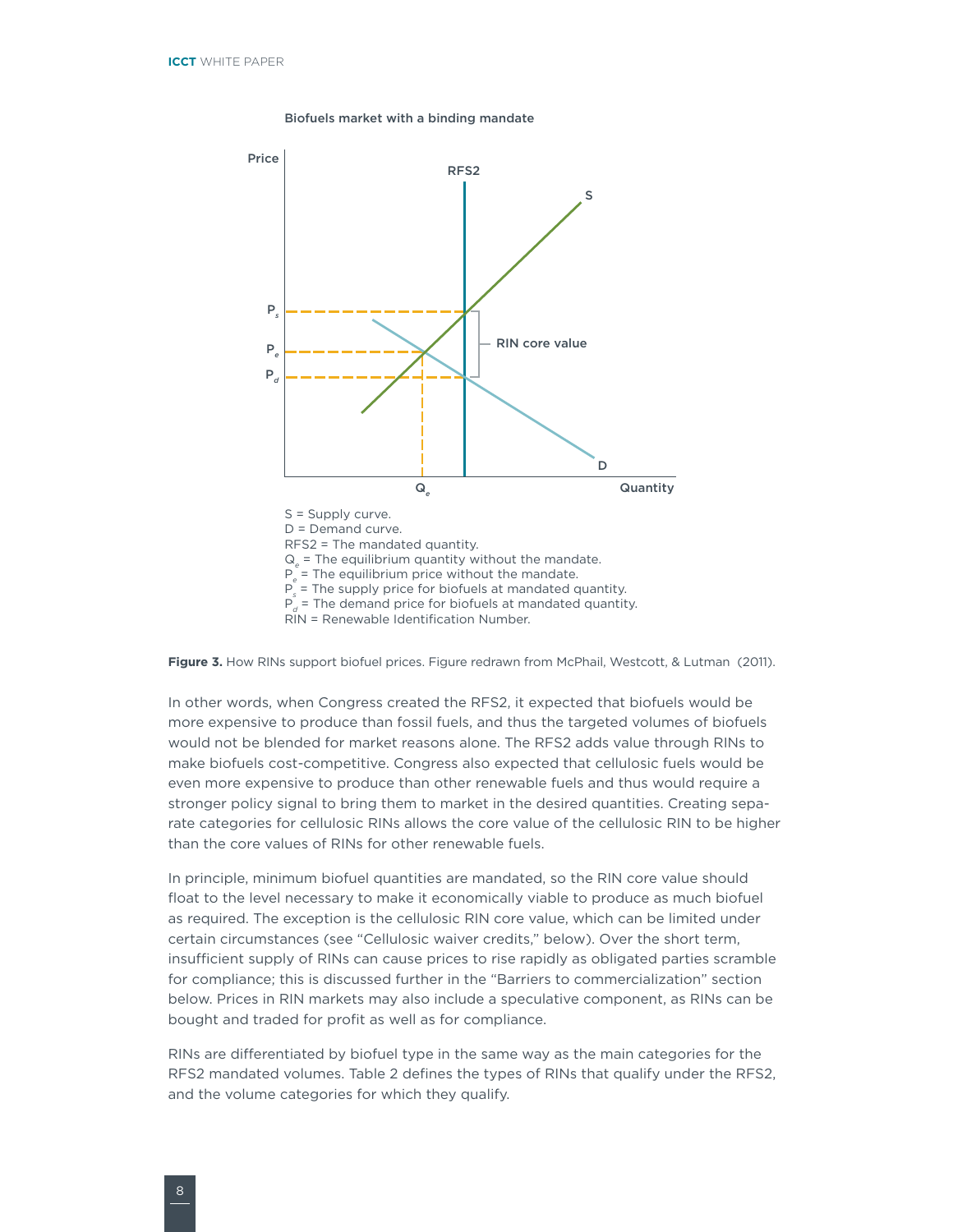| <b>RIN type</b> | <b>Biofuel type</b>                        | <b>RFS2 qualifying categories</b>                                     |
|-----------------|--------------------------------------------|-----------------------------------------------------------------------|
| D <sub>3</sub>  | Cellulosic biofuel (≥60% GHG savings)      | Cellulosic, Advanced or Renewable                                     |
| D <sub>4</sub>  | Biomass-based diesel<br>(≥50% GHG savings) | Biomass-based diesel, Advanced or<br>Renewable                        |
| D <sub>5</sub>  | Advanced biofuel (≥50% GHG savings)        | Advanced or Renewable                                                 |
| D <sub>6</sub>  | Renewable fuel (≥20% GHG savings)          | Renewable fuel                                                        |
| D7              | Cellulosic diesel (≥60% GHG savings)       | Cellulosic biofuel or Advanced,<br>Biomass-based diesel, or Renewable |

<span id="page-12-0"></span>**Table 2.** Renewable Identification Number (RIN) types.

A RIN is a 38-digit code representing a gallon of fuel. Different types of biofuels have different energy densities; a vehicle can travel farther on one gallon of a more energydense fuel like biodiesel than on a less energy-dense fuel like ethanol. This difference is recognized in the RIN system: Fuels that are more energy dense than ethanol can generate more than one RIN per physical gallon. The equivalence value (EV), or the ratio of the energy density of a certain fuel to the energy density of ethanol, is shown for different fuel types in Table 3.

| <b>Table 3.</b> Energy equivalence values (EV) for different fuel types. |  |
|--------------------------------------------------------------------------|--|
|--------------------------------------------------------------------------|--|

| <b>Biofuel</b>                | <b>Equivalence value</b> |
|-------------------------------|--------------------------|
| <b>Ethanol</b>                | 1.0                      |
| <b>Butanol</b>                | 1.3                      |
| <b>Biodiesel</b> <sup>6</sup> | 1.5                      |
| Non-ester renewable diesel    | 17                       |

### **CELLULOSIC WAIVER CREDITS**

If the supply of cellulosic fuel is expected to fall short of the volume mandated by the RFS2 in any given year, the EPA is required by statute to reduce the volume of cellulosic biofuel required for compliance. This is referred to as waiving part of the mandate. During such years, EPA is also required to make cellulosic waiver credits (CWCs) available to obligated parties as an alternate compliance option for any number of cellulosic RINs up to the revised volume mandate.

Due to the slower than anticipated deployment of cellulosic biofuel, the EPA has reduced the cellulosic mandate every year to date, and this seems likely to continue to 2022. The EPA will therefore be required to offer CWCs in every year to 2022. Obligated parties therefore have two compliance options: (1) acquire cellulosic (D3 or D7) RINs by buying them or by supplying cellulosic biofuels or (2) acquire any qualifying advanced biofuel (D4 or D5) RINs along with a CWC.

This provision allows for CWCs to act as an effective cap on the price premium for cellulosic biofuels over the price of advanced biofuels, although it is important to note that the CWC does not set a cap on advanced RIN core values. In this section, we show how the CWC can provide price stability to cellulosic ethanol over the course of the RFS2.

<sup>6</sup> Fatty acid methyl ester (FAME).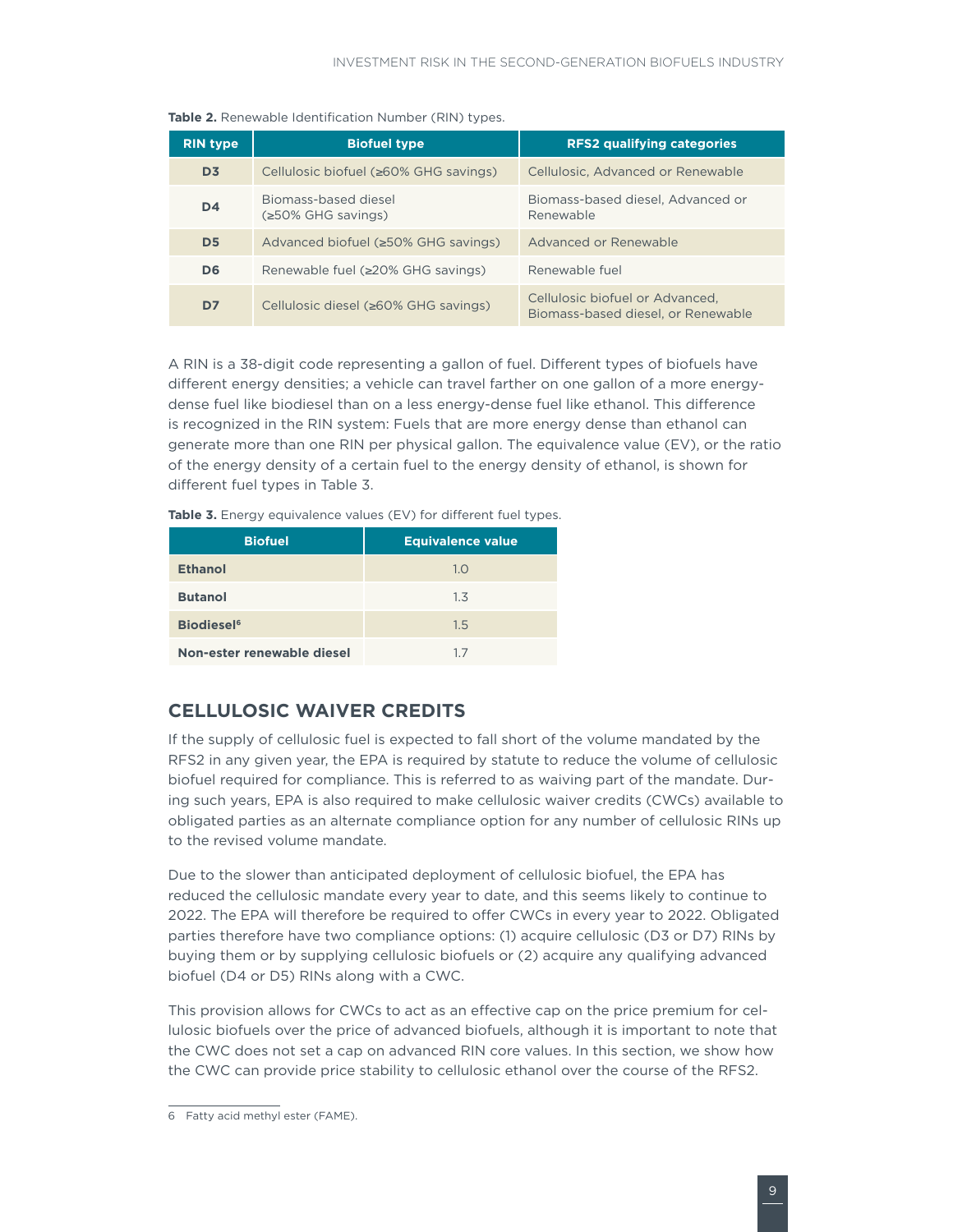Under the RFS2, the price of CWCs is determined by the following formula:

*CWC = max*{\$3 -  $P_{\text{gasoline}}$ ; \$0.25} **Equation 1** 

Where P<sub>gasoline</sub> represents the wholesale price of one gallon of gasoline. In other words, the price of a CWC is inversely related to the price of gasoline until gasoline reaches \$3/ gallon, at which point CWCs remain at \$0.25. The expected price of cellulosic biofuel can thus be expressed as

$$
P_{ce} = P_{adv} + max\{\$3 - P_{gasoline}, \$0.25\}
$$
 **Equation 2**

Where  $P_{c}$  is the price to the blender of one gallon of cellulosic biofuel and  $P_{adv}$  that of the lowest-cost advanced biofuel.

To project future cellulosic biofuel prices under the RFS2, we use Brazilian sugarcane ethanol as a proxy for the price of advanced biofuels. Sugarcane ethanol prices correlate with crude oil prices, as can be seen in Figure 4. We use this relationship to show how the price of compliance with the cellulosic biofuel mandate changes with oil price in Figure 5.

The maximum price of compliance is equal to the sum of the advanced-RIN-inclusive price of advanced biofuel (here, sugarcane ethanol, from Figure 4) and a CWC. From Figure 5 it can be seen that the maximum price of compliance with the cellulosic mandate should remain fairly stable at a little over \$3/gallon until crude oil exceeds that price, at which point the rising price of advanced sugarcane ethanol ( $P_{adv}$ ) drives the price of cellulosic.<sup>7</sup> If there is an available supply of separated advanced RINs, P<sub>adv</sub> could be further separated into the price of an advanced RIN plus the value of the fuel (as an obligated party could simply buy an advanced RIN instead of actually purchasing sugarcane ethanol).



**Figure 4.** Linear regression between the price of Brazilian sugarcane ethanol (in U.S. dollars per gallon, in São Paulo; data from CEPEA) and crude oil (in U.S. dollars per billion barrels [bbl]; data from EIA) from 2001-2012.  $R^2 = 0.62$ 

<sup>7</sup> This relationship should hold so long as (a) sugarcane ethanol is available, (b) sugarcane ethanol experiences no fundamental market barriers (such as the blend wall), and (c) the relationship between oil price and sugarcane ethanol price holds. In the event of a limited availability of sugarcane ethanol, biomass-based diesel from vegetable oils is likely to be the next preferred compliance fuel.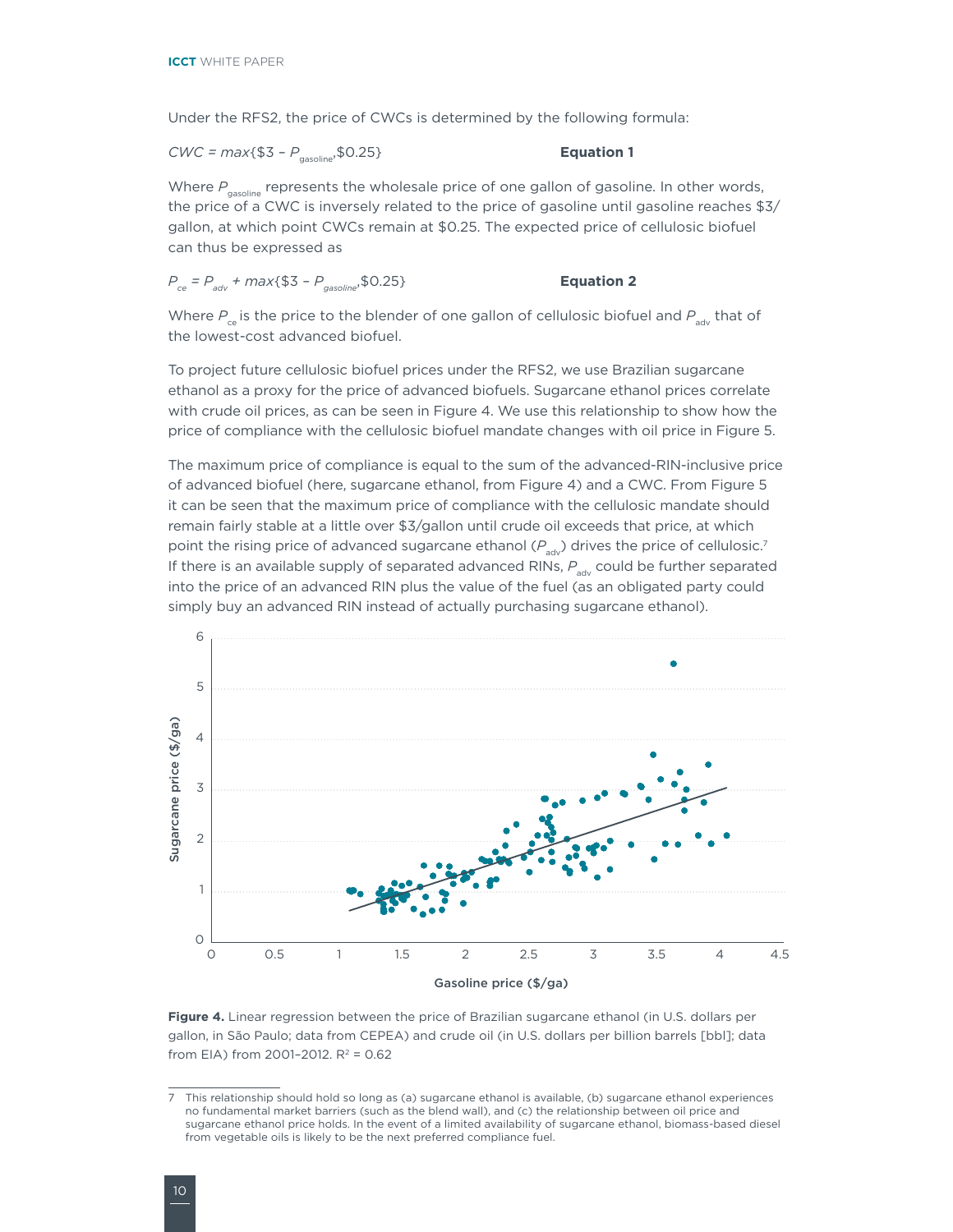

**Figure 5.** The price of compliance with the cellulosic biofuel mandate at varying crude oil prices.

We use the U.S. Energy Information Administration's *Annual Energy Outlook 2012* Reference case for the estimated price of crude oil to 2022 to project the prices of advanced and cellulosic fuels to 2022 (Figure 6). It should be noted that this analysis implicitly assumes a correlation between crude oil price and gasoline price. As determined in Figure 4, the price of advanced fuel roughly tracks that of crude oil, and as shown in Equation 1, the price of a CWC is inversely related to gasoline price until gasoline reaches \$3/ gallon, at which point CWCs remain at \$0.25. The price of compliance with the cellulosic mandate is then the sum of advanced fuel and CWC prices, and is projected here to remain roughly constant at about \$3.25/gallon through 2022.



**Figure 6.** Price projections for sugarcane ethanol, CWC, and cellulosic biofuel. Crude oil price projection from EIA (2012).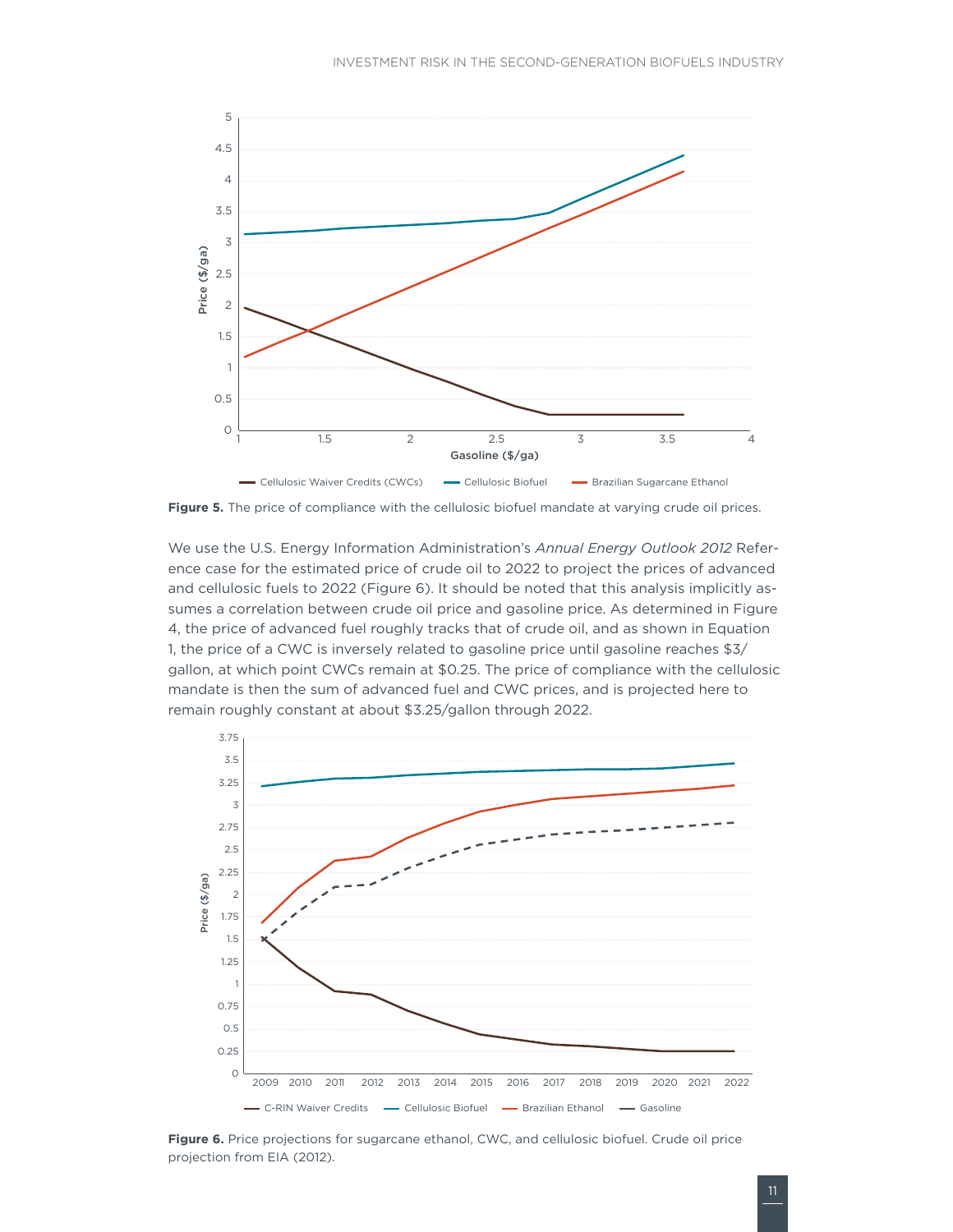<span id="page-15-0"></span>This means that cellulosic biofuel producers can have a degree of confidence that their product will sell competitively at \$3.25 until at least 2022; if they can reliably produce biofuel for less than this price, they can expect positive revenue for several years. This price expectation should serve to lower the risk of investing in this nascent industry, but clearly to date it has not been sufficient to drive the desired level of investment. In practice, it is important to note that actual cellulosic fuel and RIN prices will still be subject to some variation due to external factors including volatility in oil prices, advanced RIN supply, speculative activity and so forth.

While the design of RFS2 should provide confidence in the market value of cellulosic fuels, as the RFS2 has ramped up it has been met with a barrage of threats to repeal or reform it. The uncertainty about whether RFS2 will exist next year, and whether it will have the same value, has dampened the incentive to invest in the biofuels industry. Political uncertainty is an important reason that RIN values have not yet been effective at supporting the development and scale-up of new advanced biofuel pathways, and it is discussed below in the "Barriers to commercialization" section.

### **STATE-LEVEL REGULATORY INCENTIVES FOR BIOFUELS**

Some states have mandates or other incentives for consumption of biofuels beyond the RFS2. The most notable is California's Low Carbon Fuel Standard (LCFS), which was enacted in 2007 and requires a 10% reduction in the greenhouse gas intensity of road fuel by 2020 (CARB, 2009). This standard is technology neutral: The GHG reduction of the fuel mix can be achieved with any fuels assessed by California's Air Resources Board to have a lower GHG intensity than gasoline or diesel. California's LCFS has survived multiple court challenges. Under the LCFS, fuels with a carbon intensity lower than gasoline or diesel are awarded credits that can be traded or used to show compliance. For example, the carbon reduction potential of one gallon of switchgrass ethanol would have been worth about \$0.11 given the 2012 value of LCFS credits.<sup>8</sup> This price support for low-carbon technologies will likely help attract investment in second-generation biofuels.

### **SECOND-GENERATION BIOFUEL PRODUCER TAX CREDIT**

A second mechanism supporting the economics of cellulosic biofuel production exists in the Federal second-generation biofuel producer tax credit (26 USC §40(b)(6)). Some state-level tax incentives for biofuels exist but are not discussed here. The federal provision allows producers of second-generation biofuel who are registered with the IRS to claim a tax credit up to \$1.01 per gallon. For the purposes of this tax credit, "second-generation biofuel" is defined as any liquid biofuel derived from lignocellulosic or hemicellulosic material available on a recurring basis, cultivated algae, cyanobacteria, or lemna (duckweed). If the second-generation biofuel also qualifies for alcohol fuel tax credits, the second-generation biofuel tax credit is reduced such that the sum of credits does not exceed \$1.01/gallon.

Tax credits reduce the amount of taxes a producer is required to pay the IRS; they are different from tax deductions, which reduce the income on which tax is calculated. But during the first few years of construction and production, cellulosic biofuel startups

<sup>8</sup> Using the average 2012 LCFS price of \$13.50 per metric ton of CO<sub>2</sub>e avoided (Yeh, Witcover, & Kessler 2013), EPA's life cycle assessment GHG savings of 108 kgCO<sub>2</sub>e/MMBtu for switchgrass ethanol (there is no LCFS lookup value for switchgrass ethanol at this time), and a value of 21.3 MJ/L for ethanol. Note that 2013 LCFS credit prices have been rather higher, up to \$65 per metric ton of  $CO<sub>2</sub>e$  in August.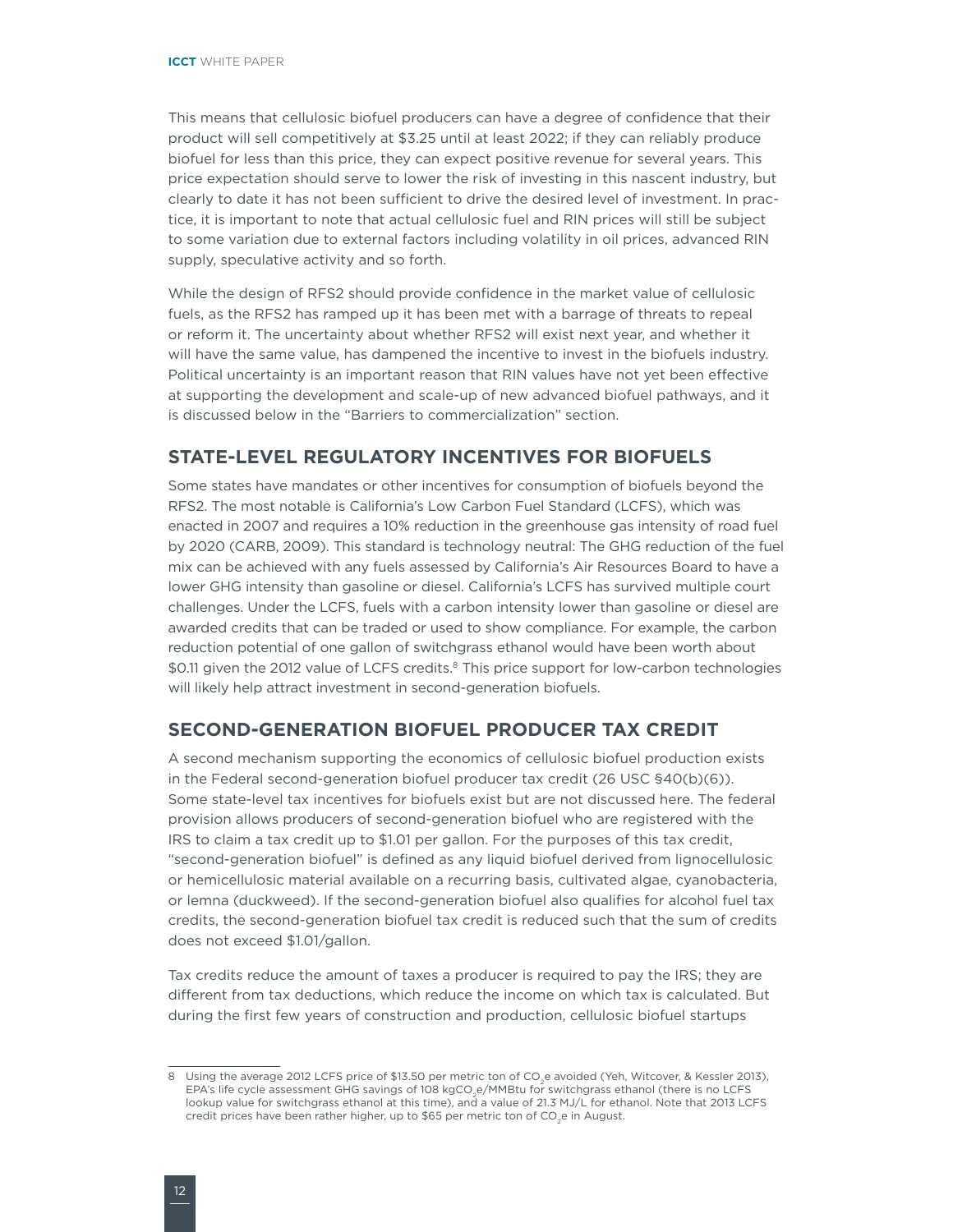often have little or no net income or tax liability and therefore may not be able to take advantage of tax credits or deductions. While the second-generation biofuel producer tax credit can be carried forward to years when a producer does have tax liability, the credit provides little immediate benefit in the early stages when financial help is most needed. Potential financiers recognize that this tax credit does not significantly reduce the risk that a cellulosic biofuel company will fail in the first few years of production (in which case the credit value would never be realized).

The tax credit is allocable among company owners on a pro rata basis (Cornell University Law School, 2013a). Thus a biofuel company can share the tax credit with equity investors, who can claim the credit on their tax return. This may lower risk for some investors, as they are guaranteed some return (in the form of lower personal tax liability), as long as the biofuel company remains in production. But this benefit is only significant for investors holding a large share of equity, and it does not reduce the risk that a company will fail.

Finally, the future of this tax credit is highly uncertain. Originally introduced in 2009, it expired at the end of 2012 and was renewed at the last minute at the start of 2013. Thus cellulosic biofuel companies producing fuel in 2012 were eligible to claim the tax credit, but because it was set to expire at the end of the year, it did nothing to attract new investment. The tax credit is currently set to expire at the end of 2013; renewal is uncertain. Cellulosic biofuel companies therefore cannot rely on the tax credit in their financial projections, which makes it more difficult to attract investors. In order to attract investors, a tax incentive must be reasonably expected to continue for several years.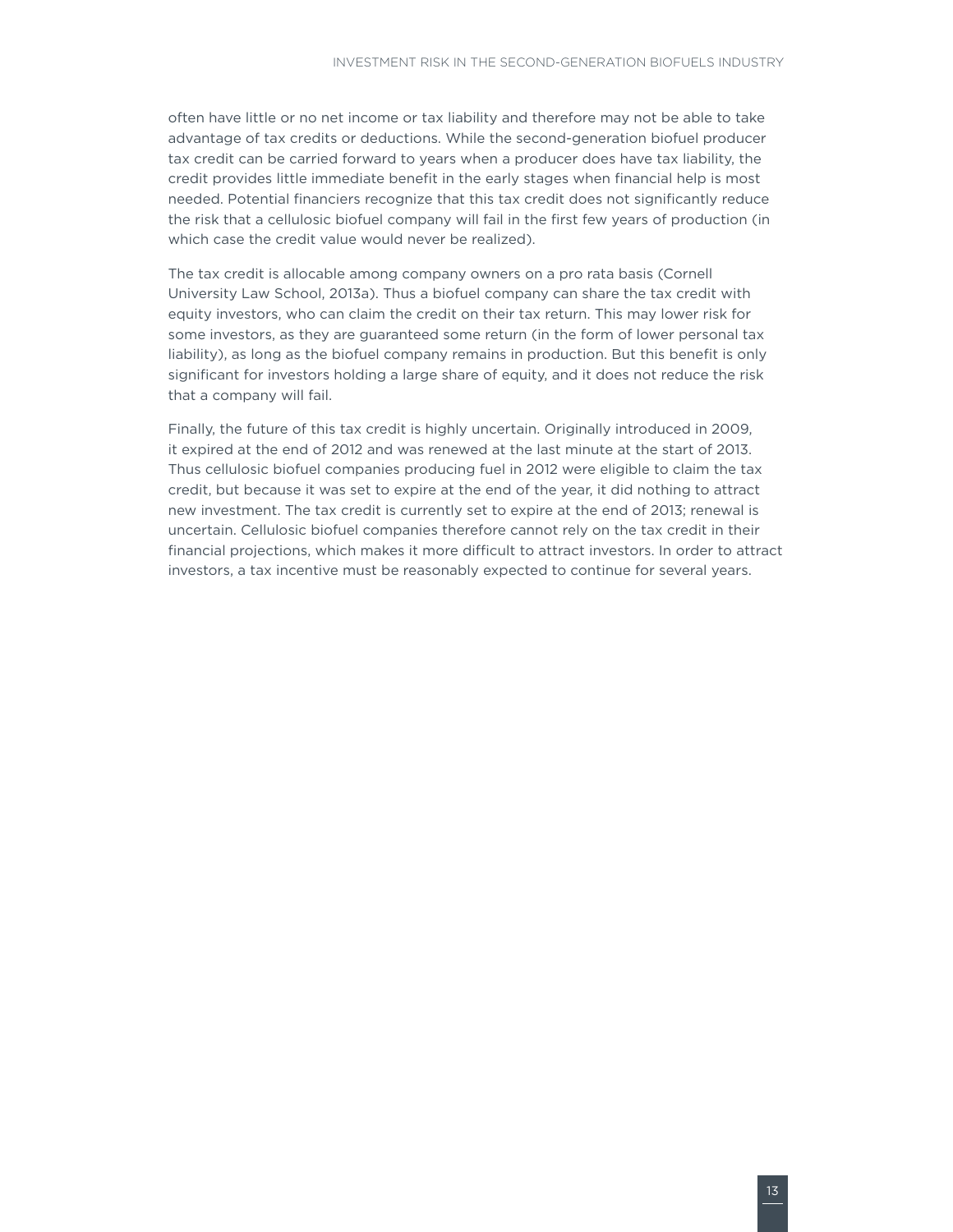### <span id="page-17-0"></span>RISK ESTIMATES

The success of second-generation biofuel companies depends significantly on their ability to attract necessary financing. The sources of financing can generally be divided into two categories: debt and equity. In order to attract either type of financing, it is crucial for firms to establish sound risk-management practices. Below some different types of risks and barriers to investment in the second-generation biofuel industry are presented. While systematic risk, the risk inherent in the market, cannot be avoided,<sup>9</sup> price risk, or the risk of a decline in the value of a security or portfolio, can be minimized at a firm level through diversification.

- » Firm level
	- » Credit (default) risk
	- » Price risk
	- » Resource availability and supply risk
	- » Operational risk
- » Macroeconomic level
	- » Regulatory policy measures
	- » Exchange rate risk
	- » Interest rate risk
	- » Political uncertainty

The following method attempts to estimate risks and returns for investments in advanced biofuel companies, using a combination of firm-level analysis and macroeconomic analysis. The firm-level analysis calculates each firm's (1) beta coefficient based on the capital assets pricing model (CAPM) value and (2) current capital structure. In simple terms, a company's beta coefficient indicates the nondiversifiable market risk of its stock. The macroeconomic analysis presents economy-wide variables that have affected historical stock prices of these firms as well as the stock market in general, using the S&P 500 as an index.

### **FIRM-LEVEL ANALYSIS**

### Beta analysis

This analysis uses the CAPM to determine the theoretically required rate of return on second-generation biofuel stocks, based on their beta coefficient and expected market returns. Beta is a measure of the volatility of a stock relative to the volatility of the market. A beta above 1.0 indicates a stock is more volatile than the market; a beta less than 1.0 indicates that the stock price swings less than the market. The CAPM defines the beta coefficient as the covariance of the industry returns with the market returns, or to what degree industry and market returns are synchronized, normalized by the variance of the market returns:

 $\beta$ <sub>i</sub> = - = cov*(i,market*) var*(market*)

**Equation 3**

<sup>9</sup> According to modern portfolio theory.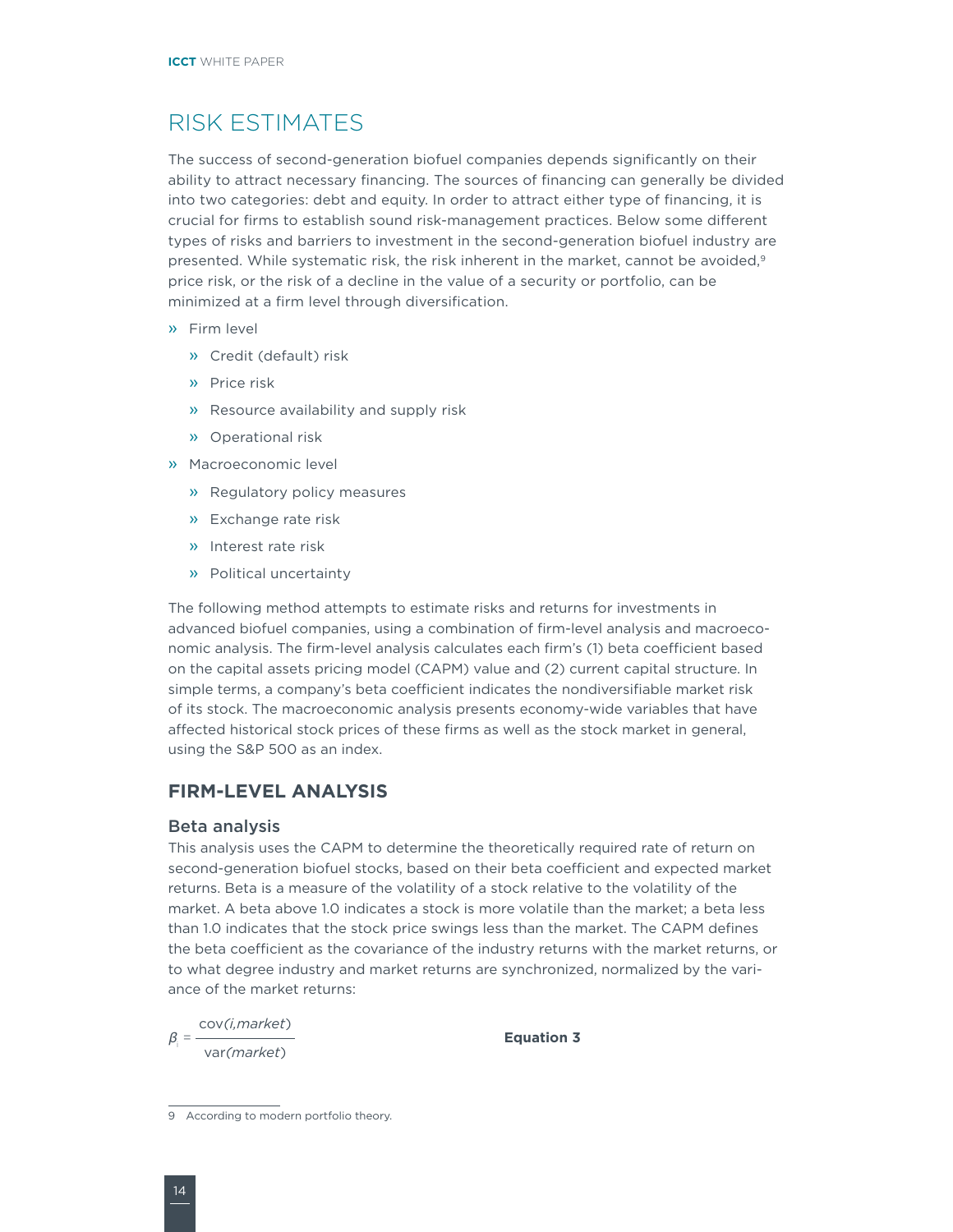Here  $\beta_i$  is the beta coefficient of security i, *cov(i, market)* is the covariance of the returns of security i with the returns of the market, and var(market) is the variance of the market's returns.

The beta coefficients of U.S. advanced biofuel companies thus represent the expected changes in the rate of return of a given equity for each 1% change in the total portfolio return of the U.S. market. The value of a company with  $\beta$  = 0.8 will, on average, increase by 0.8% when the U.S. market moves up by 1%.

Investors can reduce the volatility of their portfolio by diversifying their investments; the volatility in stock prices resulting from factors unique to a given company or industry is expected to be offset by volatility from similar sources in other stocks. The price volatility that fundamentally results from broad correlation with the entire market, however, cannot be reduced by diversification, so the beta value measures the systematic risk of any given equity by its observed exposure to the market as a whole.

Investors require different rates of return for different investments, depending on the risk involved in each. For established industries that have well-distributed investment information and sufficient price history, the required rate of return for a given equity can be expressed with the CAPM as a linear function of the risk-free rate, the equity's beta value, and the risk premium (the additional return over the risk-free rate that is offered by the market). The required rate of return using the CAPM is expressed as follows:

### $r_i = r_f + \beta_i (r_m - r_f)$

#### ) **Equation 4**

Here *r*<sub>i</sub> is the required rate of return on security *i, rf* is the risk-free rate on government debt,  $\beta$ *i* is the beta of security *i*, and  $r_m$  is the expected future return of the market. The CAPM expected returns for each equity in Table 4 are calculated using a risk-free rate (*r<sub>f</sub>*) of 1.9% and expected future market returns (*r<sub>m</sub>*) of 8%. The CAPM required rates of return are estimates of how each stock should generally perform, given the beta value of each stock and assuming that the market will perform according to the expected rate.

A fundamental challenge to the use of the CAPM in evaluating the prospects of advanced biofuel companies is that beta coefficients are not directly comparable when calculated based on price histories of varying lengths. For example, the beta of companies that went public recently, such as Solazyme (ticker: SZYM) and KiOR (ticker: KIOR), with only two years of stock prices, may reflect recent market conditions better than a beta based on 10 years of stock prices, such as Verenium's (ticker: VRNM).

In order to overcome this challenge, the beta coefficients shown in Table 4 have been calculated based on historical prices for the three years starting January 1, 2010. This time frame is a strategic choice because it renders the most up-to-date trends while filtering out extremities—including the impact of the 2008 financial crisis—that may obfuscate the results, while retaining common uncertainty and volatility in the market. Furthermore, the Renewable Fuel Standard, enacted under EPAct in 2005 and expanded under EISA in 2007, encouraged a number of advanced biofuel companies to launch their IPOs at that time. The analysis captures the latest performance of these firms, after their stock prices stabilized following their IPOs.

Because this analysis is based on a company's value in the stock market, the selection of companies reported here was constrained to those that are publicly traded. Relatively few companies that only produce cellulosic or algal biofuel are traded on the stock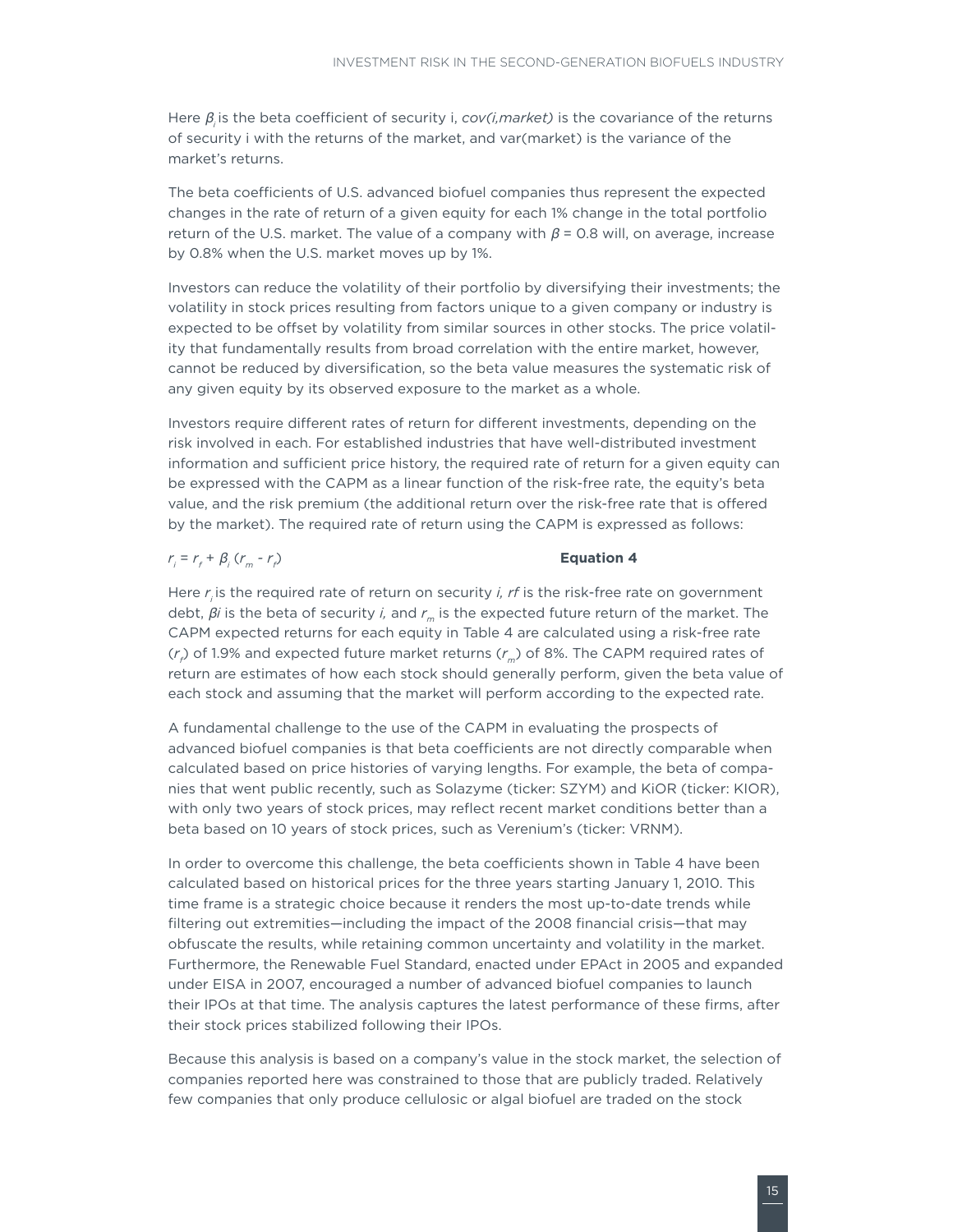market (such as KiOR). Therefore we included companies (such as Solazyme) that produce or are developing second-generation biofuels but also sell other products, and first-generation biofuel companies with a large stake in a second-generation project (for example, Green Plains Renewable Energy produces corn ethanol and partially owns BioProcess Algae). Verenium sells enzymes for cellulosic biofuel production and once opened a cellulosic biofuel production facility that later failed; it is included here due to its close connection to second-generation biofuel production.

Table 4 lists the rate of return these advanced biofuel companies must offer in order to attract investments. The calculations show that the CAPM return for these companies averages 15% (the range is from -4% to 27%). All of the publicly traded advanced biofuel companies except KiOR have beta coefficients larger than 1, which suggests that these companies' stock prices are more volatile than the market, on average. High beta values, up to 4 in the case of these second-generation biofuel companies, indicate substantially higher volatility and risk than most industries.

| <b>Company</b>                                 | <b>Ticker Symbol</b> | <b>Beta</b> | <b>Required Return</b> |  |
|------------------------------------------------|----------------------|-------------|------------------------|--|
| <b>Amyris</b>                                  | <b>AMRS</b>          | 1.4         | 10.60%                 |  |
| Gevo                                           | <b>GEVO</b>          | 4.1         | 26.70%                 |  |
| <b>Green Plains</b><br><b>Renewable Energy</b> | <b>GPRE</b>          | 1.3         | 9.60%                  |  |
| <b>KiOR</b>                                    | <b>KIOR</b>          | $-0.9$      | $-3.60%$               |  |
| <b>Lignol Energy Corp.</b>                     | LEC.V                | 1.4         | 10.30%                 |  |
| <b>Pacific Ethanol</b>                         | <b>PEIX</b>          | 3.2         | 21.20%                 |  |
| <b>Rentech Inc.</b>                            | <b>RTK</b>           | 3.4         | 22.70%                 |  |
| Solazyme                                       | <b>SZYM</b>          | 2.4         | 16.50%                 |  |
| <b>Verenium</b>                                | <b>VRNM</b>          | 0.6         | 5.60%                  |  |

Table 4. Beta coefficients and expected return on investment for second-generation biofuel companies.

KiOR's negative beta indicates an inverse relationship to market volatility. However, given the limited data associated with KiOR's stock value, the root cause of this inverse relationship is difficult to ascertain. At this time, the true risk associated with KiOR may not be well represented by volatility in stock price, because the company's price history covers the same period as its commercial facility expansion.<sup>10</sup> This makes the stock price particularly sensitive to the phase of the expansion rather than the overall market performance. During its IPO phase, KiOR aggressively issued shares to expand its commercial production facility by the first quarter of 2011, and it received financial support from the state of Mississippi and was offered additional support from the U.S. Department of Energy.<sup>11</sup> With this support, investor expectations were high. Despite this financial support, however, KiOR continuously recorded negative retained earnings. This can be seen in the loss of KiOR's equity volume from 2011 to 2012 while KiOR resorted to more debt financing. It is possible that investors lost confidence as a result of these negative retained earnings values and pulled out of their stock investments.

<sup>10</sup> KiOR's IPO registration was in April 2011 and its price history is available starting June 2011.

<sup>11</sup> KiOR received its term sheet for the DOE Loan Guarantee Program but ultimately did not take advantage of this financing. http://investor.kior.com/releasedetail.cfm?ReleaseID=586362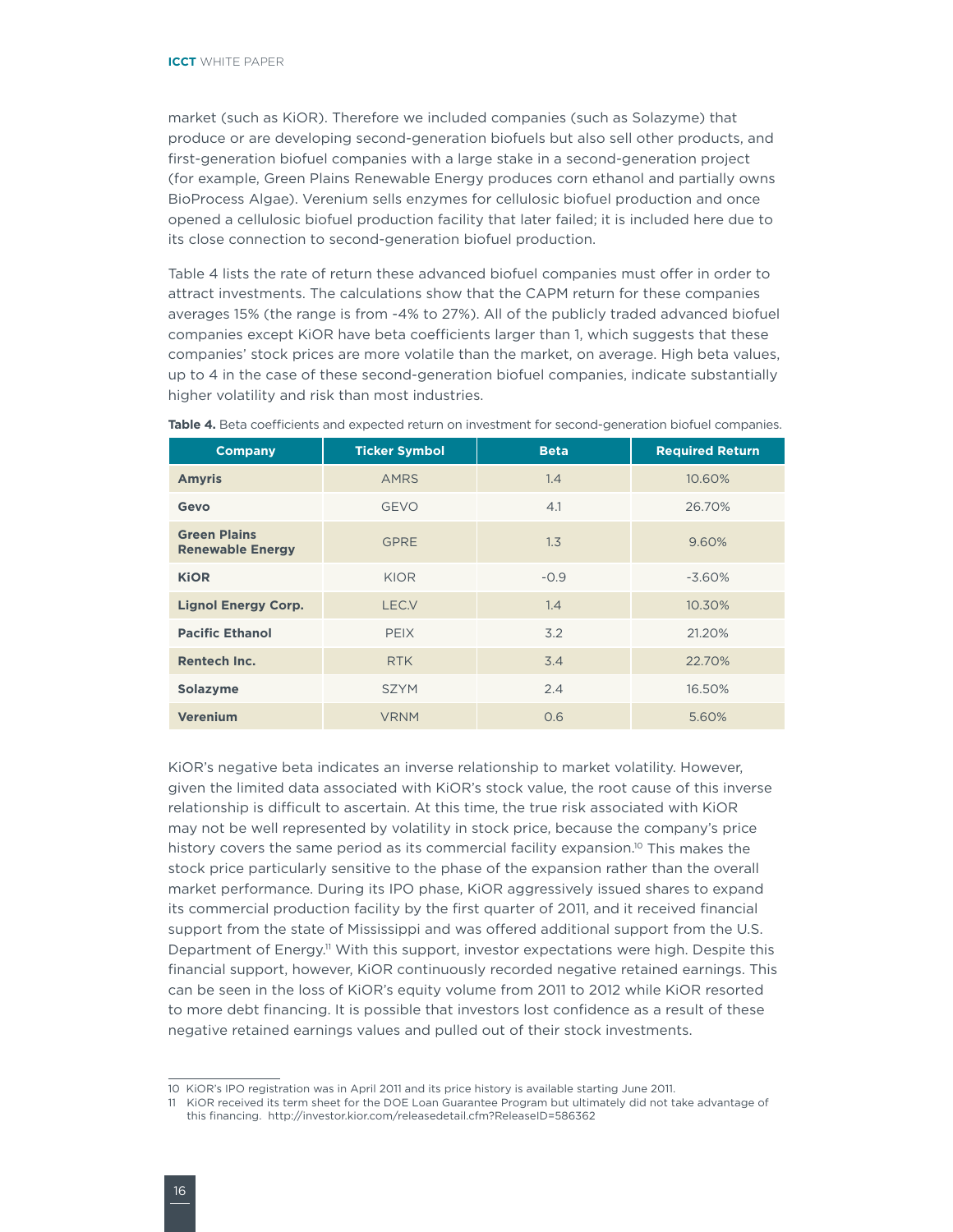Another challenge to accurate assessment of risks and returns stems from short stock price histories from the advanced biofuel companies, many of which recently launched their IPOs. For example, Gevo (ticker: GEVO), KiOR, and Solazyme have stock price history only since 2011; Aymris (ticker: AMRS) has data dating back to September 2010. Due to the limited number of observations that exist for these companies, this analysis introduces beta values calculated based on weekly price intervals to compare with the original betas based on monthly intervals.

Although the primary reason for introducing the new sampling interval is to compensate for the lack of available data, this analysis is more effective using weekly intervals compared to daily sampling intervals. Daily intervals will yield the highest number of observations for firms with short price histories, but they may result in a downward bias in betas estimated for low trade volumes. This bias is particularly noteworthy for the firms mentioned above because they lack established trading practices and thus experience days without active trading. Moreover, Fama famously claims that the power of macroeconomic variables in explaining stock prices increases with the length of the observed time period. Fama's model shows that the proportion of the variation in returns due to information about production is captured better when longer horizon returns are regressed on future production growth rates (Fama, 1990). Thus beta analysis usually depends on monthly intervals despite the lower number of observations compared with weekly intervals. The use of weekly intervals reduces the bias shown in daily intervals, but similar sources of bias may appear if there are many noise traders, who trade stocks for nonfundamental reasons, or other anomalies such as infrequent trading. When used discretely, however, weekly intervals can provide valuable insights, as in Figure 7.

Figure 7 compares the beta values of the selected firms with relatively short price histories, indicating beta values calculated at monthly and weekly intervals. If the nontrading bias holds, the weekly betas must yield lower values compared with the monthly betas, as in the cases of Solazyme and Gevo. Two of these companies, however, display weekly betas greater than monthly betas. Amyris has a slightly greater weekly beta.

KiOR is a unique case. When monthly intervals are assessed, KiOR moves inversely to the market, but the beta assessed with weekly intervals indicates that KIOR moves in the same direction as the market. The CAPM estimates returns in terms of changes in opening and closing prices, but it does not include incidents in between. The case of KiOR shows that the weekly beta is able to capture what was missed by the monthly beta, as its volatility pattern changes as the interval becomes longer than a week.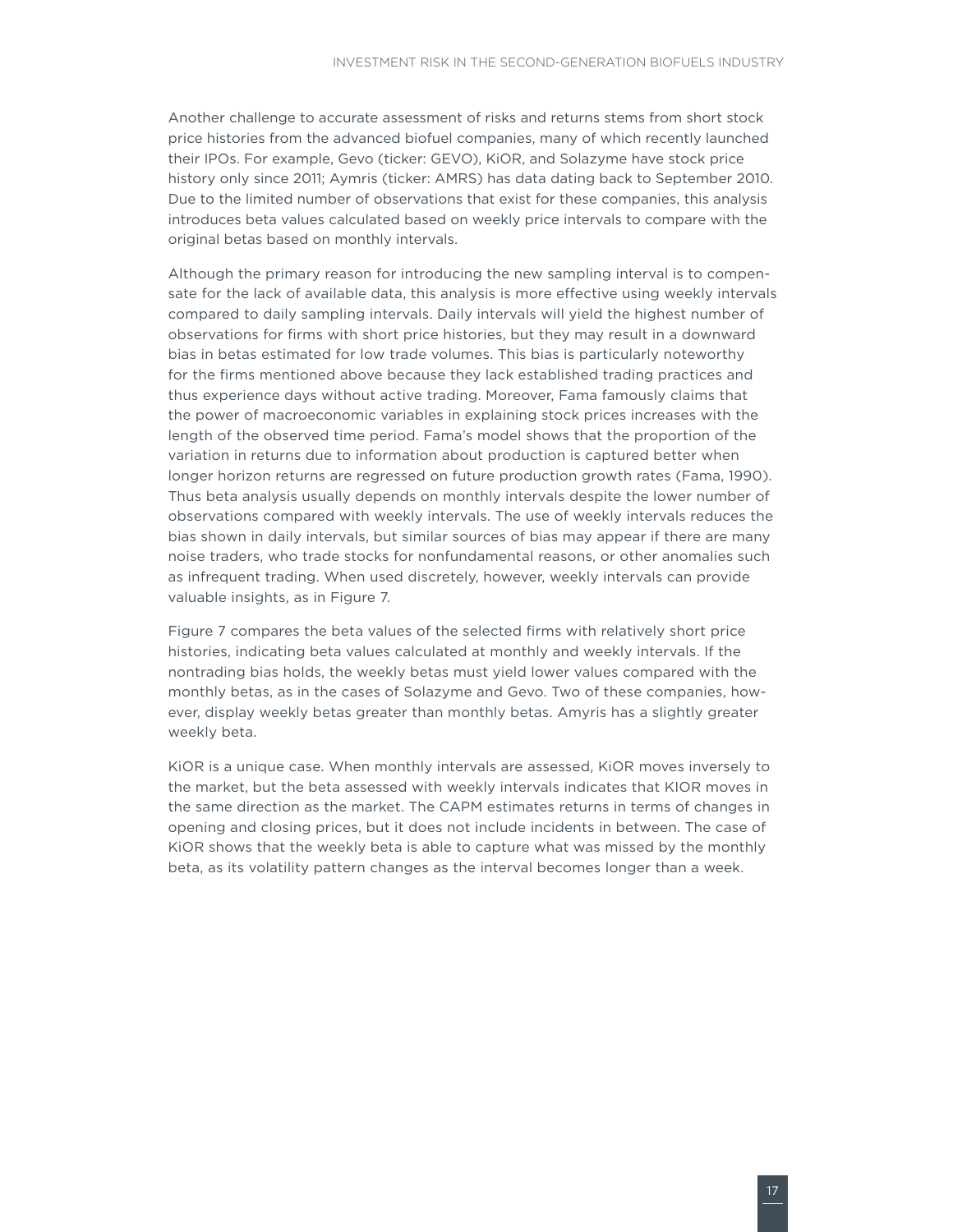

Figure 7. Comparison of beta coefficients calculated from monthly vs. weekly data for selected biofuel companies.

### Capital structure analysis

Like any business, a second-generation biofuel company has several ways to obtain financing. With equity investing, an investor buys a significant share in the company, in effect partially owning the company. This investor could then share in certain types of tax credits, which may be useful if the company itself does not have tax liability. With corporate financing, a company leverages its own assets to obtain loans. With project financing, loans are repaid from a company's own cash flows. Government support through grants and loan guarantees can fit under any of these categories. In general, there is an ideal ratio of debt to equity financing (that has not yet been determined) that the cellulosic biofuel industry is working towards. Acquiring this debt may help in minimizing the cost of capital by providing a tax shield. However, many of the firms are likely to have difficulty borrowing money because they are perceived as risky because of their annual net losses, which call into question their overall creditworthiness. Until it matures, the cellulosic industry will likely continue to rely on equity financing to raise capital for its operations. As the second-generation biofuel industry grows and additional forms of debt financing become available, it will move towards its ideal balance of debt:equity. Table 5 catalogs some of these overarching financing strategies as well as some implications for the cellulosic biofuels industry.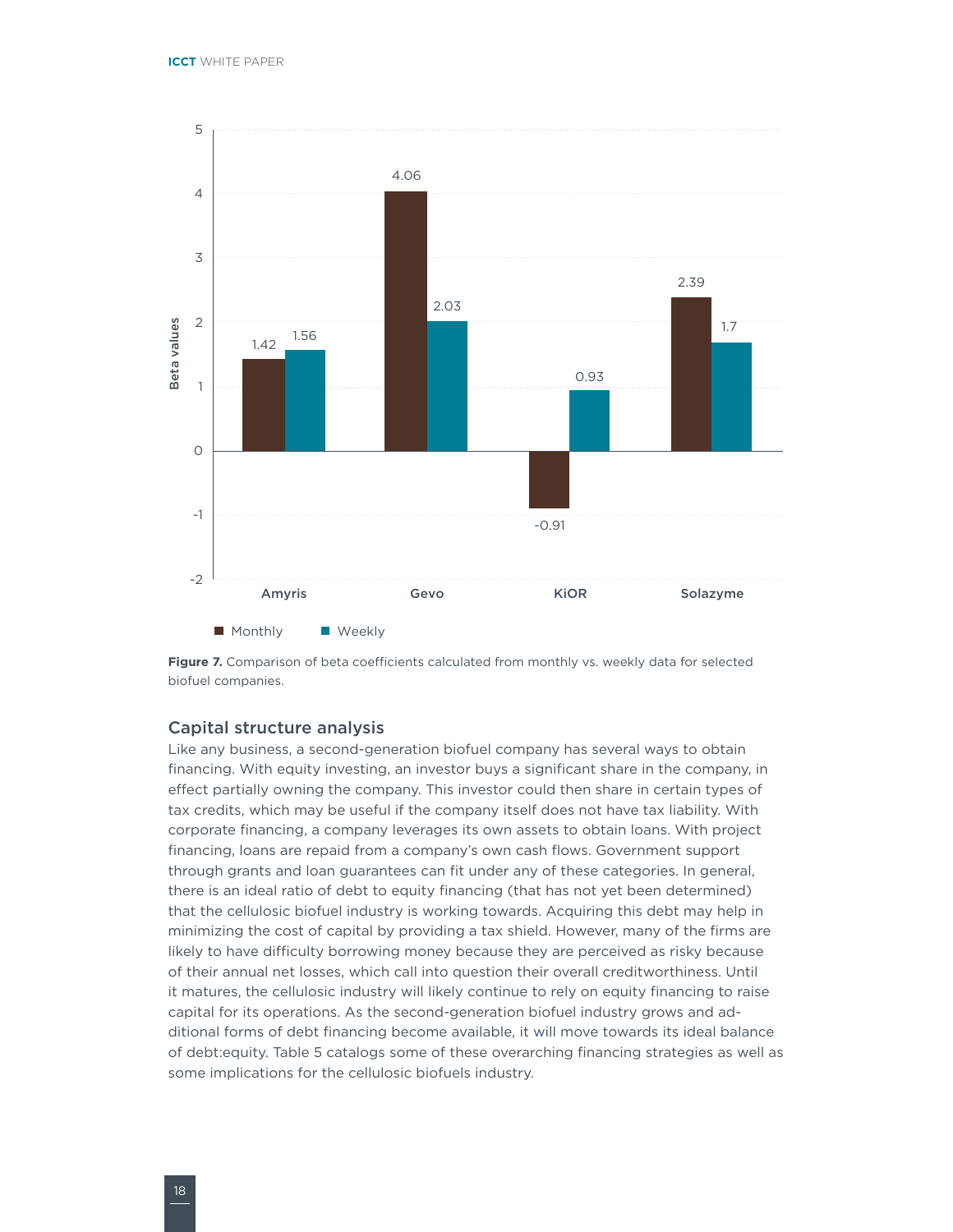| <b>Financing Strategy</b> | <b>Implications</b>                                                                                                                                                                                                                                                                                                                       |
|---------------------------|-------------------------------------------------------------------------------------------------------------------------------------------------------------------------------------------------------------------------------------------------------------------------------------------------------------------------------------------|
| <b>Equity investment</b>  | • Bears the highest level of risk for the investor and accordingly must<br>offer higher returns<br>• The most feasible means for advanced biofuel projects; a prerequisite<br>for debt financing                                                                                                                                          |
| <b>Corporate finance</b>  | • Traditional mix of equity and debt<br>• Requires proven technology, creditworthiness, and strong financial<br>records, using on-balance sheet assets as collateral<br>• Appropriate for mature companies with strong financial basis but not<br>ideal for nascent cellulosic companies unless they are backed by a<br>large corporation |
| <b>Project finance</b>    | • Long-term offtake/feedstock supply agreements are particularly help-<br>ful with this strategy as they help obtain nonrecourse debt financing<br>• Off-balance sheet approach and limited scope focused on a project<br>• Repaid from cash flows of asset being financed                                                                |

**Table 5.** Financing strategies and implications for biofuel companies

Within each of these financing strategies there are ways to reduce credit risk for a particular biofuel company, and this will help attract financing independent of the overall structure. However, it should be noted that the use of long-term contracts (i.e. offtake agreements and feedstock supply contracts) offers a particular advantage with a project finance-type model. Some of these mitigation tools are unique to the cellulosic industry, and may even be directly built into the underlying structure of the business model. These tools include performance-based contracts (Engineering, Procurement and Construction contracts) for the physical feedstock conversion technology, weather insurance to address feedstock supply risk, or other novel financial hedging/insurance products. As another example, cellulosic biofuel companies may choose to sell beneficial services to the surrounding community (i.e. waste removal) while simultaneously using that waste as a feedstock to generate fuel. The risk mitigation strategies employed by a company will factor into their overall strategy to obtain capital.

While credit risk depends on the level of financial leverage, the perceived credit risk may differ from calculations. For second-generation biofuel companies, perceived credit risk may be high because of their early stage of development, lack of commercial-scale production, and other reasons (described below in the "Barriers to commercialization" section). Accurate measurement of credit risk is difficult due to a number of obstacles specific to the cellulosic industry: (1) the lack of available data, $12$  (2) mixed financing strategies, and (3) the lack of economies of scale. With these limitations in mind, we present a snapshot of the industry in Appendix B rather than providing specific predictive power for the success of any one particular firm.

### **MARKET CONDITIONS**

Although many second-generation biofuel companies have lost value in the market since their IPOs (Figure 2), such devaluation, by itself, is not a fair metric of the success of

<sup>12</sup> In the case of large corporations, credit risk rating agencies assess creditworthiness and disclose the ratings to the public; however, such credit ratings are not common among advanced biofuel companies. As an alternative to the traditional credit ratings, a simple and standard approach uses a mix of financial ratios (such as current ratio, debt-service coverage ratio (DSCR), and debt-to-equity ratio) as a proxy to credit risk. Even such a simple approach is limited by the lack of disclosed information.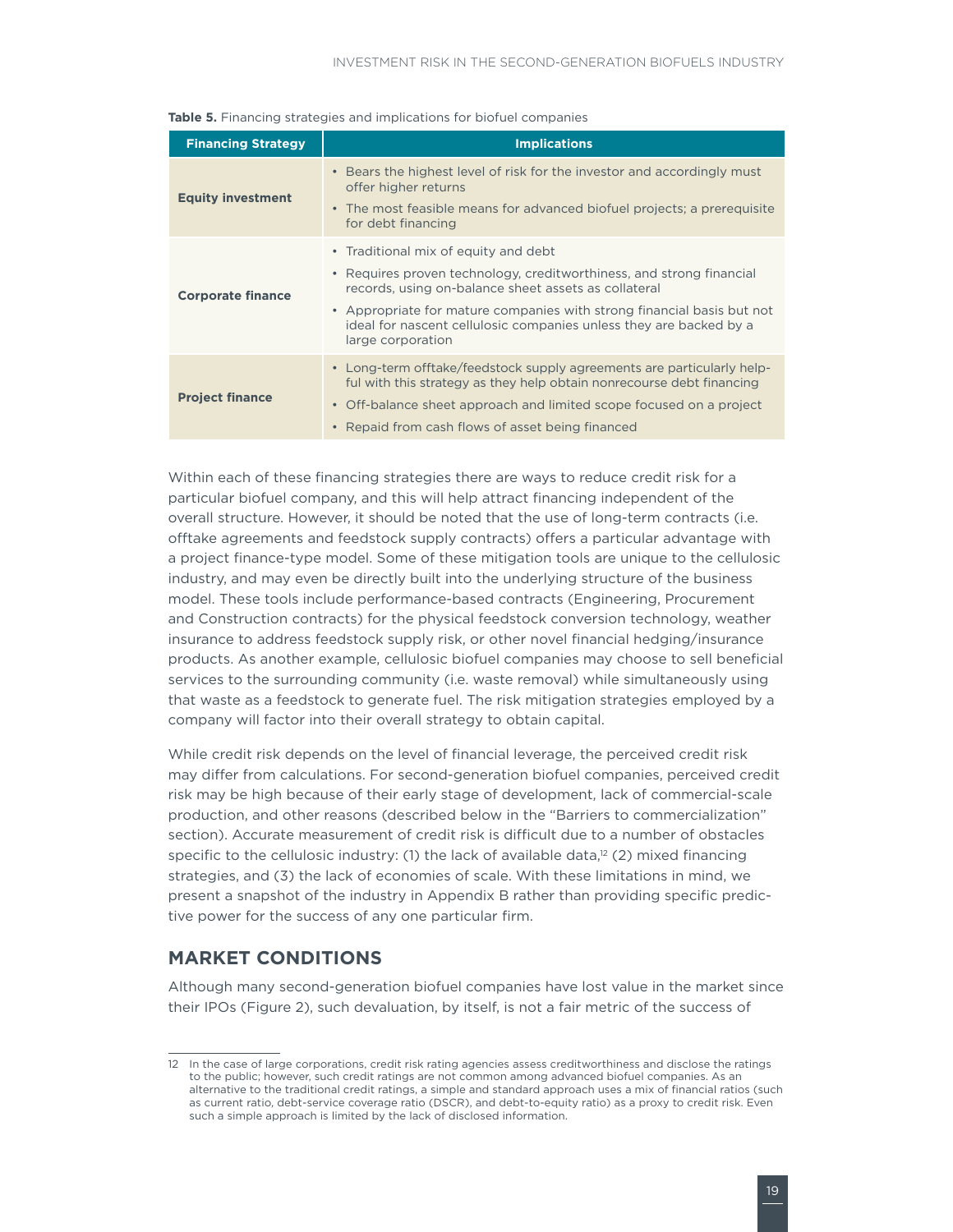<span id="page-23-0"></span>these firms. It is not uncommon for companies to lose significant value if they go public before stabilizing profits (Solecki, Dougherty, & Epstein, 2012). Many second-generation biofuel companies launched their advanced biofuel projects only a few years ago; some are still fine-tuning their process equipment, while others may still be building out production capacity. For example, KiOR began construction of its initial-scale commercial production facility in 2011, and Solazyme only completed engineering designs for its commercial facility in 2011 (Solecki, Richey, & Epstein, 2011) and is still transitioning to commercial scale. Due to their huge upfront costs, these second-generation biofuel companies have consistently reported high operating expenses and net losses in recent years (Table 6).

| <b>Company</b><br><b>Ticker Symbol</b> | 2012     | 2011     | 2010    | 2009     |  |
|----------------------------------------|----------|----------|---------|----------|--|
| <b>AMRS</b>                            | $-205.1$ | $-178.9$ | $-81.9$ | $-64.5$  |  |
| <b>GEVO</b>                            | $-60.7$  | $-48.2$  | $-40.1$ | $-19.9$  |  |
| <b>GPRE</b>                            | 11.8     | 38.4     | 48.0    | 19.8     |  |
| <b>VRNM</b>                            | 18.2     | 5.5      | 19.9    | $-21.9$  |  |
| <b>PEIX</b>                            | $-19.1$  | 3.1      | 73.9    | $-308.2$ |  |
| <b>KIOR</b>                            | $-96.4$  | $-64.1$  | $-45.9$ | $-14.1$  |  |
| <b>SZYM</b>                            | $-83.1$  | $-53.9$  | $-16.3$ | $-13.7$  |  |
| <b>RTK</b>                             | $-14$    | $-8.5$   | $-64.3$ | $-42.2$  |  |
| <b>LEC.V</b>                           | $-3.8$   | $-1.2$   | $-7.8$  | $-6.2$   |  |

**Table 6.** Net income of selected biofuel companies (U.S. dollars in millions)

The unstable nature of these young companies has adversely affected their resilience against recent macroeconomic trends, such as slow recovery from the financial crisis, restrained investment due to recessions, and the European sovereign debt crisis in 2010-2011. In addition, broad macroeconomic conditions as well as regulatory and social settings may influence returns in the market for certain time periods. Such external factors may include oil and corn prices, changes in government funding, changes in the RFS2 and other relevant legal instruments, and public interest in cellulosic biofuels. The historical account lacks sufficient data to conduct a quantitative study on the nascent cellulosic industry's relationship to such external factors; however, traditional financial metrics and analysis as presented here help provide important context when discussing the development of the cellulosic biofuel industry. This context is also valuable when contemplating any changes to current biofuels policies (RFS2, tax credits, loan guarantees, and so on), because there is a clear incentive for governments to provide successful, but targeted, policies that minimize financial exposure.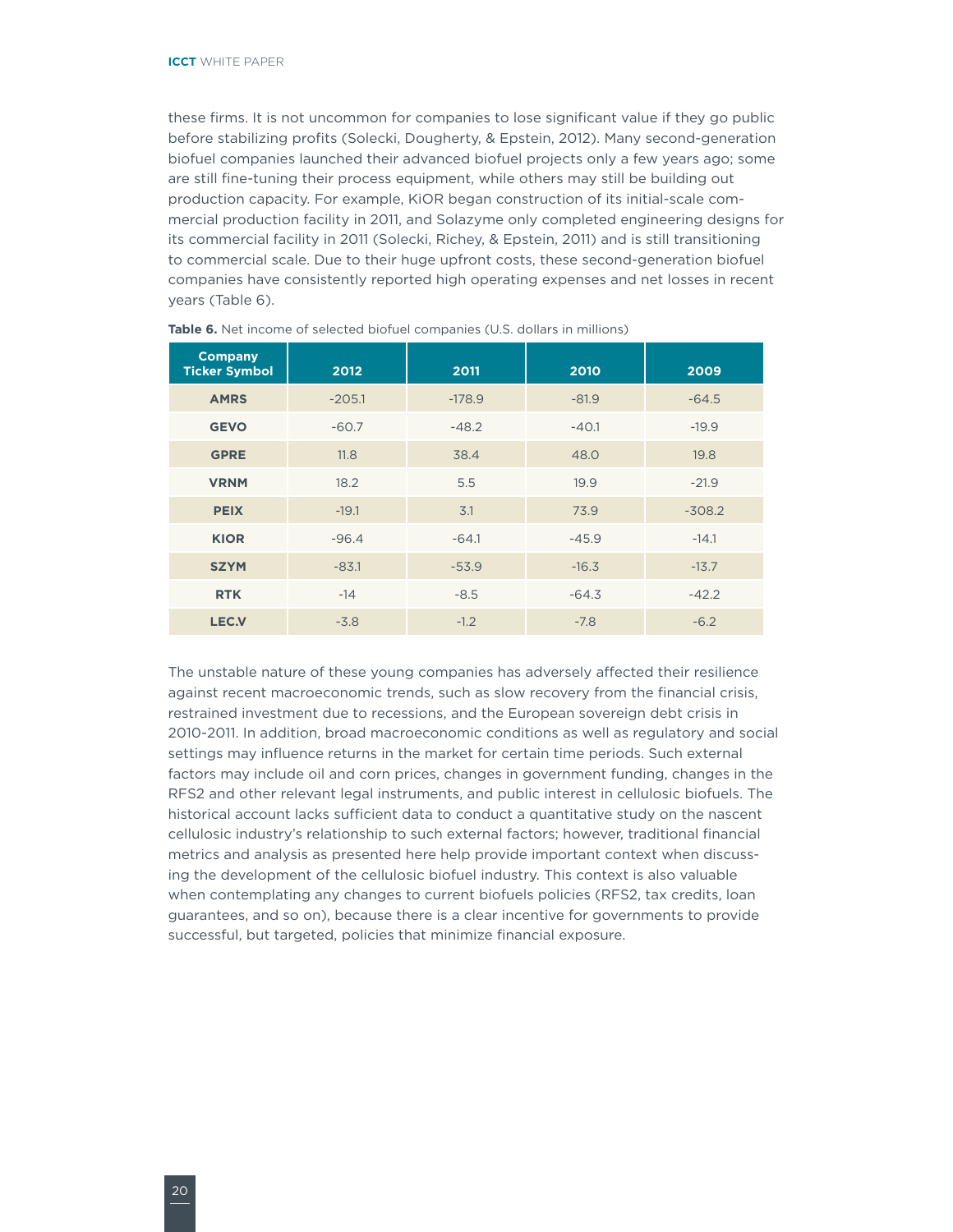### <span id="page-24-0"></span>BARRIERS TO COMMERCIALIZATION

The reasons for setbacks in commercialization of the advanced biofuel industry are complex and in many cases specific to a company; however, some common barriers contribute to the risk profile of these companies.

### **BLEND WALL**

Vehicle engines manufactured to run on gasoline can accept some ethanol, but the percentage is limited. Similarly, diesel engines can burn a small fraction of biodiesel. Prior to 2010, the allowed percentages in the U.S. were 10% ethanol in gasoline (EPA, 2010a) and 5% biodiesel in diesel<sup>13</sup> (DieselNet, 2013). This maximum blend of biofuel is referred to as the "blend wall." Once all gasoline in the U.S. is 10% ethanol (E10), any additional gallons of ethanol produced cannot be readily consumed without introducing new vehicles to the fleet or amending existing standards.

When Congress created the RFS2 in 2007, it anticipated the mandated volumes of ethanol could readily be absorbed in the increasing U.S. consumption of gasoline for several years, and/or a significant portion of the RFS2 would be met with drop-in fuels. In response, the corn ethanol industry rapidly expanded. Since then, the EPA finalized the new Corporate Average Fuel Economy (CAFE) standards,<sup>14</sup> which require new vehicles to be increasingly energy efficient over time. Resulting fuel efficiency improvements in new cars, combined with a decline in vehicle miles traveled since 2007, has lowered gasoline consumption in the U.S. and accelerated the onset of the ethanol blend wall. While biodiesel still represents only about 1% of diesel on average, the ethanol blend wall was effectively reached this year. Figure 8 shows that in the United States, ethanol production capacity is currently higher than demand for ethanol at a 10% gasoline blend. According to the EPA, the U.S. gasoline pool must be at least 9.7% ethanol on average in 2013 (EPA, 2013b), and we can see that the ethanol mandate is expected to exceed E10 demand in future years (Figure 8).

<sup>13</sup> 5% is still the biodiesel blend limit allowed in unlabeled diesel fuel.

<sup>14</sup> http://www.nhtsa.gov/fuel-economy/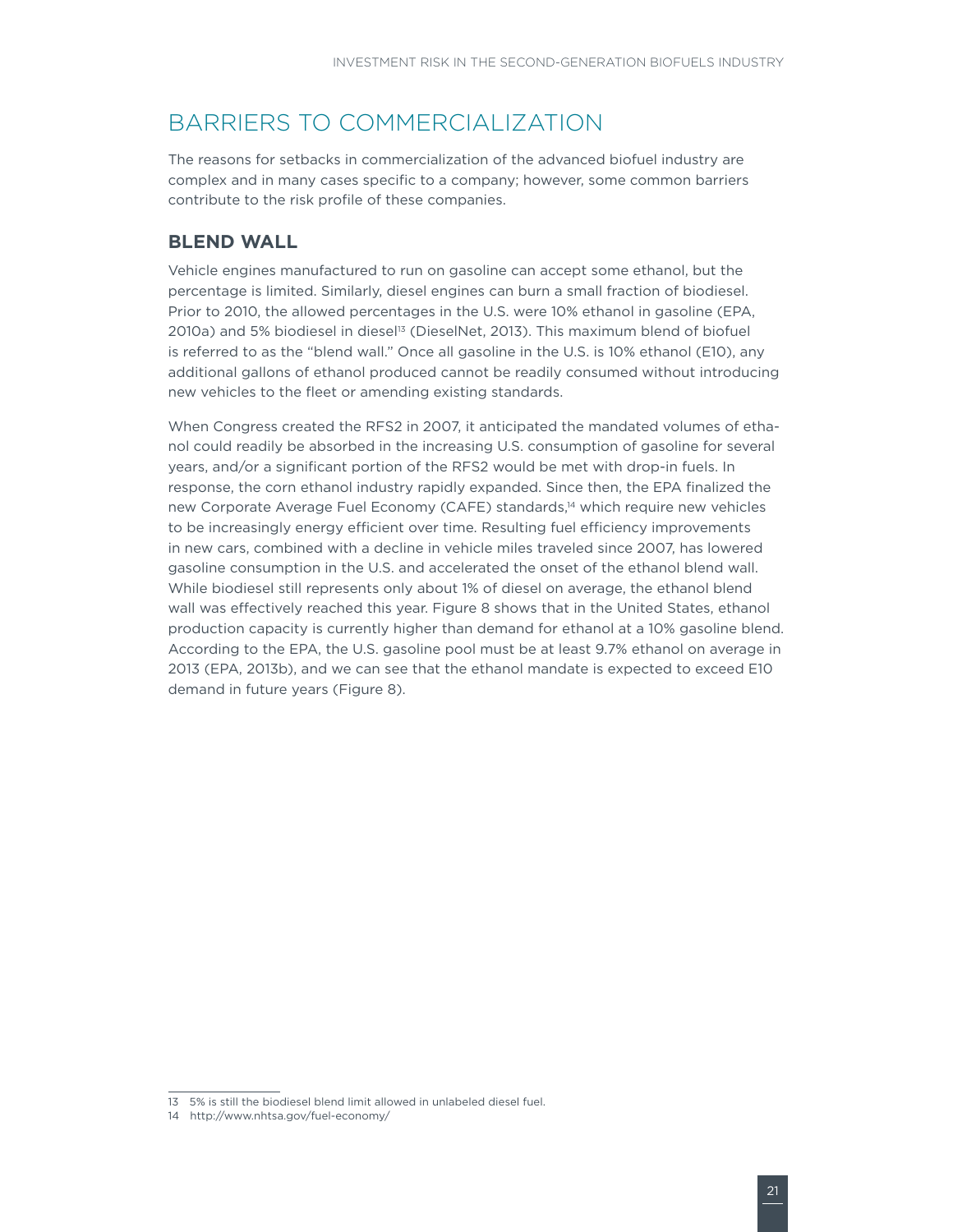



In 2010 and 2011, the EPA published two partial waivers allowing the use of E15 (gasoline with 15% ethanol) in cars manufactured in 2001 and later. But these waivers have been met with criticism from the automotive industry that E15 corrodes gasoline engines, causes leaks in vehicle fuel systems, and is not safe for conventional vehicles (for example, Alliance of Automobile Manufacturers, 2013; AAA, 2013). Availability of E15 and E85 (51% to 83% ethanol in gasoline) at fuel stations has been low (Tyner, 2013). Babcock (2013) shows that U.S. flex fuel vehicles have considerable capacity to use higher blends of ethanol if they are priced low enough. Still, consumption of E85 has been low and is unlikely to reduce blend-wall anxiety in the immediate future. In recognition of this, the EPA has indicated it may reduce advanced and renewable fuel volumes in 2014 to avoid breaching the blend wall (EPA, 2013b, § IB2).

There is a question about whether additional cellulosic gallons, should they be produced, could even be blended in an already saturated market, compounding uncertainty (and risk) for the cellulosic biofuel industry. To avoid this problem, some companies (such as KiOR) are developing drop-in fuels, or hydrocarbons that have no blending limit in gasoline or diesel. The trade-off is that drop-in biofuels may be more expensive to produce.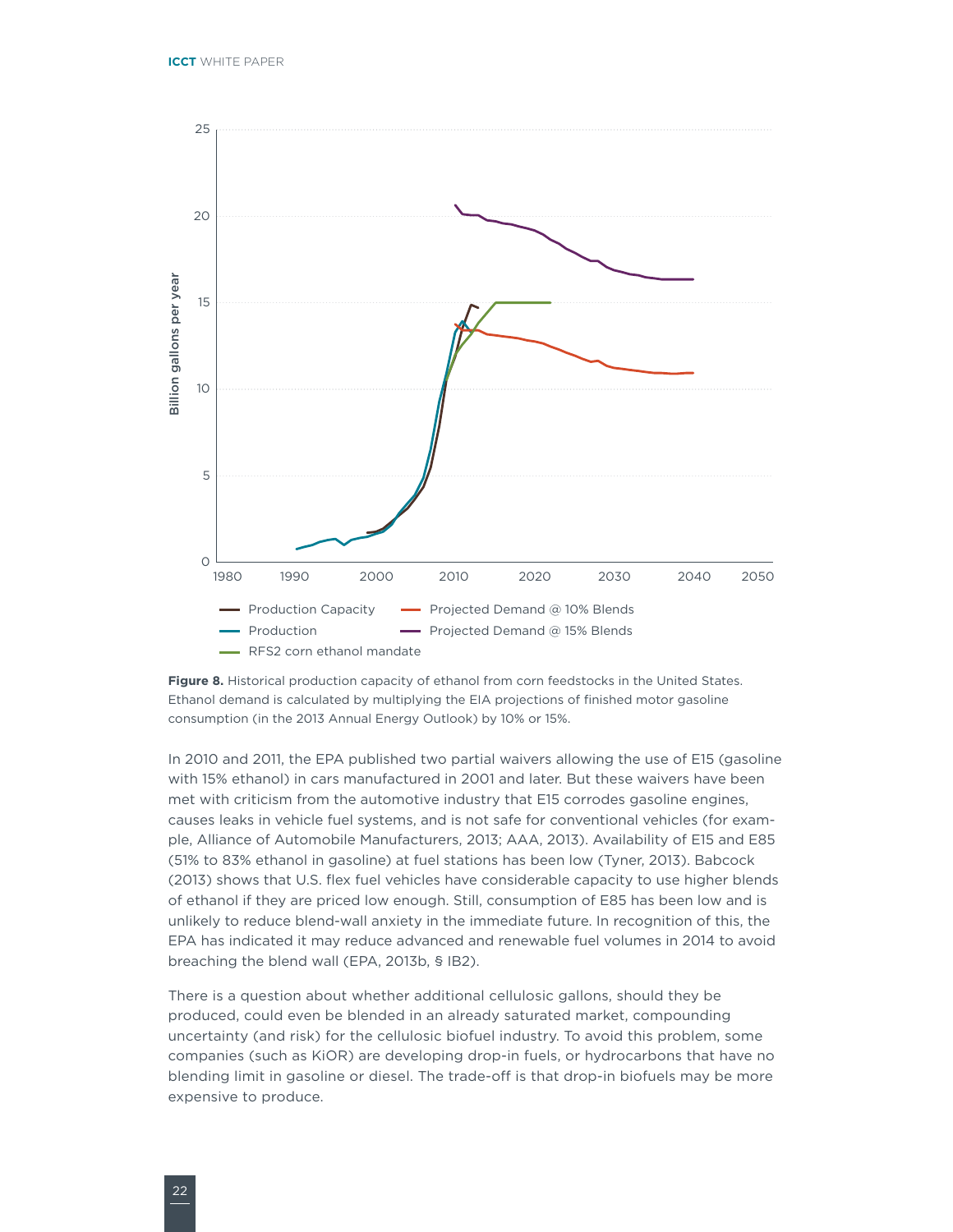<span id="page-26-0"></span>Tension over the blend wall has been reflected in RIN prices (as shown in Figure 9 for D5 or advanced RINs), which started to spike in the first quarter of 2013. In effect the blend wall lowers the supply of RINs, because obligated parties rush to buy them when they cannot blend more ethanol into their fuel. As mentioned in the "RIN pricing" section above, a short supply of RINs can drive up prices. Higher RIN prices mean a higher market value for the associated biofuel, making biofuel investment more attractive. However, in determining whether a company is likely to be profitable, investors may discount the price support of RINs if their value is uncertain. Thus RIN price volatility makes it even harder for new biofuel companies to attract financing.



**Figure 9.** Historical prices for the advanced biofuel (D5) RIN. The bold black line is the simple mean of all active vintages for that date. The prices are reported here as an ethanol-equivalent RIN value.

### **FORWARD CONTRACTING**

The volatility of RIN markets has been the source of much recent political debate. The U.S. House of Representatives' Committee on Energy and Commerce held a number of hearings in 2013 on various aspects of the RFS2, and the topic of RIN prices appears often in these conversations (Overview of the RFS: Government Perspectives, 2013; Overview of the RFS: Stakeholder Perspectives, 2013). The same committee also solicited public comments on aspects of the RFS2 that were discussed in a series of five white papers authored by committee staff (U.S. House of Representatives, 2013).

The RIN market was originally created in order to give some obligated parties additional flexibility in how they comply with the requirements of the RFS2. As can be seen in Figure 9, RIN prices have been almost as high as \$1.30/gallon. However, the volatility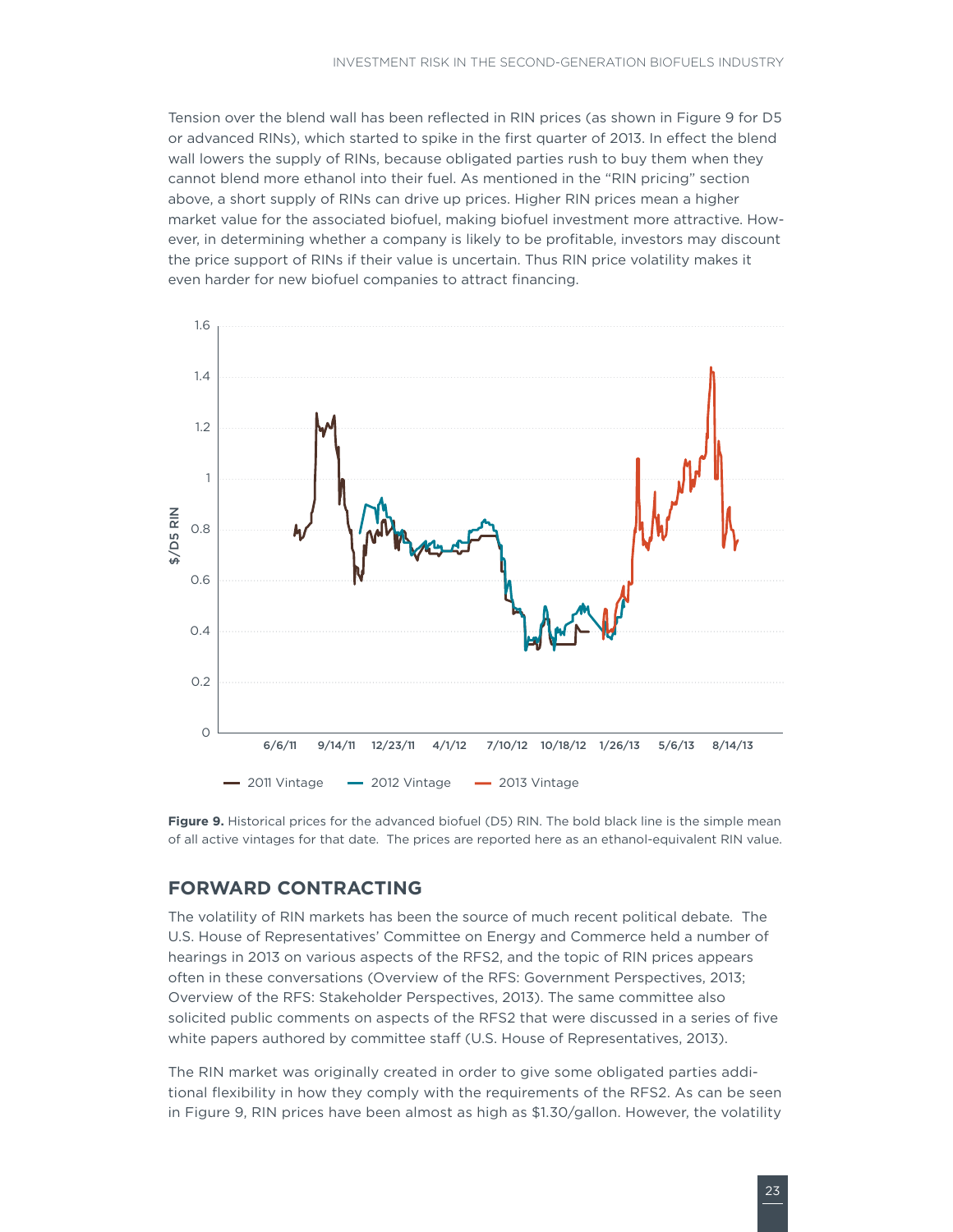in the market makes this source of revenue unreliable. This price volatility means that if a biofuel producer were seeking new project financing, the revenue stream from RINs would be heavily discounted, perhaps by 50% or more<sup>15</sup>. In order to manage some of the market risks associated with RINs, the Chicago Mercantile Exchange (CME) and the IntercontinentalExchange (ICE) have created forward contracts for RINs.16 A summary of the key contract details is provided in Table 7.

| <b>Contract Detail</b> | <b>CME Group</b>                                                                                                                                             | <b>ICE Futures</b>                                                                                                                                           |  |  |
|------------------------|--------------------------------------------------------------------------------------------------------------------------------------------------------------|--------------------------------------------------------------------------------------------------------------------------------------------------------------|--|--|
| Launch                 | May 13, 2013                                                                                                                                                 | April 29, 2013                                                                                                                                               |  |  |
| <b>Settlement</b>      | Financial (cash)                                                                                                                                             | Financial (cash)                                                                                                                                             |  |  |
| <b>Contract size</b>   | 50,000 RINs                                                                                                                                                  | 10,000 RINs                                                                                                                                                  |  |  |
| <b>Floating price</b>  | Argus RIN index                                                                                                                                              | Platts RIN index                                                                                                                                             |  |  |
| <b>Floating price</b>  | Argus (volume-weighted price):<br>D6 RINs reflect the price per RIN<br>from typical trade volumes of<br>1,000,000 RINs.<br>D4 RINs reflect the price per RIN | Platts: (volume-weighted price):<br>D6 RINs reflect the price per RIN<br>from typical trade volumes of<br>500,000 RINs.<br>D4 RINs reflect the price per RIN |  |  |
| methodology            | from typical trade volumes of<br>250,000 RINs.                                                                                                               | from typical trade volumes of<br>250,000 RINs.                                                                                                               |  |  |
|                        | D5 RINs reflect the price per RIN<br>from typical trade volumes of<br>100,000 RINs.                                                                          | D5 RINs reflect the price per RIN<br>from typical trade volumes of<br>100,000 RINS.                                                                          |  |  |

**Table 7.** Standardized forward contract details

At the time of this report, trading of these futures contracts has been light,<sup>17</sup> but as these markets develop, the use of futures contracts could be a valuable tool to help reduce some of the volatility in the spot market for RINs. If spot markets for RINs become less volatile, RINs might not be so heavily discounted when companies apply for debt financing.

As a general rule, three conditions must exist in a spot market to incentivize active trading in futures:

- 1. Commercial buyers and sellers of the commodity must see a need for hedging (in other words, they must be willing to substitute future contracts for contracts signed on the spot market).
- 2. A workable infrastructure to grade, transport, and distribute the commodity being traded must exist. Delivery terms, months, and locations must all closely conform to commercial movement of the commodity. If any of these elements are missing or weak, a futures market may not function efficiently, or at all.
- 3. The spot market must be large enough, meaning that sufficient money is involved in trading a particular commodity and a broad class of buyers and sellers is active in trading. The involvement of many traders keeps the contract terms under continuous surveillance, which keeps the market honest.

<sup>15</sup> According to personal correspondence with Tim Zenk, Vice President of corporate affairs, Sapphire Energy.

<sup>16</sup> These forward contracts are financially settled only; they do not involve physical trading of RINs.

<sup>17</sup> First trade with the ICE was on May 7, 2013, for 10,000 D5 (advanced biofuel) RINs at \$0.88/RIN [\(http://](http://www.reuters.com/article/2013/05/07/ice-rin-first-trade-idUSL2N0DO2BR20130507) [www.reuters.com/article/2013/05/07/ice-rin-first-trade-idUSL2N0DO2BR20130507](http://www.reuters.com/article/2013/05/07/ice-rin-first-trade-idUSL2N0DO2BR20130507)). The first trade with the CME was on May 17, 2013, for 50,000 D6 (renewable fuel) RINs at \$0.80/RIN ([http://www.reuters.com/](http://www.reuters.com/article/2013/05/17/cme-rins-trade-idUSL2N0DY1NX20130517) [article/2013/05/17/cme-rins-trade-idUSL2N0DY1NX20130517\)](http://www.reuters.com/article/2013/05/17/cme-rins-trade-idUSL2N0DY1NX20130517).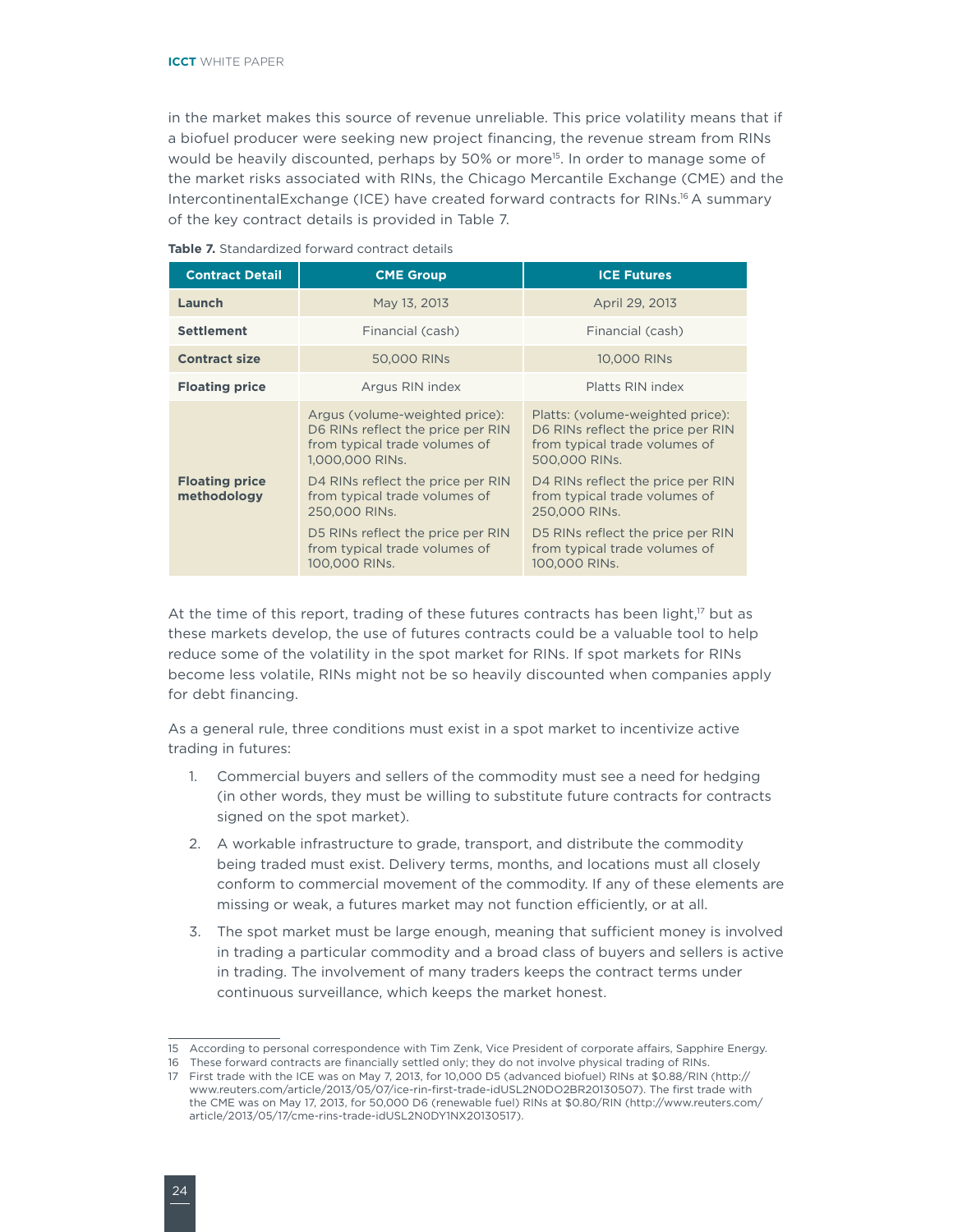<span id="page-28-0"></span>On the surface, all three conditions seem to be met for an active RIN futures market, with the possible exception of sufficient size and trading volume. Estimates of the size of the RIN market reveal that it could be a \$16 billion<sup>18</sup> market in 2013; this should grow as more biofuels are required to be blended with petroleum fuels. While this may appear to be a large market, when compared with petroleum-based fuels this market is only a fraction of the size. Even when compared with ethanol markets, the market for RINs may still be considered small. However, the economics of the blend wall may move the RIN market toward adoption of futures contracts to mitigate certain financial risks.

### **OIL PRICES**

An additional market barrier for cellulosic biofuels originates from uncertainty and volatility in oil prices. Because petroleum-derived fuels and biofuels are substitutable to some extent (at low blend levels), oil markets and biofuels markets are intimately linked, and volatility in one market creates a moving target for price competitiveness in the other.

### **POLITICAL UNCERTAINTY**

As alluded to throughout this paper, the political landscape for renewable fuels can change quickly. This uncertainty includes direct attacks on the RFS2, uncertain renewal of tax incentives, and questions about implementation of the RFS2.

The conversation about the blend wall and high RIN prices during the Subcommittee on Energy and Power hearings led a number of lawmakers to propose changes to the basic structure of the RFS2, while other lawmakers have proposed that the RFS2 be eliminated entirely. Table 8 lists the relevant bills introduced in the 113th Congress:

| <b>Bill Number</b> | <b>Title</b>                               | <b>Sponsor</b>        |
|--------------------|--------------------------------------------|-----------------------|
| S. 1195            | Renewable Fuel Standard Repeal Act         | Sen. Barrasso (R-WY)  |
| H.R. 1482          | Renewable Fuel Standard<br>Amendments Act  | Rep. Womack (R-AR)    |
| H.R. 1461          | Renewable Fuel Standard<br>Elimination Act | Rep. Goodlatte (R-VA) |
| S. 977             | Foreign Fuels Reduction Act                | Sen. Corker (R-TN)    |

|  |  |  |  |  |  | <b>Table 8.</b> Bills to amend or appeal the RFS during the 113th Congress |
|--|--|--|--|--|--|----------------------------------------------------------------------------|

In addition, a number of other bills were introduced in the 112th Congress, but they are no longer under active consideration by lawmakers. Despite the numerous attempts to repeal or modify the RFS2, it is still active law and therefore must be complied with. However, the attempts to reform the RFS2 have the indirect effect of eroding market confidence for all fuels that fall under the standard. The effect is particularly strong for companies that invest in second-generation fuels (cellulosic and other advanced fuels). These second-generation plants rely heavily on market confidence to access and reduce the price of debt financing for plant expansions as they move to commercialize their technologies.

A number of other policies work with the RFS2 to incentivize the production of biofuels. Specifically, a complicated system of tax incentives for alcohol fuels, biodiesels, and so

<sup>18</sup> This assumes a RIN value of \$1/RIN and a yearly requirement of 16.55 billion RINs.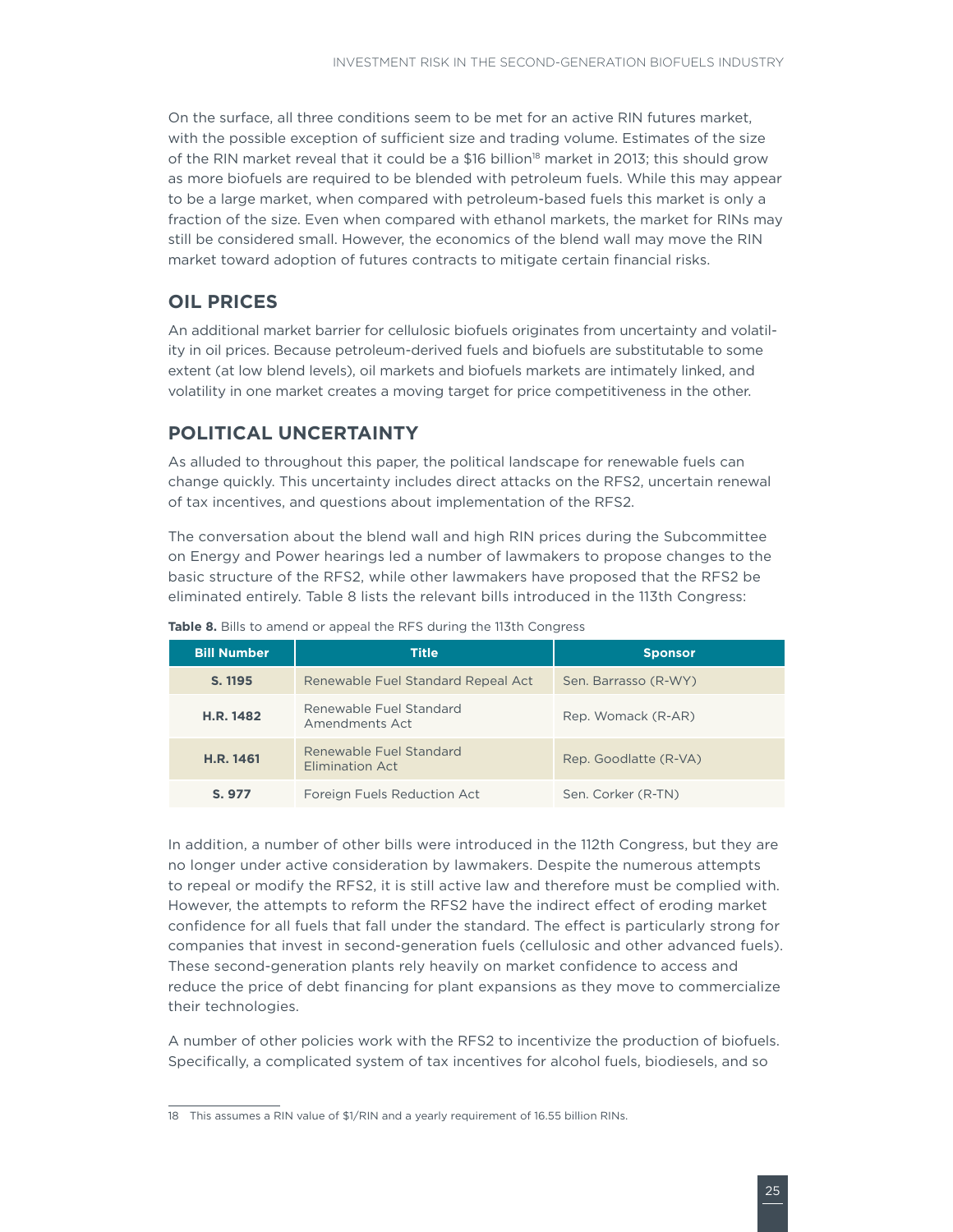forth helps drive down the expenses of biofuel producers or otherwise incentivize the use of these alternative fuels (see the "Second-generation biofuel producer tax credit" section above). These tax incentives, while helpful to the industry, have introduced another dimension of political risk.

To illustrate this, we show the legislative history of the biodiesel tax credit in Table 9.19 Its history of expirations and subsequent reinstatements has increased the risk of investing in this industry, because no one can be sure the tax credit will exist in the future. In fact, the biodiesel tax credit has been retroactively reinstated twice in the past three years, which serves little purpose to reduce the financial uncertainty of the industry. This type of political uncertainty has an outsize impact on the second-generation biofuel industry, which has had significantly lower investment than the conventional biodiesel industry to date.

| <b>Start Date</b> | <b>End Date</b> | <b>Value</b><br>$($ $\frac{2}{9a}$ ) | <b>Source</b>                                                                                                    | <b>Notes</b>                                                                                     |
|-------------------|-----------------|--------------------------------------|------------------------------------------------------------------------------------------------------------------|--------------------------------------------------------------------------------------------------|
| 12/31/2004        | 12/31/2006      | \$1.00                               | PL 108-357 Sec 302<br>(American Jobs Creation<br>Act of 2004)                                                    | Origin of biodiesel tax<br>credit (reduced credit<br>rate for biodiesel made<br>from waste oils) |
| 8/8/2005          | 12/31/2008      | \$1.00                               | PL 109-58 Sec 1344<br>(Energy Policy Act of<br>2005)                                                             | Added small agri-<br>biodiesel producer PTC                                                      |
|                   | 12/31/2009      | \$1.00                               | PL 110-343 Sec 202<br><b>(Emergency Economic</b><br>Stabilization Act of 2008)                                   | Extended biodiesel and<br>agri-biodiesel credit<br>and equalized them<br>at $$1$ /gal            |
| 1/1/2011          | 12/31/2011      | \$1.00                               | PL 111-312 Sec 701 (Tax<br>Relief, Unemployment<br>Insurance Reauthorization<br>and Job Creation Act<br>of 2010) | Retroactive credit<br>for 2010                                                                   |
| 1/1/2013          | 12/31/2013      | \$1.00                               | PL 112-240 Sec 405<br>(American Taxpayer Relief)<br>Act of 2012)                                                 | Retroactive credit<br>for 2012                                                                   |

| Table 9. The legislative history of the biodiesel tax credit |  |  |  |  |  |
|--------------------------------------------------------------|--|--|--|--|--|
|--------------------------------------------------------------|--|--|--|--|--|

In addition, there is regulatory uncertainty about how the EPA implements the RFS2. The volume mandate for cellulosic fuel has been revised every year, often late in the year; for example, the 2013 RFS2 volumes were not finalized until August 2013 (EPA, 2013b), undermining the investment signal. While it is important for the EPA to assess the environmental impacts of new fuel production pathways, delays in pathway approval have also created uncertainty for companies. The EPA approved a number of specific fuel production pathways under the RFS2 rule and has gradually approved some new pathways (for example, for giant reed and napier grass [EPA, 2013a]); other pathways have been under review for over a year while some are still awaiting approval or denial.<sup>20</sup>

<sup>19</sup> Biodiesel production in the United States is at approximately 50% of total plant capacity, and because biodiesel is not near the blend limit, blenders may comply with the RFS2 by using more gallons of biodiesel rather than pushing high-ethanol fuels (such as E85) into the marketplace.

<sup>20</sup> https://foiaonline.regulations.gov/foia/action/public/view/record?objectId=090004d28006d677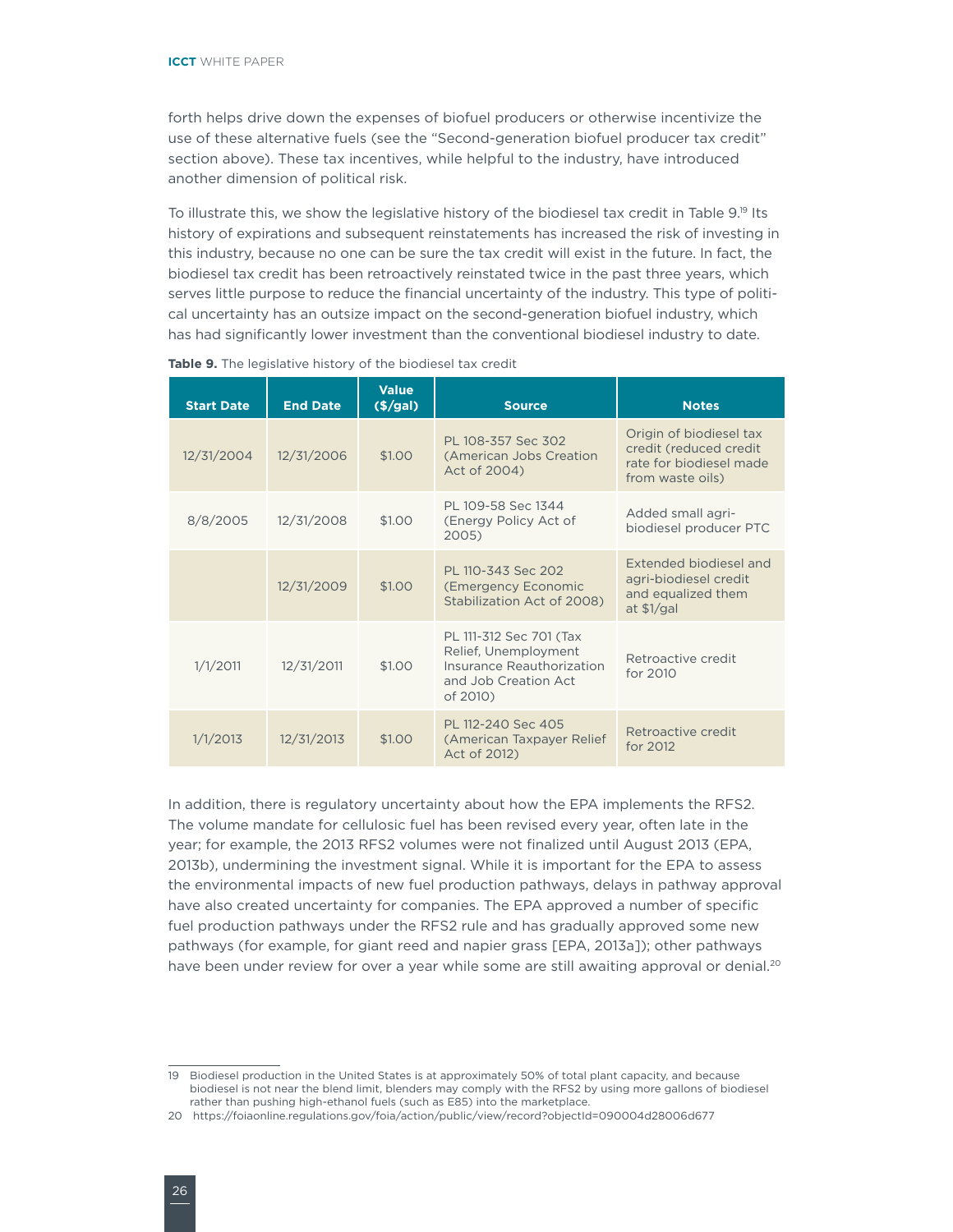### <span id="page-30-0"></span>FINANCIAL MECHANISMS TO REDUCE RISK IN THE ADVANCED BIOFUEL INDUSTRY

Current policy mechanisms, weakened by political uncertainty, have not been enough to support a fledgling industry that already faces high hurdles in the road to commercialization. The RFS2 creates some price support for biofuels, but the cellulosic waiver credit mechanism limits the price at which cellulosic biofuel can compete. The secondgeneration biofuel producer tax credit offers financial support to producers of cellulosic, algal, and similar biofuels, but it can only be claimed under limited circumstances. Moreover, investors cannot be certain these support mechanisms will exist in the future. With this limited policy support for second-generation biofuels, investment has been slow and producers have been struggling (Figure 2).

Stronger policy support is necessary to reduce investment risk and accelerate the expansion of the second-generation biofuels industry. This is in line with the California Air Resources Board's updated scoping plan for the California Global Warming Solutions Act (AB32), which identifies a need to "invest in and support growing markets for… low carbon transportation fuels" and "support development of large-scale renewable and low carbon fuel production facilities" (CARB, 2013). Not only can increased policy support directly inject confidence into young second-generation biofuel companies by improving their balance sheets, but it can also generally boost market confidence by showing the government's commitment.

The following sections describe specific and minor changes that could be made to the existing second-generation biofuel producer tax credit to make it more widely available to cellulosic or algal biofuel start-up companies struggling to attract investment in the early stages of scaling up production. These proposed changes support the intent of the original tax credit while expanding its efficacy.

### **INTRODUCTION TO TAX CREDITS**

In the next section we propose specific changes that could be made to the tax code to more effectively promote the commercialization of cellulosic biofuel. Here we introduce some of the relevant terms.

- » **Tax credit:** an amount of money that is subtracted from a taxpayer's total tax liability. This differs from a **tax deduction,** which is an amount subtracted from a taxpayer's taxable income.
- » **Production tax credit:** a tax credit that is calculated based on the amount of a good produced in a tax year.
- » **Investment tax credit:** a tax credit that is calculated based on the amount invested in business property, including equipment and other fixed assets.
- » **Allocable tax credit:** a tax credit that can be shared among multiple owners of a business. These credits are usually allocated *pro rata,* based on the owners' financial stake in the business.
- » **Refundable tax credit:** a credit that can be claimed as cash from the Treasury Department instead of subtracting it from the taxpayer's tax liability for that year.
- » **Transferable tax credit:** a tax credit that can be sold (usually at a discount) to another party.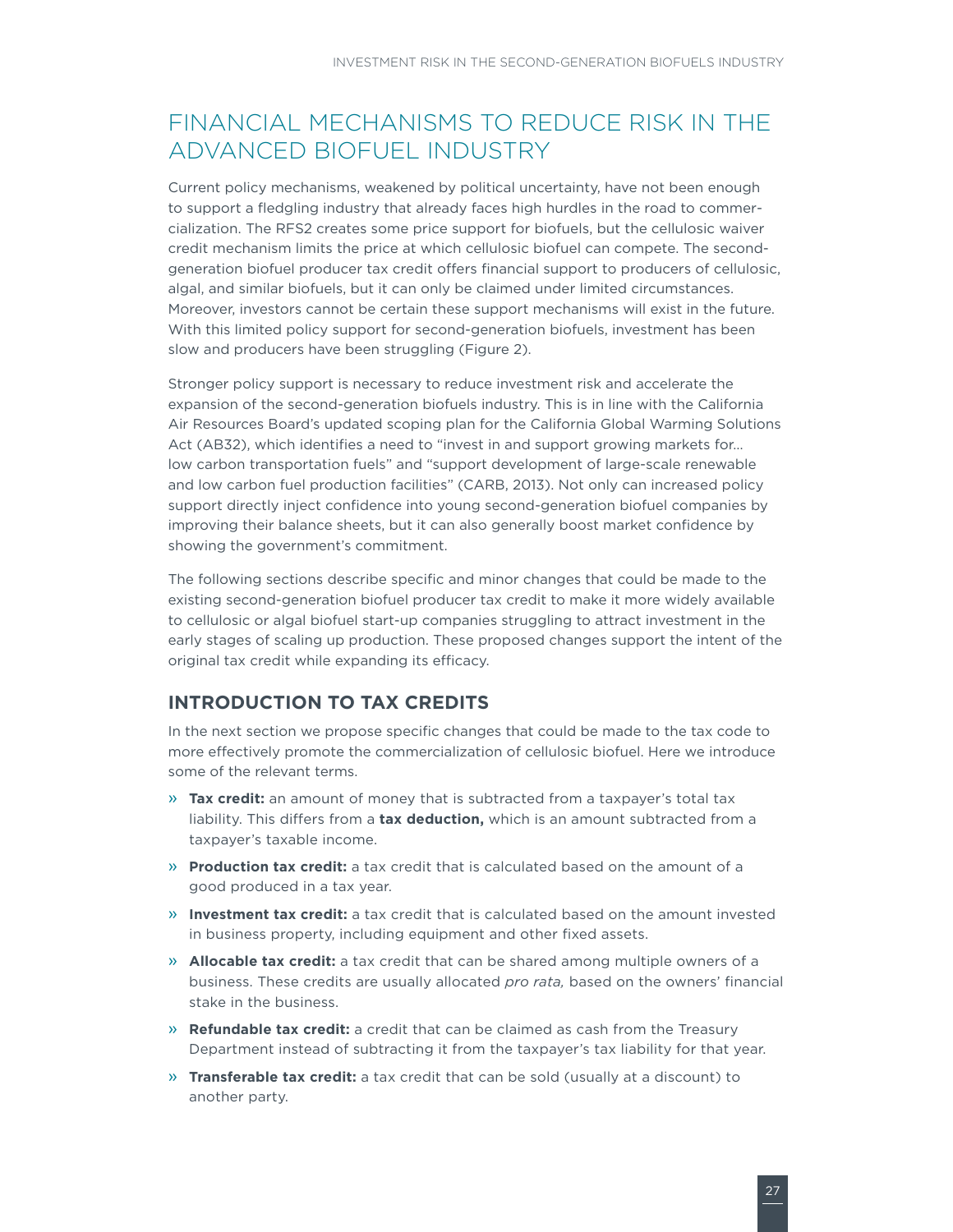<span id="page-31-0"></span> » **Grant in lieu of tax credit:** a credit that can be claimed as cash from the Treasury Department. This is similar to a refundable tax credit, but a grant in lieu of tax credit is more flexible than a refundable tax credit in when and how it can be claimed, but it may be subject to a discount factor.

### **PROPOSED CHANGES TO THE TAX CODE**

The most effective measures to increase the success rate of second-generation biofuel start-up companies would deliver financial aid in the early stages of commercialization. For example, an investment tax credit based on the purchase of equipment would provide benefits sooner than a production tax credit, which can't be claimed until goods are actually produced. To deliver financial benefits immediately, such measures would also need to have a mechanism to deliver the value of a tax credit to a biofuel company even in the absence of tax liability.

Similar measures were taken to support renewable electricity producers in the 2009 American Recovery and Reinvestment Act (ARRA SEC 1102). The tax code (26 U.S.C. §48) was amended to allow taxpayers eligible for the renewable electricity production tax credit (§45) to opt instead for the federal business energy investment tax credit. Eligible taxpayers can claim up to 30% of expenditures on property used in the production of specified forms of renewable electricity (DOE, 2013; DSIRE, 2013; Cornell Law, 2013b). ARRA further allowed eligible taxpayers to opt for a grant in lieu of tax credit; the grant would be in the form of a payment from the Treasury Department (DOE, 2013); this provision expired in 2011. The renewable electricity production tax credit was also extended to the end of 2013, and eligibility was widened from facilities placed in service before the deadline to those under construction by December 31, 2013 (DOE, 2013).

Similar measures would likely help promote the second-generation biofuel industry. Allowing these companies to claim the equivalent of their current tax credit up front, while in the construction phase, would significantly improve the financial health of these companies and help them bridge "the valley of death," or the difficult period between demonstrating a successful process and making a business profitable.

Extending the second-generation biofuel producer tax credit beyond 2013 is also important. Ideally, this tax credit should be available until the second-generation biofuel industry has exceeded a certain production volume, after which production is likely to be profitable without tax support. This would be similar to the federal subsidy for electric vehicles, which begins to phase out after a manufacturer produces 200,000 qualifying vehicles (AFDC, 2013), limiting the cost to taxpayers. These measures would improve confidence in the cellulosic biofuel industry and would thereby aid in attracting investors.

We propose the following changes be made to the tax code. Actual proposed changes to the tax code are shown in Appendices C and D.

 » Allow taxpayers eligible for the second-generation biofuel producer tax credit to opt instead for the business energy investment tax credit (ITC), worth 30%21 of expenditures on new property used in the production of second-generation biofuel or in new or retrofitted facilities. (Taxpayers would not be eligible to claim both tax credits.) This would be similar to the provision allowing eligible taxpayers to opt for an ITC instead of claiming the renewable electricity production tax credit.

<sup>21</sup> Investment and production tax credits were reduced by 7.6% and cash grants by 8.7% by the federal budget sequestration cuts; thus, the effective value of the tax credit would be 27.4%-27.7%.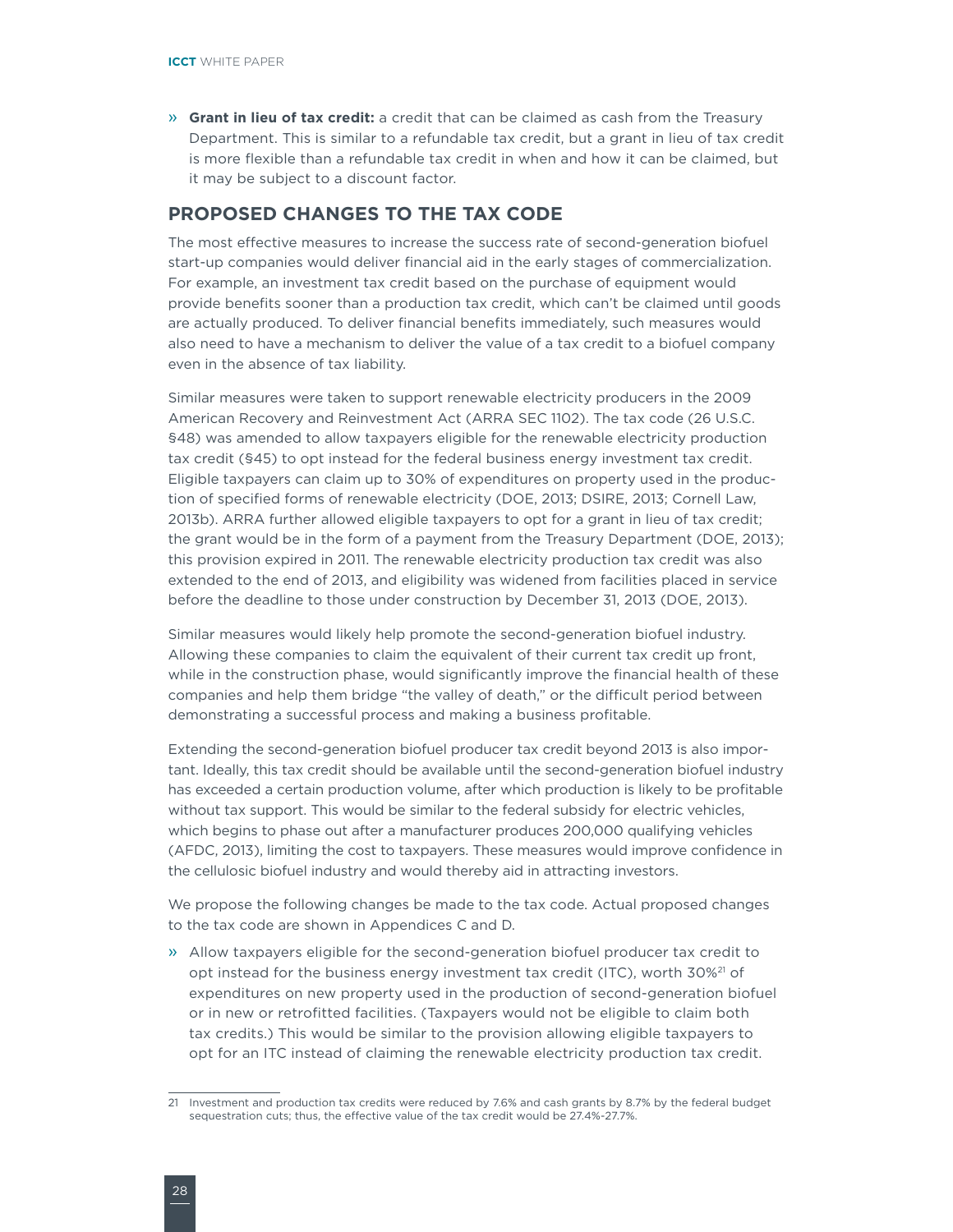<span id="page-32-0"></span>To protect taxpayers from large investments in failed plants, the ITC should be portioned out according to certain milestones in the construction of a facility.

- » Allow one of the following options under the business energy ITC for producers of second-generation biofuel:
	- » Grant in lieu of tax credit, allowing eligible taxpayers to receive a grant from the Treasury Department equal to the amount of the business energy ITC to which they are entitled. This option is further described in Appendix C.
	- » Make the business energy ITC refundable for producers of second-generation biofuel.
	- » Make the business energy ITC transferable for producers of second-generation biofuel.
- » Extend the second-generation biofuel producers tax credit until 1 billion cellulosic RINs have been produced.
- » Require that second-generation biofuel producers' fuel must qualify for advanced RINs under the RFS2 in order to opt to claim the business energy ITC. Eligible pathways under the second-generation biofuel producer tax credit include all pathways eligible for cellulosic RINs but not all pathways eligible for advanced RINS: the credit covers biofuels made from lignocellulose, algae, lemna, or cyanobacteria, but does not cover conventional biodiesel from food or waste-based feedstocks. Some algal-based pathways may qualify for cellulosic RINs if they use algal cellulose as a feedstock.

### **PROS AND CONS OF TAX CREDITS**

The proposed changes above would certainly expand the options for second-generation biofuel companies that want to claim tax incentives earlier in the commercialization process than is currently possible. The changes would allow flexibility in how the credits are redeemed and how long the program runs. If the second-generation biofuel industry scales up faster than expected, the tax credit would expire relatively soon; if scale-up is slow, the tax credit would remain available longer.

By capping the credit at a certain volume of production across the industry, these proposed changes would limit the size of the subsidy from the federal government. At the same time, investors in the second-generation biofuels industry could have confidence that their investments will have federal support until the industry is strong enough to be profitable on its own, at which point the next plant would have lower risk and costs. These proposed tax changes are also flexible in that they do not select specific companies; any qualifying biofuel company that has succeeded in attracting enough investment to construct a facility can claim the tax credit.

The most important downside of these changes is that extending the second-generation biofuel producer tax credit will cost the federal government some amount of tax revenue. We calculate that extending the tax credit would cost approximately \$370 million annually over five years if the credit is claimed primarily as an investment tax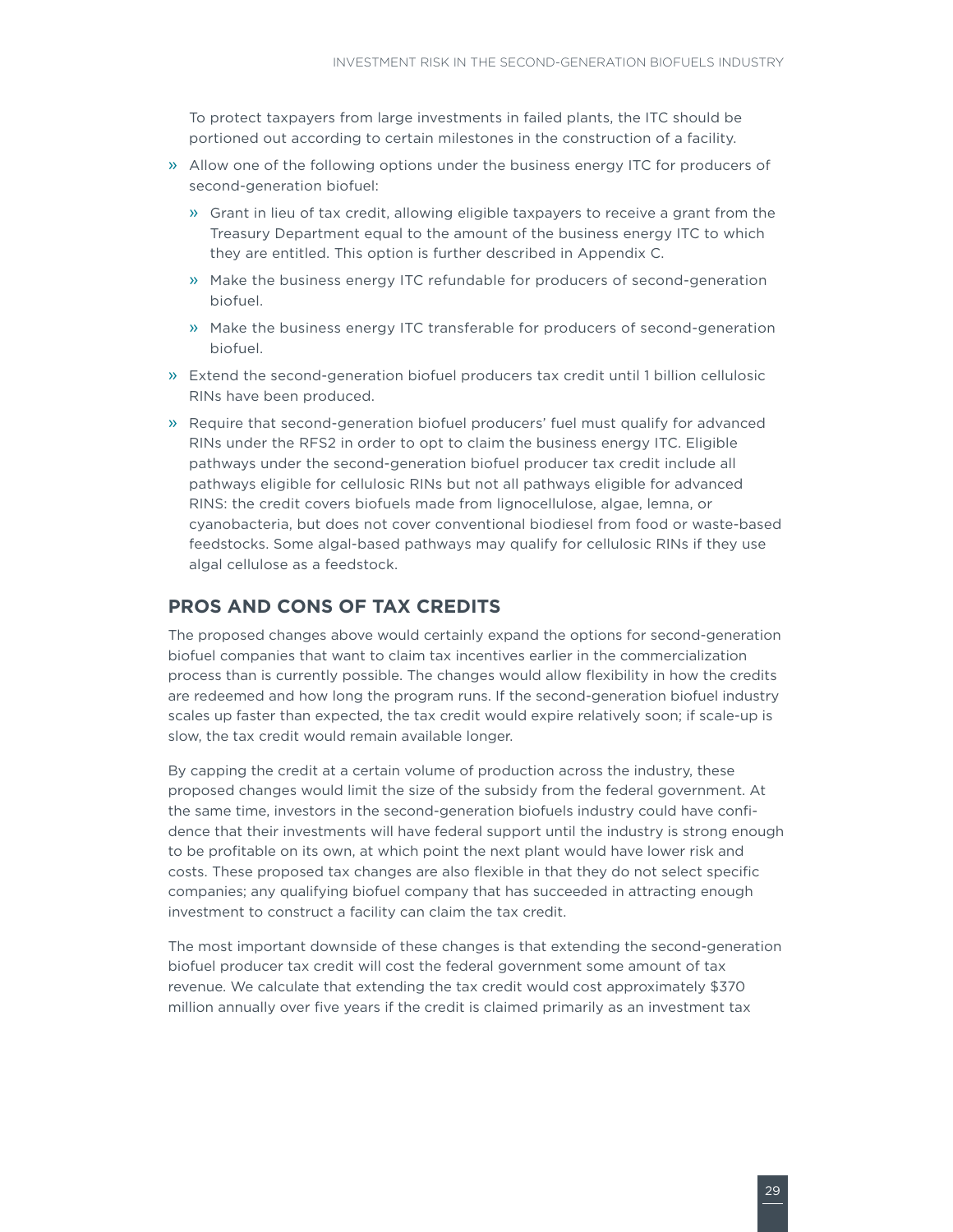credit, $2^2$  compared with \$1 billion if it is claimed as a production tax credit alone. $2^3$  This subsidy compares favorably to government expenditures of about \$4 billion per year in direct subsidies to oil and gas companies and \$6 billion per year for the volumetric ethanol excise tax credit (VEETC) (CBO, 2012; Nakamura, 2012; UCS, 2010). Additionally, supporting this nascent industry will add tax revenue from these companies in the long run, as they become profitable.

While directly providing the value of the tax credit to second-generation biofuel companies (through the grant in lieu of tax credit program) would be more effective than other means, the grant program may be politically more difficult to enact. On the other hand, reviving it requires the fewest changes to existing tax law. The grant in lieu of tax credit option is described in Appendix C.

Expanding the grants and loan guarantee programs under the Department of Energy and the Department of Agriculture for second-generation biofuels could achieve similar aims as the tax amendments proposed above in enhancing the financial viability of cellulosic biofuel start-ups. Several companies (such as Abengoa, Sapphire, and Ineos [DOE Biomass Conference, 2013]) have indicated that the grants or loans they have received from the DOE and USDA have been crucial for their success. Continued funds for these programs, as well as advanced biofuel research and development, may be allocated in a new Farm Bill<sup>24</sup> and 2014 appropriations bill,<sup>25</sup> but likely at lower levels than 2013. However, these programs, especially the DOE's loan guarantee program, have faced criticism for their selection of companies, among other reasons (Leonnig & Stephens*, 2013).* 

<sup>22</sup> This is calculated based on capital costs reported by the DOE [\(http://www.iogen.ca/news\\_events/press\\_](http://www.iogen.ca/news_events/press_releases/2007_02_28_biorefineries_press_release.pdf) [releases/2007\\_02\\_28\\_biorefineries\\_press\\_release.pdf](http://www.iogen.ca/news_events/press_releases/2007_02_28_biorefineries_press_release.pdf)), which indicates that each cellulosic biofuel plant requires \$200 million in capital for 21.7 million gallons of annual capacity. This calculation assumes one such plant is constructed in the first year, and total capacity of the market doubles each year for five years until 1 billion gallons have been produced. Total tax credits awarded for 30% of the capital costs for 31 such plants would amount to \$1.86 billion. This calculation does not account for biofuels produced from algal oils.

<sup>23</sup> \$1.01 tax credit per gallon \* 1 billion gallons (after which the tax credit expires) = \$1.01 billion.

<sup>24</sup> http://www.biofuelsdigest.com/bdigest/2013/07/14/the-farm-bill-your-2013-5-minute-guide/2/

<sup>25</sup> http://www.biofuelsdigest.com/bdigest/2013/06/19/house-appropriations-committee-bill-for-energy-andwater-cuts-doe-renewable-energy-funding-39/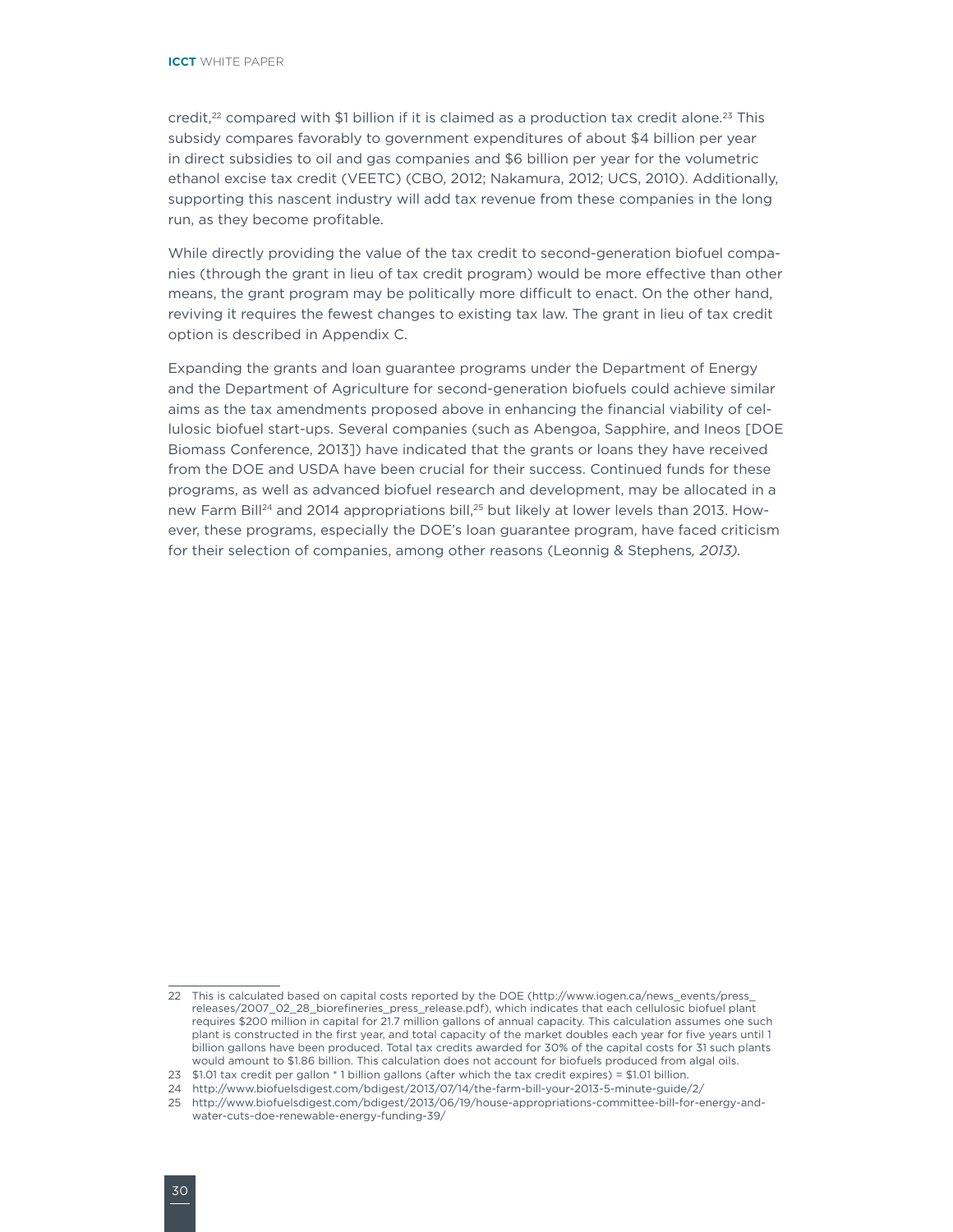### <span id="page-34-0"></span>CONCLUSIONS

The technology of converting cellulose and algae to biofuel has taken many years to develop, and new processes are still undergoing research. The most significant barriers to the commercial deployment of cellulosic biofuels, however, are not technological but economic. Acquiring the necessary investment capital to build the first generation of commercial-scale cellulosic biofuels plants is the greatest challenge facing this emerging industry. The analysis presented in this paper shows that second-generation biofuel companies pose significant risks for investors and may have difficulty generating adequate returns to attract investment under current policy and market conditions. Successfully overcoming this hurdle will require firms to use a variety of risk mitigation tools to lower the investment risks in their first commercial projects.

Policy also has an important role to help reduce the risk of new second-generation biofuel companies and to revise existing incentives to drive investment more effectively. Based on this analysis of the investment risk of the second-generation biofuel industry, we identify changes that could be made to existing law to provide stronger support to new second-generation biofuel facilities. These changes, and the issues that they would help correct, are summarized in Table 10.

The first proposed change would allow eligible biofuel producers to claim an investment tax credit instead of a production tax credit, as the construction phase is when biofuel companies have the greatest need for financial certainty to attract investors. Allowing these parties to claim a grant in lieu of tax credit would further enable them to use this support in the early stages, as they may not have tax liability against which to claim the credit for several years after construction begins.

The next proposed change is to provide policy certainty for investors by extending the tax credit until a threshold volume of biofuels has been produced, at which point support should no longer be necessary. Finally, we propose taking steps to harmonize definitions of eligible pathways between this tax credit and the RFS2.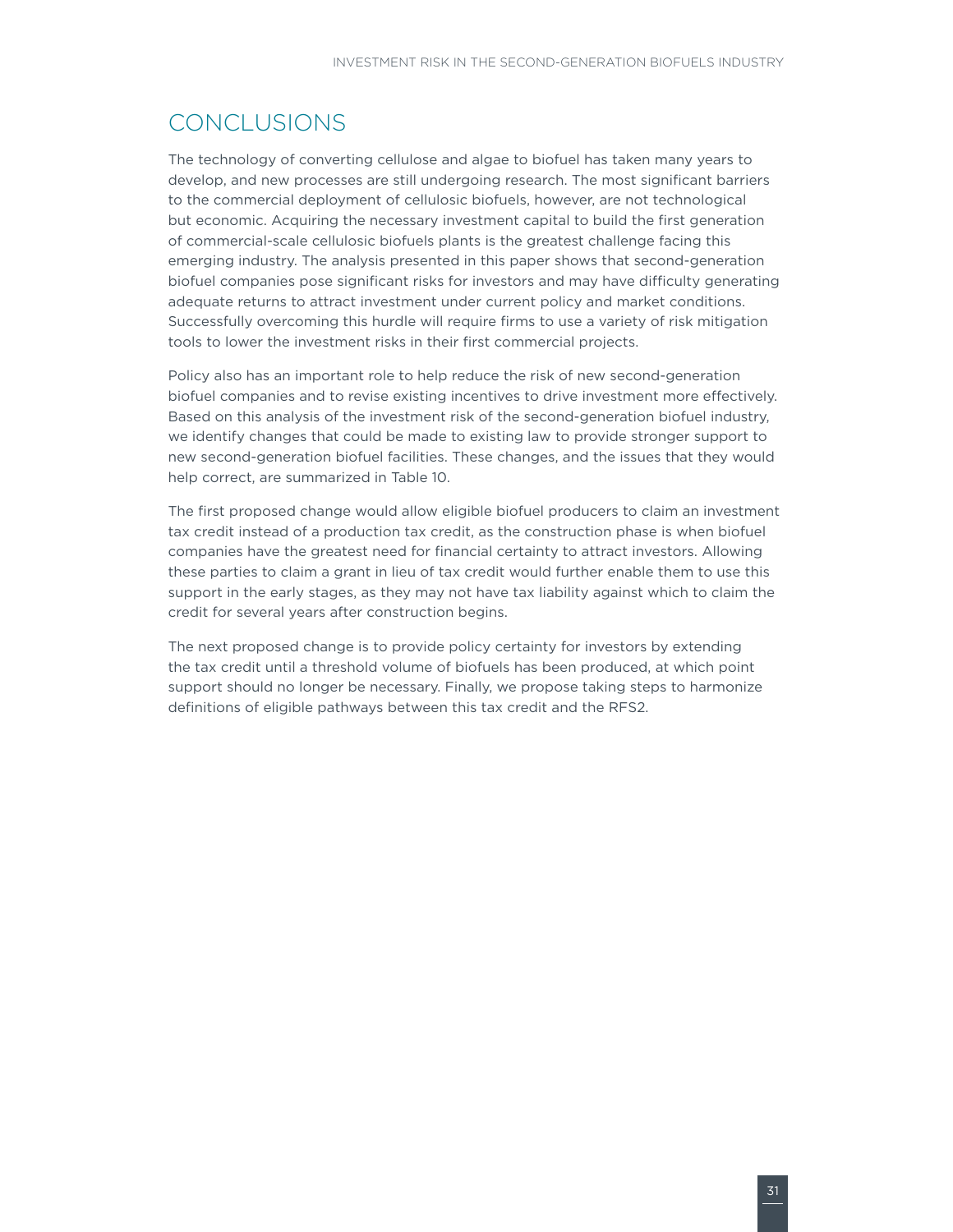| <b>Problem area</b>                               | <b>Impacts on investment</b><br>in 2nd gen biofuels                                                                        | <b>Suggested policy</b><br>change                                                                                                                                                 | <b>Precedent for change</b>                                                                                          |
|---------------------------------------------------|----------------------------------------------------------------------------------------------------------------------------|-----------------------------------------------------------------------------------------------------------------------------------------------------------------------------------|----------------------------------------------------------------------------------------------------------------------|
| <b>Tax credit for</b><br>production               | Companies receive<br>no support during the<br>construction phase                                                           | Allow eligible parties<br>to opt in for an<br>investment tax credit<br>(ITC) instead of a<br>production tax credit                                                                | Parties eligible for the<br>renewable electricity<br>production tax credit<br>can opt for an ITC                     |
| <b>Credit against</b><br>tax liability            | <b>Biofuel companies</b><br>may have little or no<br>tax liability in the early<br>years of construction<br>and production | Allow eligible parties to<br>claim a grant in lieu of<br>tax credit                                                                                                               | The grant in lieu of<br>tax credit program<br>provided payments to<br>renewable electricity<br>producers             |
| <b>Expires at end</b><br>of 2013                  | Investors see little<br>financial benefit in tax<br>credit that is expiring<br>with high uncertainty<br>of renewal         | Provide certainty<br>by extending tax<br>credit until 1 billion<br>cellulosic RINs have<br>been produced                                                                          | Federal tax credit<br>for electric vehicle<br>purchase is phased<br>out after manufacturer<br>produces 200,000 units |
| Inconsistent<br>definitions of<br><b>biofuels</b> | Eligible pathways<br>differ between the<br>tax credit and the<br>Renewable Fuel<br>Standard                                | To be eligible for<br>the tax credit, a<br>facility's process<br>must be eligible for<br>cellulosic or advanced<br>RINs. in addition to<br>meeting existing<br>feedstock criteria |                                                                                                                      |

#### Table 10. Proposed changes to the second-generation biofuel producer tax credit

These proposed U.S. tax code changes are relatively modest, and they fall squarely in line with Congress's intention that the tax code and fuels policy promote the development of innovative domestic technology, displace petroleum consumption, and help spur long-term reduction of carbon emissions from the transport sector. The cost of these changes would be modest compared with the amount of money spent annually to support the fossil fuel and biodiesel industries. Without such policy changes, the production of these biofuels will continue to fall far short of the RFS2 targets. The technology for these advanced low-carbon biofuels is here, but the financing and the investment security is not. Complementary fiscal policy will be a critical part of the shift toward a more sustainable fuel base in the United States.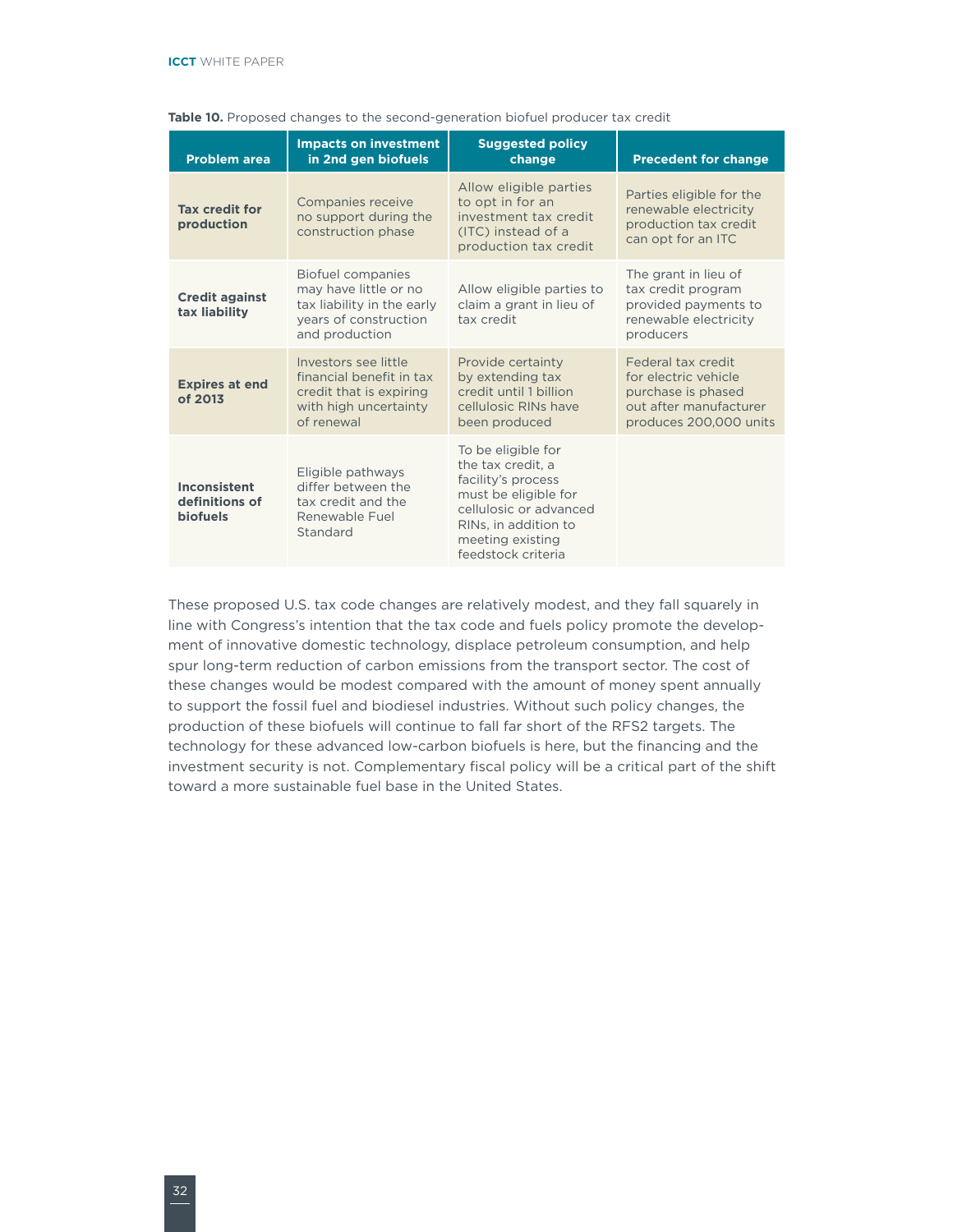### <span id="page-36-0"></span>REFERENCES

- AAA. Overview of the Renewable Fuel Standard: Stakeholder perspectives: Hearings before the U.S. House of Representatives Energy and Power Subcommittee, 113th Cong. (2013) (testimony of Robert Darbelnet). Retrieved from [http://energycommerce.](http://energycommerce.house.gov/hearing/overview-renewable-fuel-standard-stakeholder-perspectives) [house.gov/hearing/overview-renewable-fuel-standard-stakeholder-perspectives](http://energycommerce.house.gov/hearing/overview-renewable-fuel-standard-stakeholder-perspectives)
- Alliance of Automobile Manufacturers. Overview of the Renewable Fuel Standard: Stakeholder perspectives: Hearings before the U.S. House of Representatives Energy and Power Subcommittee, 113th Cong. (2013) (testimony of Shane Karr). Retrieved from [http://energycommerce.house.gov/hearing/overview-renewable-fuel-standard](http://energycommerce.house.gov/hearing/overview-renewable-fuel-standard-stakeholder-perspectives)[stakeholder-perspectives](http://energycommerce.house.gov/hearing/overview-renewable-fuel-standard-stakeholder-perspectives)
- Alternative Fuels Data Center (AFDC). (2013). U.S. Department of Energy: Qualified Plug-In Electric Drive Motor Vehicle Tax Credit. Retrieved from [http://www.afdc.energy.](http://www.afdc.energy.gov/laws/law/US/409) [gov/laws/law/US/409](http://www.afdc.energy.gov/laws/law/US/409)
- Babcock, B.A., & Pouliot, S. (2013). Price It and They Will Buy: How E85 Can Break the Blend Wall. Retrieved from: http://www.card.iastate.edu/policy\_briefs/display. aspx?id=1187
- Biofuels Digest. (2013). Ineos Bio produces cellulosic ethanol from waste, at commercial scale. Retrieved from [http://www.biofuelsdigest.com/bdigest/2013/08/01/ineos-bio](http://www.biofuelsdigest.com/bdigest/2013/08/01/ineos-bio-produces-cellulosic-ethanol-from-waste-at-commercial-scale/)[produces-cellulosic-ethanol-from-waste-at-commercial-scale/](http://www.biofuelsdigest.com/bdigest/2013/08/01/ineos-bio-produces-cellulosic-ethanol-from-waste-at-commercial-scale/)
- California Air Resources Board (CARB). (2009). Final Regulation Order: Low Carbon Fuel Standard. Retrieved from http://www.arb.ca.gov/regact/2009/lcfs09/lcfscombofinal.pdf
- California Air Resources Board (CARB). (2013). *Climate Change Scoping Plan: First Update* (p. 90). Retrieved from [http://www.arb.ca.gov/cc/scopingplan/2013\\_update/](http://www.arb.ca.gov/cc/scopingplan/2013_update/discussion_draft.pdf) [discussion\\_draft.pdf](http://www.arb.ca.gov/cc/scopingplan/2013_update/discussion_draft.pdf)
- Carney, T. (2011). Green-energy plant sucks up subsidies, then goes bust. *Washington Examiner.* Retrieved from http://washingtonexaminer.com/green-energy-plant-sucksup-subsidies-then-goes-bust/article/110267
- Cornell University Law School Legal Information Institute. (2013a). Retrieved from [http://](http://www.law.cornell.edu/uscode/text/26/40) [www.law.cornell.edu/uscode/text/26/40](http://www.law.cornell.edu/uscode/text/26/40)
- Cornell University Law School Legal Information Institute. (2013b). Retrieved http://www. law.cornell.edu/uscode/text/26/48
- Congressional Budget Office (CBO). (2012). *Federal financial support for the development and production of fuels and energy technologies* (Issue Brief). Retrieved from http:// www.cbo.gov/sites/default/files/cbofiles/attachments/03-06-FuelsandEnergy\_Brief.pdf
- Curtis, B. (2010). *2008-2009 Review U.S. Biofuels Industry: Mind the Gap.* Concentric Energies & Resource Group Inc. Retrieved from [http://www1.eere.energy.gov/bioen](http://www1.eere.energy.gov/bioenergy/pdfs/us_biofuels_industry_report.pdf)[ergy/pdfs/us\\_biofuels\\_industry\\_report.pdf](http://www1.eere.energy.gov/bioenergy/pdfs/us_biofuels_industry_report.pdf)
- Department of Energy (DOE). (2013). Renewable electricity production tax credit. Retrieved from http://energy.gov/savings/renewable-electricity-production-tax-credit-ptc
- Department of Energy (DOE) Biomass Conference. (2013). Biomass 2013: How the Advanced Bioindustry is Reshaping American Energy. July 31-Aug 1, 2013: Washington, DC.
- Database of State Incentives for Renewables & Efficiency (DSIRE). (2013). Business energy investment tax credit (ITC). Retrieved from [http://www.dsireusa.org/incen](http://www.dsireusa.org/incentives/incentive.cfm?Incentive_Code=US02F)[tives/incentive.cfm?Incentive\\_Code=US02F](http://www.dsireusa.org/incentives/incentive.cfm?Incentive_Code=US02F)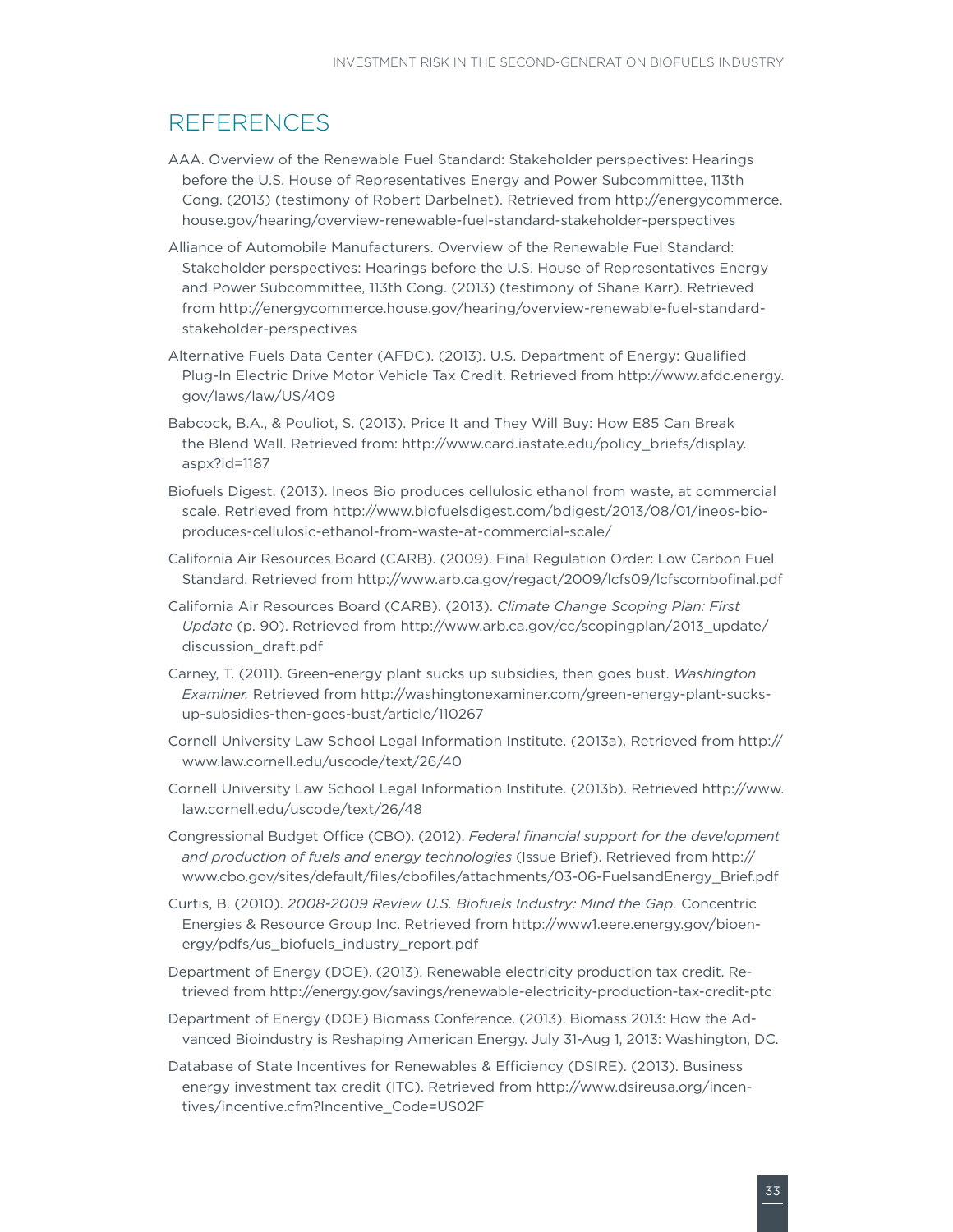- DieselNet. (2013). Fuels Regulations, United States, Biodiesel Fuel. Retrieved from http://www.dieselnet.com/standards/us/fuel\_biodiesel.php
- Energy Information Administration (EIA). (2012). Annual Energy Outlook 2012, with projections to 2035. Retrieved from [http://www.eia.gov/forecasts/aeo/pdf/0383\(2012\).pdf](http://www.eia.gov/forecasts/aeo/pdf/0383(2012).pdf)
- Environmental Protection Agency (EPA). (2010a). Partial grant and partial denial of Clean Air Act waiver application submitted by Growth Energy to increase the allowable ethanol content of gasoline to 15 percent; decision of the administrator; notice. EPA-HQ-OAR-2009-0211. Retrieved from http://www.gpo.gov/fdsys/pkg/FR-2010-11- 04/pdf/2010-27432.pdf
- Environmental Protection Agency (EPA). (2010b). Regulation of Fuels and Fuel Additives: 2011 Renewable Fuel Standards. EPA-HQ-OAR-2010-0133.
- Environmental Protection Agency (EPA). (2012). Regulation of Fuels and Fuel Additives: 2012 Renewable Fuel Standards. EPA-HQ-OAR-2010-0133.
- Environmental Protection Agency (EPA). (2013a). Final Rule for Additional Qualifying Renewable Fuel Pathways under the Renewable Fuel Standard (RFS) Program. EPA-HQ-OAR-2011-0542..
- Environmental Protection Agency (EPA). (2013b). Regulation of Fuels and Fuel Additives: 2013 Renewable Fuel Standards. EPA-HQ-OAR-2012-0546.
- Fama, E. (1990). Stock returns, expected returns, and real activity. *The Journal of Finance, 45*(4), 1089-1108. [Retrieved](file:///Users/valerie/Desktop/VS%20Graphic%20Design/Clients/(41)%20ICCT/projects/P41-074-13%20Advanced%20Biofuels%20White%20Paper/Retrieved) from http://www.jstor.org/stable/2328716
- Hart Energy. (2012). *Flash report: First cellulosic-based ethanol volumes registered to EMTS.*
- *Leonnig, C.D. & Stephens, J.* (2013). E-mails about clean-energy loans provide new details on White House involvement. *Washington Post.* Retrieved from [http://www.](http://www.washingtonpost.com/politics/energy-dept-e-mails-on-solyndra-provide-new-details-on-white-house-involvement/2012/08/08/668dc042-e162-11e1-a25e-15067bb31849_story.html) [washingtonpost.com/politics/energy-dept-e-mails-on-solyndra-provide-new-details](http://www.washingtonpost.com/politics/energy-dept-e-mails-on-solyndra-provide-new-details-on-white-house-involvement/2012/08/08/668dc042-e162-11e1-a25e-15067bb31849_story.html)[on-white-house-involvement/2012/08/08/668dc042-e162-11e1-a25e-15067bb31849\\_](http://www.washingtonpost.com/politics/energy-dept-e-mails-on-solyndra-provide-new-details-on-white-house-involvement/2012/08/08/668dc042-e162-11e1-a25e-15067bb31849_story.html) [story.html](http://www.washingtonpost.com/politics/energy-dept-e-mails-on-solyndra-provide-new-details-on-white-house-involvement/2012/08/08/668dc042-e162-11e1-a25e-15067bb31849_story.html)
- McPhail, L., Westcott, P., & Lutman, H. (2011). *The Renewable Identification Number System and U.S. Biofuel Mandates.* U.S. Department of Agriculture. Retrieved from http://www.ers.usda.gov/media/138383/bio03.pdf
- Overview of the Renewable Fuel Standard: Government Perspectives: Hearings before the Subcommittee on Energy and Power, of the House Committee on Energy and Commerce, 113th Cong. (2013). Retrieved from [http://energycommerce.house.gov/](http://energycommerce.house.gov/hearing/overview-renewable-fuel-standard-government-perspectives) [hearing/overview-renewable-fuel-standard-government-perspectives](http://energycommerce.house.gov/hearing/overview-renewable-fuel-standard-government-perspectives)
- Overview of the Renewable Fuel Standard: Stakeholder Perspectives: Hearings before the Subcommittee on Energy and Power, of the House Committee on Energy and Commerce, 113th Cong. (2013). Retrieved from [http://energycommerce.house.gov/](http://energycommerce.house.gov/hearing/overview-renewable-fuel-standard-stakeholder-perspectives) [hearing/overview-renewable-fuel-standard-stakeholder-perspectives](http://energycommerce.house.gov/hearing/overview-renewable-fuel-standard-stakeholder-perspectives)
- Nakamura, D. (2012). Obama calls on Congress to repeal federal subsidies for oil industry. *Washington Post.* Retrieved from [http://www.washingtonpost.com/politics/](http://www.washingtonpost.com/politics/obama-calls-on-congress-to-repeal-federal-subsidies-for-oil-industry/2012/03/01/gIQArDU2kR_story.html) [obama-calls-on-congress-to-repeal-federal-subsidies-for-oil-industry/2012/03/01/](http://www.washingtonpost.com/politics/obama-calls-on-congress-to-repeal-federal-subsidies-for-oil-industry/2012/03/01/gIQArDU2kR_story.html) [gIQArDU2kR\\_story.html](http://www.washingtonpost.com/politics/obama-calls-on-congress-to-repeal-federal-subsidies-for-oil-industry/2012/03/01/gIQArDU2kR_story.html)
- Range Fuels. (2007). *Range Fuels awarded permit to construct the nation's first commercial cellulosic ethanol plant* (press release). Retrieved from [http://web.archive.org/](http://web.archive.org/web/20071012155610/http://www.rangefuels.com/Range-Fuels-awarded-permit-to-construct-the-nations-first-commercial-cellulosic-ethanol-plant) [web/20071012155610/http://www.rangefuels.com/Range-Fuels-awarded-permit-to](http://web.archive.org/web/20071012155610/http://www.rangefuels.com/Range-Fuels-awarded-permit-to-construct-the-nations-first-commercial-cellulosic-ethanol-plant)[construct-the-nations-first-commercial-cellulosic-ethanol-plant](http://web.archive.org/web/20071012155610/http://www.rangefuels.com/Range-Fuels-awarded-permit-to-construct-the-nations-first-commercial-cellulosic-ethanol-plant)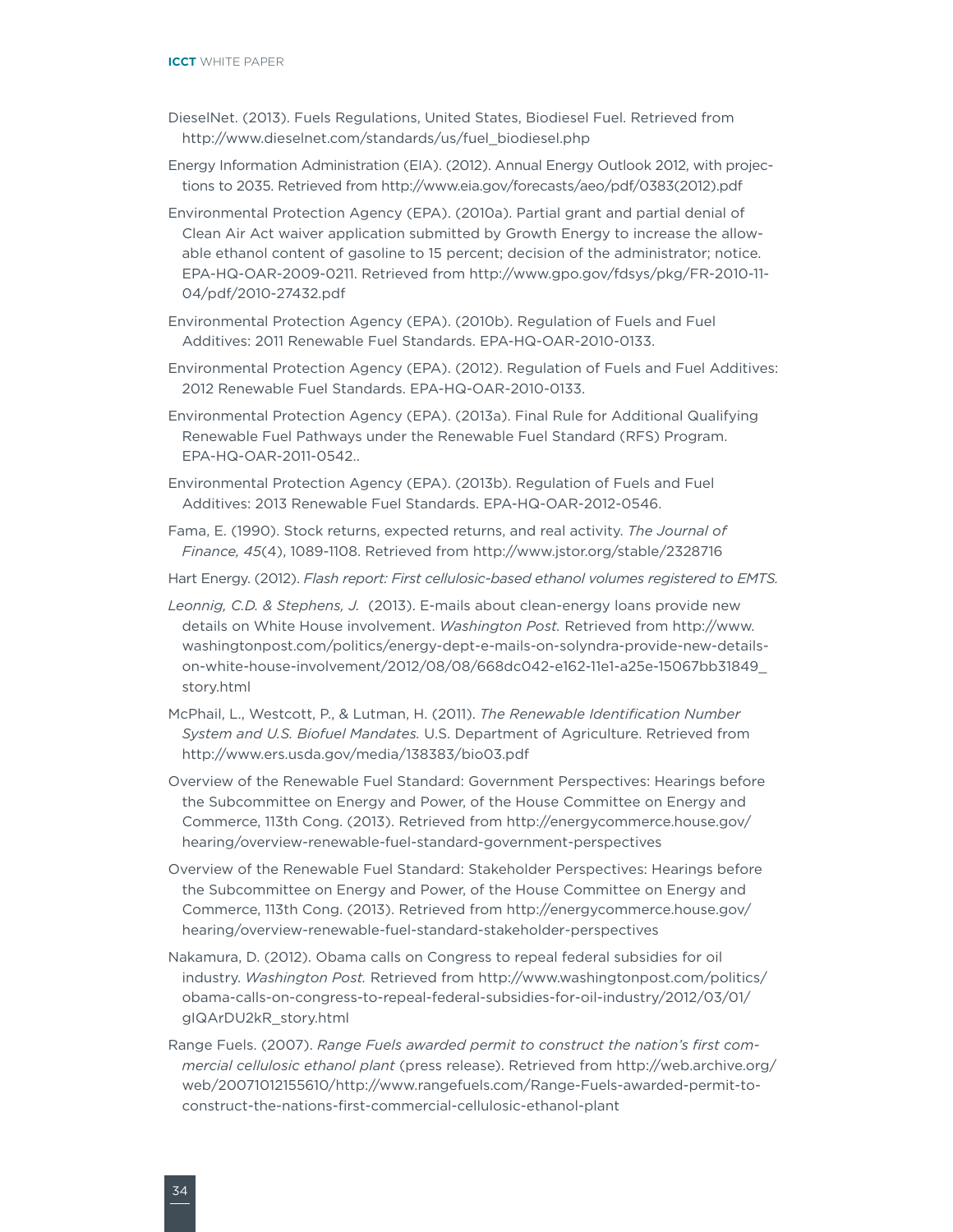- Solecki, M., Dougherty, A., & Epstein, B. (2012). *Advanced Biofuel Market Report 2012: Meeting U.S. Fuel Standards (*p. 11). Environmental Entrepreneurs. Retrieved from <http://www.e2.org/ext/doc/E2AdvancedBiofuelMarketReport2012.pdf>
- Solecki, M., Richey, D., & Epstein, B. (2011). *Advanced Biofuel Market Report 2011: Meeting the California LCFS* (p. 9). Environment Entrepreneurs. Retrieved from [http://www.](http://www.e2.org/ext/doc/E2%20Advanced%20Biofuel%20Mkt%20Report%202011.pdf) [e2.org/ext/doc/E2%20Advanced%20Biofuel%20Mkt%20Report%202011.pdf](http://www.e2.org/ext/doc/E2%20Advanced%20Biofuel%20Mkt%20Report%202011.pdf)
- Tyner, W. (2013, August 12). "The Biofuels Renewable Fuel Standard—EPA to the Rescue." Retrieved from http://www.pennenergy.com/index/blogs/energy-andenvironmental-economics/2013/08/the\_biofuels\_renewab.html
- Union of Concerned Scientists. (2010). FAQ: Current Ethanol Tax Credits and Our Clean Fuel Future. Retrieved from: http://www.ucsusa.org/clean\_vehicles/smart-transportation-solutions/vehicle-policy/past-policy-and-legislation/volumetric-ethanol-excisetax-credit-faqs.html
- U.S. House of Representatives, Committee on Energy and Commerce. (2013). "Reviewing the Renewable Fuel Standard." Retrieved from http://energycommerce.house.gov/rfs
- Yeh, S., Witcover, J., & Kessler, J. (2013). *Status Review of California's Low Carbon Fuel Standard* (Research Report No. UCD-ITS-RR-13-06). Davis, California: Institute of Transportation Studies, University of California, Davis.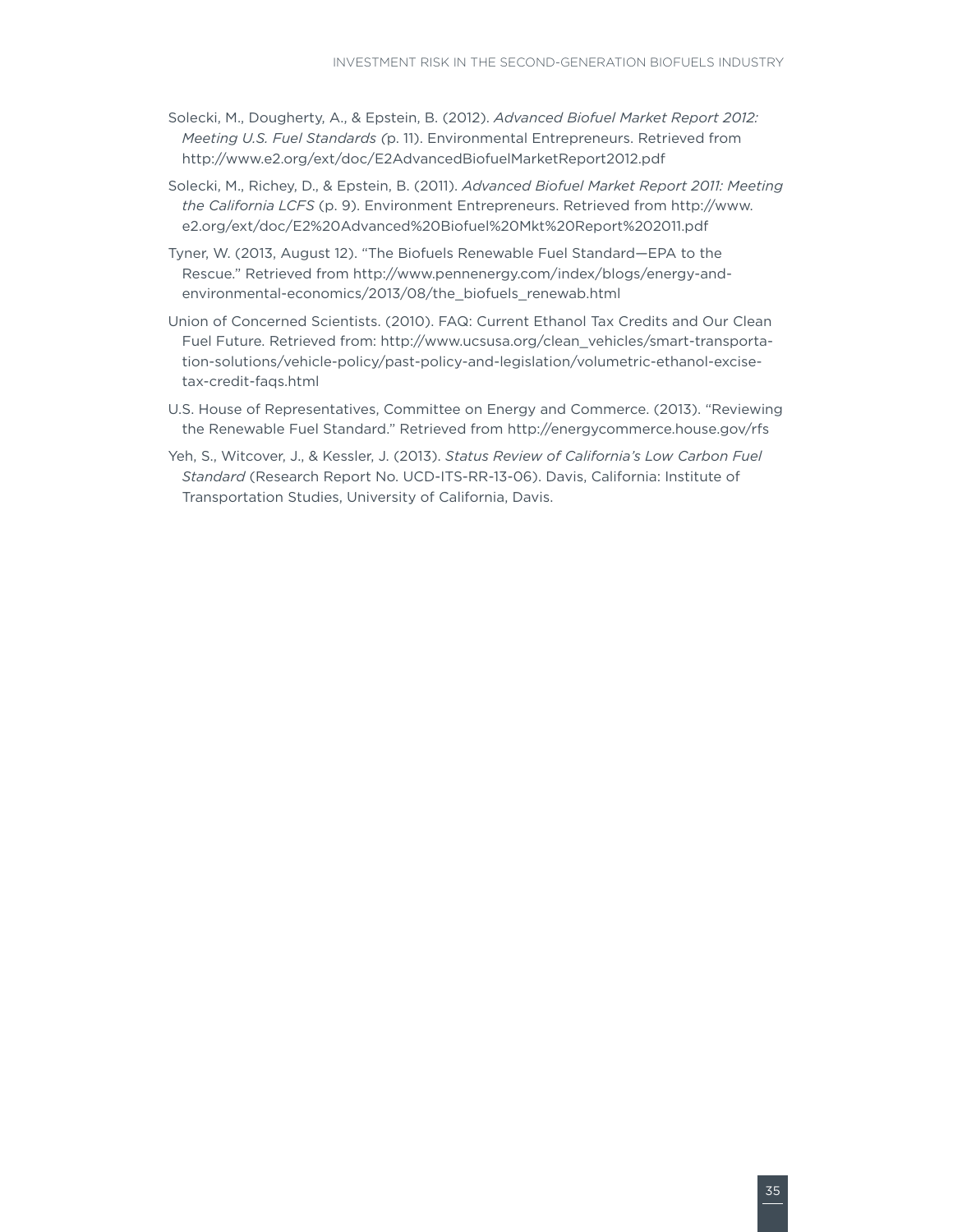### <span id="page-39-0"></span>APPENDIX A: RIN GENERATION

While a full discussion of the pricing dynamics for D4 and D5 RINs (for biomass-based diesel and advanced biofuel, respectively) is beyond the scope of this paper, it is useful to show exactly how the RFS2 is being complied with. Figures 10-12 show compliance with three of the four mandates (biomass-based diesel, advanced fuel, and renewable fuel). Cellulosic RINs are not discussed because their production is limited and obligated parties have had to purchase cellulosic waiver credits instead of physical gallons in order to demonstrate compliance with the cellulosic mandate.

First, for biomass-based diesel, two types of RINs can be used to show compliance with this mandate: the D4 RIN and the D7 RIN (cellulosic diesel).<sup>26</sup> To date only a small number of cellulosic diesel fuel gallons have been generated (<26,000 gallons).<sup>27</sup> Therefore the overwhelming majority of fuel that qualifies as biomass-based diesel has been given a D4 RIN; this can be seen in Figure 10. To clarify, not all D4 RINs are generated from the same fuel. In fact, biodiesel and several types of non-ester renewable diesel<sup>28</sup> are all eligible to produce a D4 RIN. Figure 11 shows generation of advanced RINs, which includes D3 (cellulosic biofuel), D4, D5, and D7 RINs, while Figure 12 shows generation of renewable RINs (D3-D7, including all advanced RINs plus renewable fuels like corn ethanol). Table 11 breaks down the various types of RINs into percentages produced from each type of fuel. As can be seen, D4 RINs are primarily generated by biodiesel (produced through transesterification), D5 RINs are primarily generated by sugarcane ethanol,<sup>29</sup> and D6 (renewable fuel) RINs are primarily generated by non-cellulosic ethanol.<sup>30</sup>

As can be seen in Table 11, new gallons of non-ester renewable diesel have been generating D6 RINs in 2013. Due to the combined effects of the high value of the D6 RIN and the blend wall, producers that might not have met the 50% GHG reduction requirement for a D4/D5 RIN now only have to meet the 20% GHG reduction required to generate a D6 RIN. This example helps illustrate how the RIN market mechanism introduces interesting complexities; there may be discrete times when certain fuels would be incentivized as a result of the current RIN price.

<sup>26</sup> A D7 RIN is generated for cellulosic diesel fuel.

<sup>27</sup> According to the EPA's EMTS system [\(http://www.epa.gov/otaq/fuels/rfsdata/2013emts.htm\)](http://www.epa.gov/otaq/fuels/rfsdata/2013emts.htm), accessed August 16, 2013.

<sup>28</sup> With equivalence values (EVs) ranging from 1.5-1.7.

<sup>29</sup> In this case, sugarcane based ethanol that is imported from Brazil

<sup>30</sup> In this case, corn based ethanol produced domestically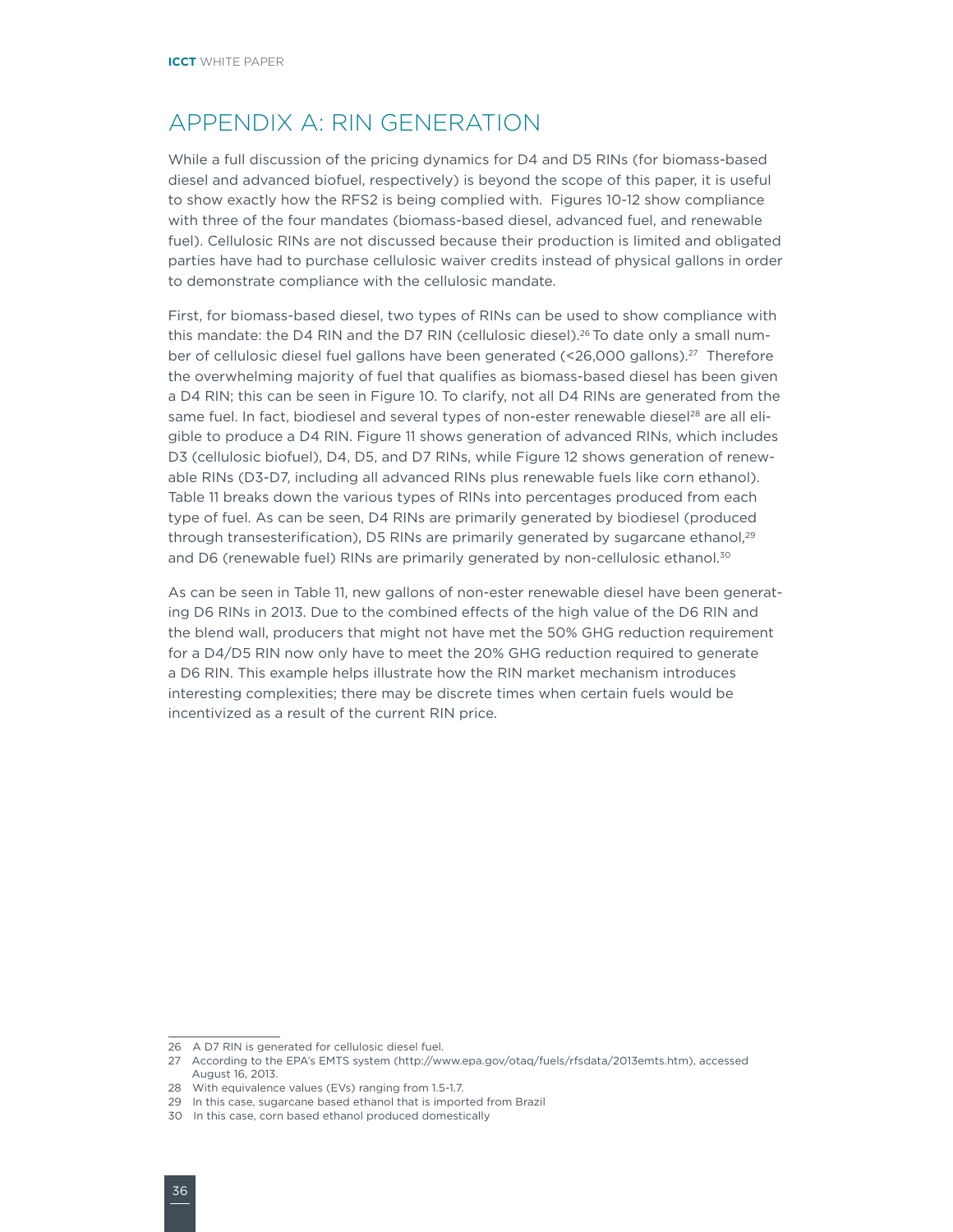**Table 11.** Distribution of RIN production by fuel type. Data from 2010 includes the months of July through December, as the transition between RFS1 and RFS2 was occurring, because reporting requirements differed during this time. Reporting guidance can be found in the RFS2 Final Rule (75 FR 14670). Data is current as of July 7, 2013.

| <b>RIN</b>     | Year        | % biodiesel<br>$(EV=1.5)$                     | % non-ester<br>renewable<br>diesel<br>$(EV=1.7)$ | % non-ester<br>renewable<br>diesel<br>$(EV=1.6)$ | % non-ester<br>renewable<br>diesel<br>$(EV=1.5)$ |          |
|----------------|-------------|-----------------------------------------------|--------------------------------------------------|--------------------------------------------------|--------------------------------------------------|----------|
|                | 2010        | 99.50%                                        | 0.38%                                            | 0.12%                                            | 0.00%                                            |          |
| D <sub>4</sub> | 2011        | 95.54%                                        | 3.04%                                            | 1.41%                                            | 0.01%                                            |          |
|                | 2012        | 91.21%                                        | 7.84%                                            | 0.86%                                            | 0.08%                                            |          |
|                | 2013        | 89.60%                                        | 9.76%                                            | 0.62%                                            | 0.03%                                            |          |
|                | <b>Year</b> | $%$ non-<br>cellulosic<br>ethanol<br>$(EV=1)$ | % heating<br>oil (EV=1.6)                        | % non-ester<br>renewable<br>diesel<br>$(EV=1.7)$ | % non-ester<br>renewable<br>diesel<br>$(EV=1.6)$ | % biogas |
| D <sub>5</sub> | 2010        | 14.13%                                        | 41.23%                                           | 15.70%                                           | 28.94%                                           | 0.00%    |
|                | 2011        | 84.77%                                        | 2.70%                                            | 3.37%                                            | 8.53%                                            | 0.62%    |
|                | 2012        | 96.24%                                        | 0.03%                                            | 2.72%                                            | 0.55%                                            | 0.46%    |
|                | 2013        | 91.54%                                        | 0.00%                                            | 6.85%                                            | 0.00%                                            | 1.61%    |
|                | <b>Year</b> | $%$ non-<br>cellulosic<br>ethanol<br>$(EV=1)$ | % biodiesel<br>$(EV=1.5)$                        | % non-ester<br>renewable<br>diesel<br>$(EV=1.7)$ |                                                  |          |
| D <sub>6</sub> | 2010        | 99.72%                                        | 0.28%                                            | 0.00%                                            |                                                  |          |
|                | 2011        | 99.95%                                        | 0.05%                                            | 0.00%                                            |                                                  |          |
|                | 2012        | 99.99%                                        | 0.01%                                            | 0.00%                                            |                                                  |          |
|                | 2013        | 99.44%                                        | 0.01%                                            | 0.55%                                            |                                                  |          |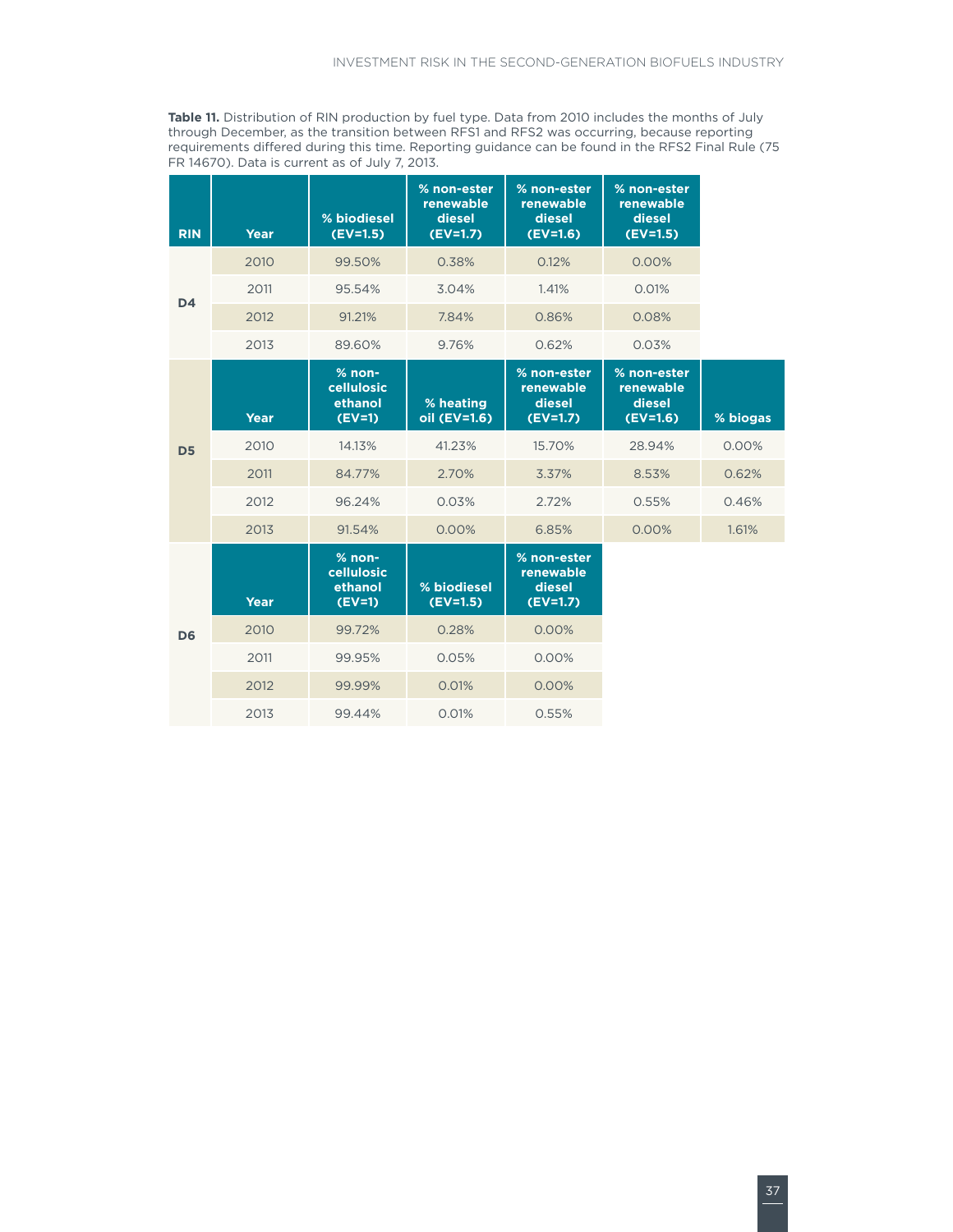

**Figure 10.** Cumulative production of RINs that can be used to satisfy the biomass-based diesel mandate under the RFS2. Only D4 and D7 RINs are eligible (40 CFR 80.1427). This graph does not include the effects of banking RINs.



**Figure 11.** Cumulative production of RINs that can be used to satisfy the advanced biofuel mandate under the RFS2. D3, D4, D5, and D7 RINs can be used to satisfy this mandate (40 CFR 80.1427). This graph does not include the effects of banking.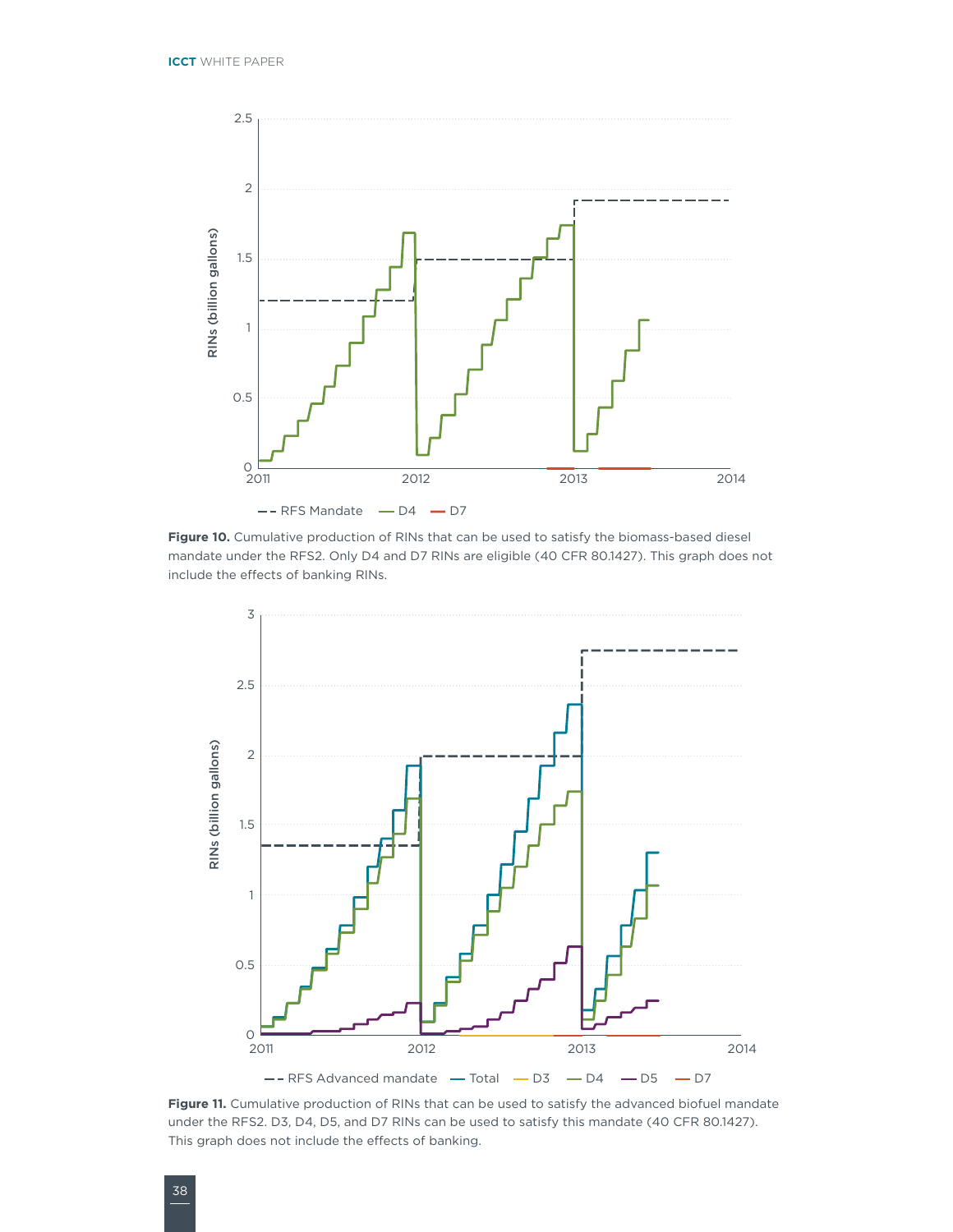

Figure 12. Cumulative production of RINs that can be used to satisfy the renewable biofuel mandate under the RFS2. D3, D4, D5, D6, and D7 RINs can be used to satisfy this mandate (40 CFR 80.1427). This graph does not include the effects of banking.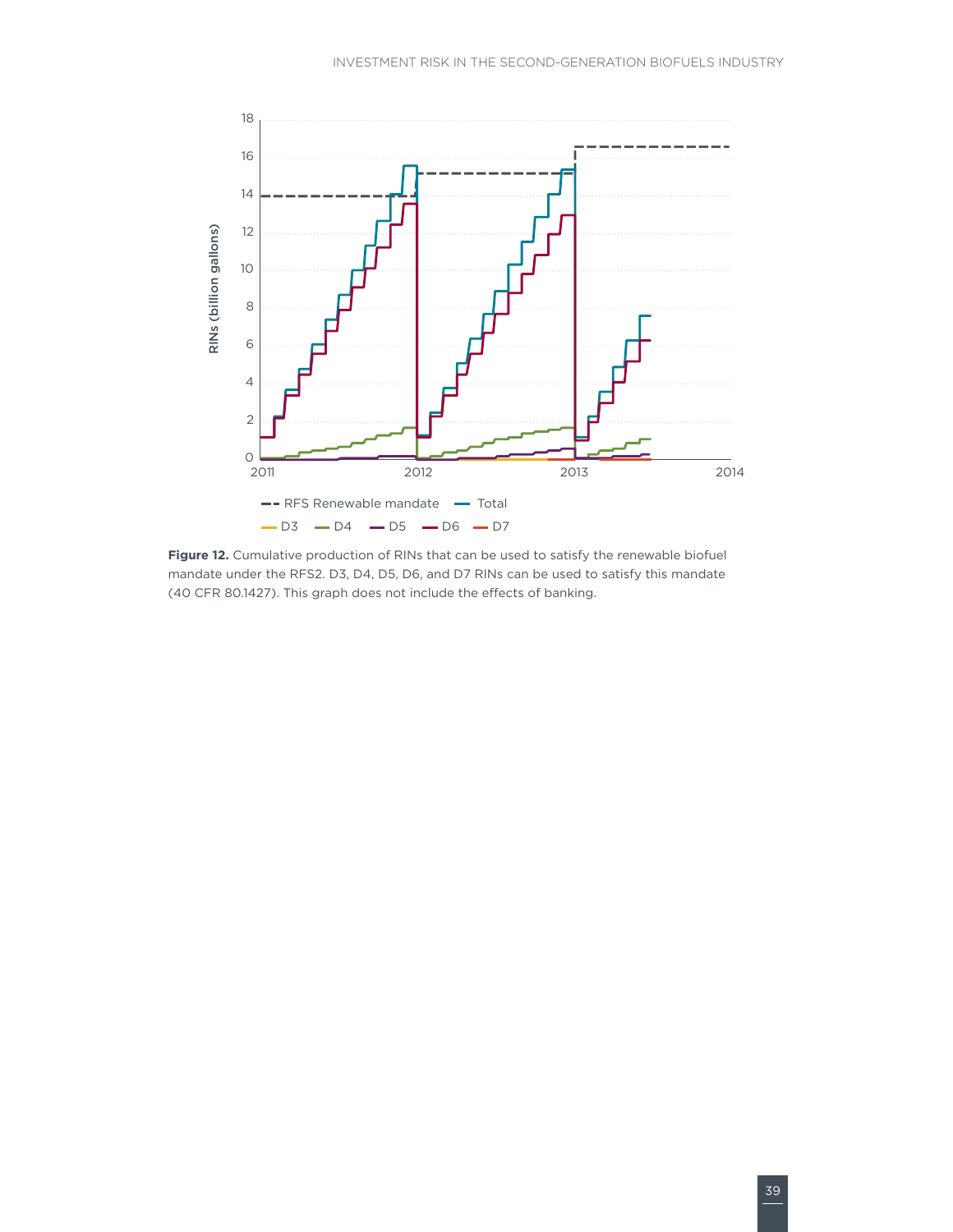### <span id="page-43-0"></span>APPENDIX B: FINANCIAL DATA FOR BIOFUEL COMPANIES

All financial data was gathered from Google Finance.<sup>31</sup>

| <b>Company</b>          | <b>Financial Ratio</b>       | 2012    | 2011     | 2010    | 2009    |
|-------------------------|------------------------------|---------|----------|---------|---------|
|                         | total debt/total assets      | 0.44    | 0.15     | 0.04    | 0.17    |
|                         | cash flow/total debt         | $-1.79$ | $-3.53$  | $-6.00$ | $-2.86$ |
|                         | cash flow/long term debt     | $-1.88$ | $-10.60$ | $-9.64$ | $-6.32$ |
| Amryis                  | working capital/total assets | $-2.55$ | $-0.14$  | 0.82    | 0.32    |
|                         | current ratio                | 1.08    | 1.51     | 9.91    | 3.15    |
|                         | total debt/total equity      | 1.59    | 0.30     | 0.04    | 0.29    |
|                         | total debt/total assets      | 0.32    | 0.21     | 0.40    | 0.29    |
|                         | cash flow/total debt         | $-1.16$ | $-1.54$  | $-1.81$ | $-2.39$ |
| Gevo                    | cash flow/long term debt     | $-1.40$ | $-1.76$  | $-1.98$ | $-2.39$ |
|                         | working capital/total assets | 0.23    | 0.60     | $-0.32$ | 0.48    |
|                         | current ratio                | 4.52    | 6.37     | 1.97    | 6.15    |
|                         | total debt/total equity      | 0.51    | 0.31     | 1.02    | 0.51    |
|                         | total debt/total assets      | 0.49    | 0.45     | 0.48    | 0.52    |
|                         | cash flow/total debt         | O.11    | 0.18     | 0.15    | O.11    |
| <b>Green Plains</b>     | cash flow/long term debt     | 0.21    | 0.23     | 0.19    | 0.13    |
| <b>Renewable Energy</b> | working capital/total assets | $-0.51$ | $-0.59$  | $-0.50$ | $-1.28$ |
|                         | current ratio                | 1.31    | 1.60     | 1.77    | 1.45    |
|                         | total debt/total equity      | 1.35    | 1.26     | 1.37    | 1.52    |
|                         | total debt/total assets      | 0.43    | 0.17     | 0.08    | 1.03    |
|                         | cash flow/total debt         | $-0.74$ | $-1.17$  | $-6.16$ | $-0.70$ |
|                         | cash flow/long term debt     | $-0.77$ | $-1.31$  | $-8.78$ | $-0.77$ |
| <b>KiOR</b>             | working capital/total assets | $-2.00$ | 0.42     | 0.68    | $-3.00$ |
|                         | current ratio                | 2.85    | 4.54     | 4.47    | 1.33    |
|                         | total debt/total equity      | 0.79    | 0.23     | 0.10    | $-6.64$ |

<sup>31</sup> https://www.google.com/finance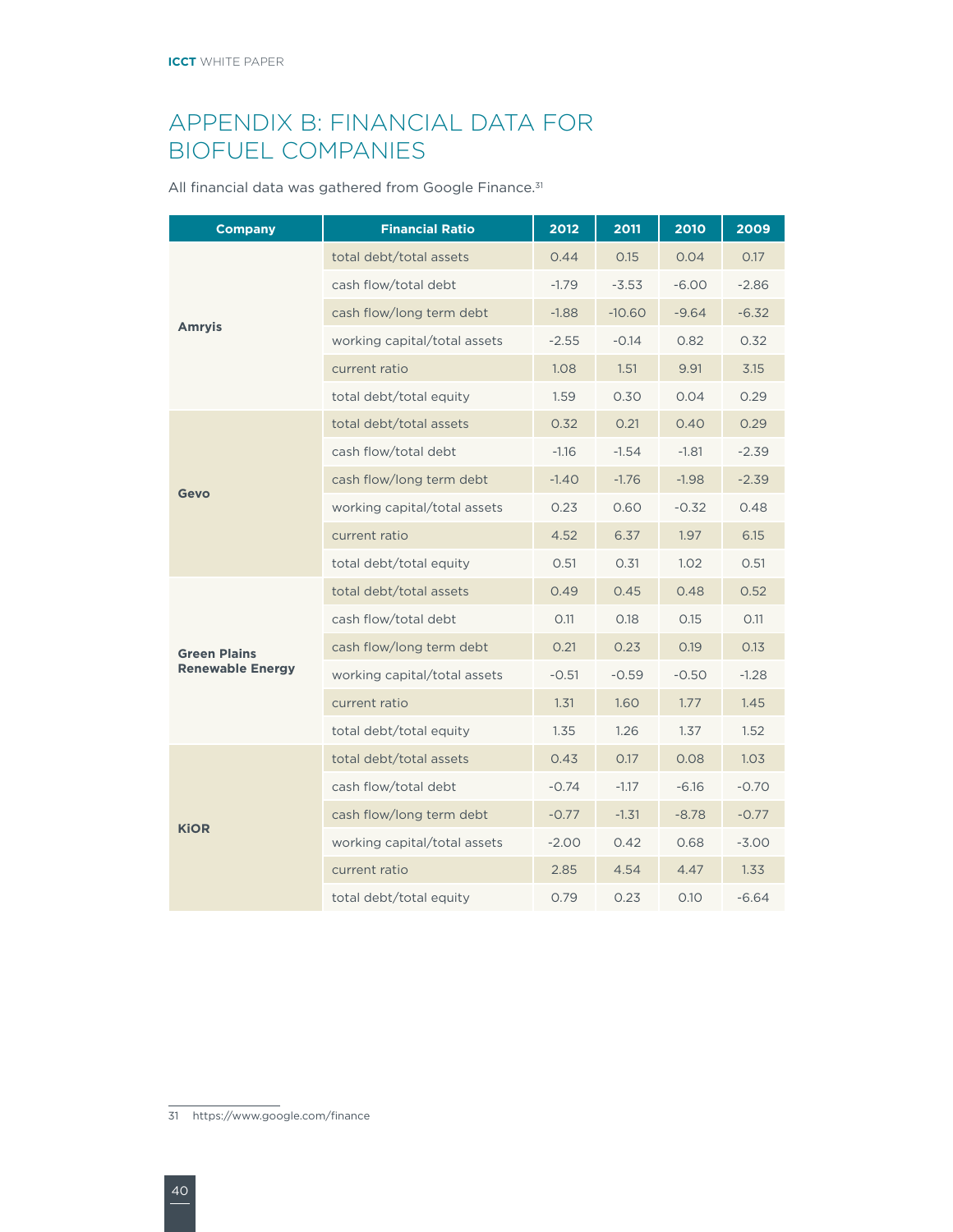| <b>Company</b>             | <b>Financial Ratio</b>       | 2012     | 2011    | 2010                     | 2009                     |
|----------------------------|------------------------------|----------|---------|--------------------------|--------------------------|
|                            | total debt/total assets      | 0.00     | 0.00    | 0.00                     | 0.00                     |
|                            | cash flow/total debt         |          |         |                          |                          |
|                            | cash flow/long term debt     |          |         | $\overline{\phantom{a}}$ | $\overline{\phantom{a}}$ |
| <b>Lignol Energy Corp.</b> | working capital/total assets | 0.12     | 0.61    | 0.51                     | 0.78                     |
|                            | current ratio                | 1.24     | 2.77    | 2.20                     | 4.88                     |
|                            | total debt/total equity      | 0.00     | 0.00    | 0.00                     | 0.00                     |
|                            | total debt/total assets      | 0.56     | 0.41    | 0.53                     | 0.30                     |
|                            | cash flow/total debt         | $-0.26$  | 0.09    | 0.64                     | $-3.04$                  |
| <b>Pacific Ethanol</b>     | cash flow/long term debt     | $-0.27$  | 0.09    | 0.92                     | $-21.49$                 |
|                            | working capital/total assets | $-1.83$  | $-1.78$ | $-3.21$                  | $-7.18$                  |
|                            | current ratio                | 4.63     | 7.43    | 1.20                     | 0.51                     |
|                            | total debt/total equity      | 2.31     | 2.01    | $-17.19$                 | $-0.90$                  |
|                            | total debt/total assets      | 0.40     | 0.14    | 0.76                     | 0.52                     |
|                            | cash flow/total debt         | 0.22     | $-0.01$ | $-0.28$                  | $-0.29$                  |
| <b>Rentech Inc.*</b>       | cash flow/long term debt     | 0.23     | $-0.01$ | $-0.34$                  | $-0.33$                  |
|                            | working capital/total assets | $-0.68$  | 0.46    | $-0.78$                  | $-1.06$                  |
|                            | current ratio                | 2.27     | 5.14    | 1.31                     | 1.39                     |
|                            | total debt/total equity      | 1.22     | 0.23    | $-9.87$                  | 2.73                     |
|                            | total debt/total assets      | 0.07     | 0.07    | 0.00                     | 0.04                     |
|                            | cash flow/total debt         | $-5.32$  | $-2.58$ | $-67.35$                 | $-7.19$                  |
|                            | cash flow/long term debt     | $-10.42$ | $-3.49$ | $-86.06$                 | $\overline{\phantom{a}}$ |
| <b>Solazyme</b>            | working capital/total assets | 0.80     | 0.83    | 0.82                     | 0.76                     |
|                            | current ratio                | 6.63     | 8.86    | 5.93                     | 4.11                     |
|                            | total debt/total equity      | 0.08     | 0.08    | 0.00                     | 0.06                     |
|                            | total debt/total assets      | 0.50     | 0.57    | 0.79                     | 0.63                     |
|                            | cash flow/total debt         | 0.44     | 0.16    | $-0.04$                  | $-0.51$                  |
|                            | cash flow/long term debt     | 0.44     | 0.96    | $-0.04$                  | $-0.51$                  |
| Verenium                   | working capital/total assets | $-0.12$  | $-0.17$ | $-0.06$                  | $-3.15$                  |
|                            | current ratio                | 3.60     | 0.98    | 5.43                     | 1.89                     |
|                            | total debt/total equity      | 1.53     | 4.15    | 27.76                    | $-4.16$                  |

\* Rentech's ratios for 2011 were based on Q4 data only.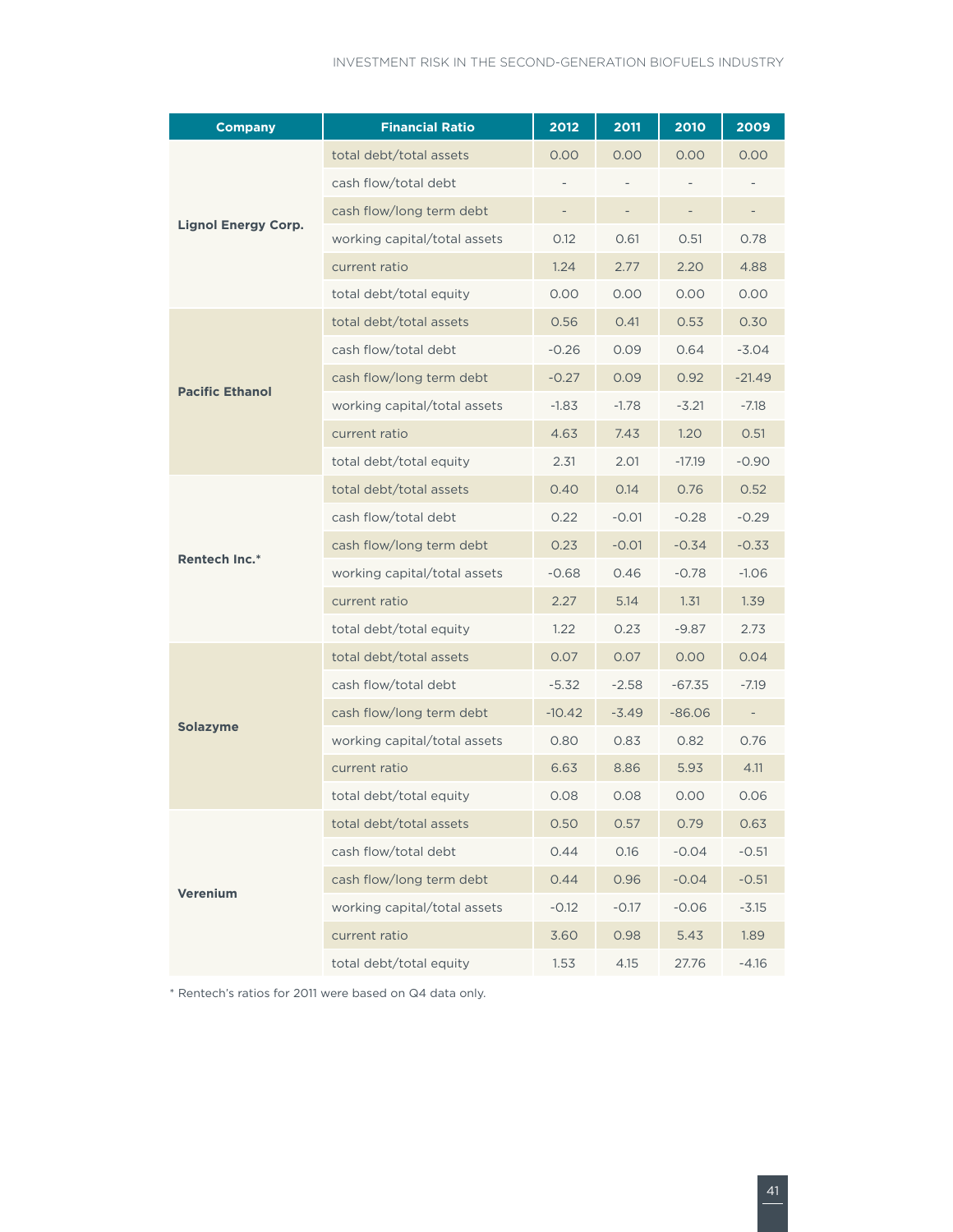### <span id="page-45-0"></span>APPENDIX C: PROPOSED CHANGES TO 26 U.S.C. § 48(A)

The text below is section 48 of the U.S. tax law, which can be found at: [http://www.law.](http://www.law.cornell.edu/uscode/text/26/48) [cornell.edu/uscode/text/26/48.](http://www.law.cornell.edu/uscode/text/26/48) Proposed changes to allow an investment tax credit to be claimed instead of the second-generation biofuel producer tax credit are shown below in red text.

#### **(a) Energy credit**

#### **(1) In general**

For purposes of section [46,](http://www.law.cornell.edu/uscode/text/26/46) except as provided in paragraphs (1)(B), (2)(B), (3)(B), and  $(4)(B)$  <sup>[1]</sup> of subsection (c), the energy credit for any taxable year is the energy percentage of the basis of each energy property placed in service during such taxable year.

#### **(2) Energy percentage**

#### **(A) In general**

The energy percentage is—

**(i)** 30 percent in the case of—

**(I)** qualified fuel cell property,

**(II)** energy property described in paragraph (3)(A)(i) but only with respect to periods ending before January 1, 2017,

**(III)** energy property described in paragraph (3)(A)(ii), and

**(IV)** qualified small wind energy property, and

**(ii)** in the case of any energy property to which clause (i) does not apply, 10 percent.

### **(B) Coordination with rehabilitation credit**

The energy percentage shall not apply to that portion of the basis of any property which is attributable to qualified rehabilitation expenditures.

### **(3) Energy property**

For purposes of this subpart, the term "energy property" means any property-

**(A)** which is—

**(i)** equipment which uses solar energy to generate electricity, to heat or cool (or provide hot water for use in) a structure, or to provide solar process heat, excepting property used to generate energy for the purposes of heating a swimming pool,

**(ii)** equipment which uses solar energy to illuminate the inside of a structure using fiberoptic distributed sunlight but only with respect to periods ending before January 1, 2017,

**(iii)** equipment used to produce, distribute, or use energy derived from a geothermal deposit (within the meaning of section [613](http://www.law.cornell.edu/uscode/text/26/613) (e)(2)), but only, in the case of electricity generated by geothermal power, up to (but not including) the electrical transmission stage,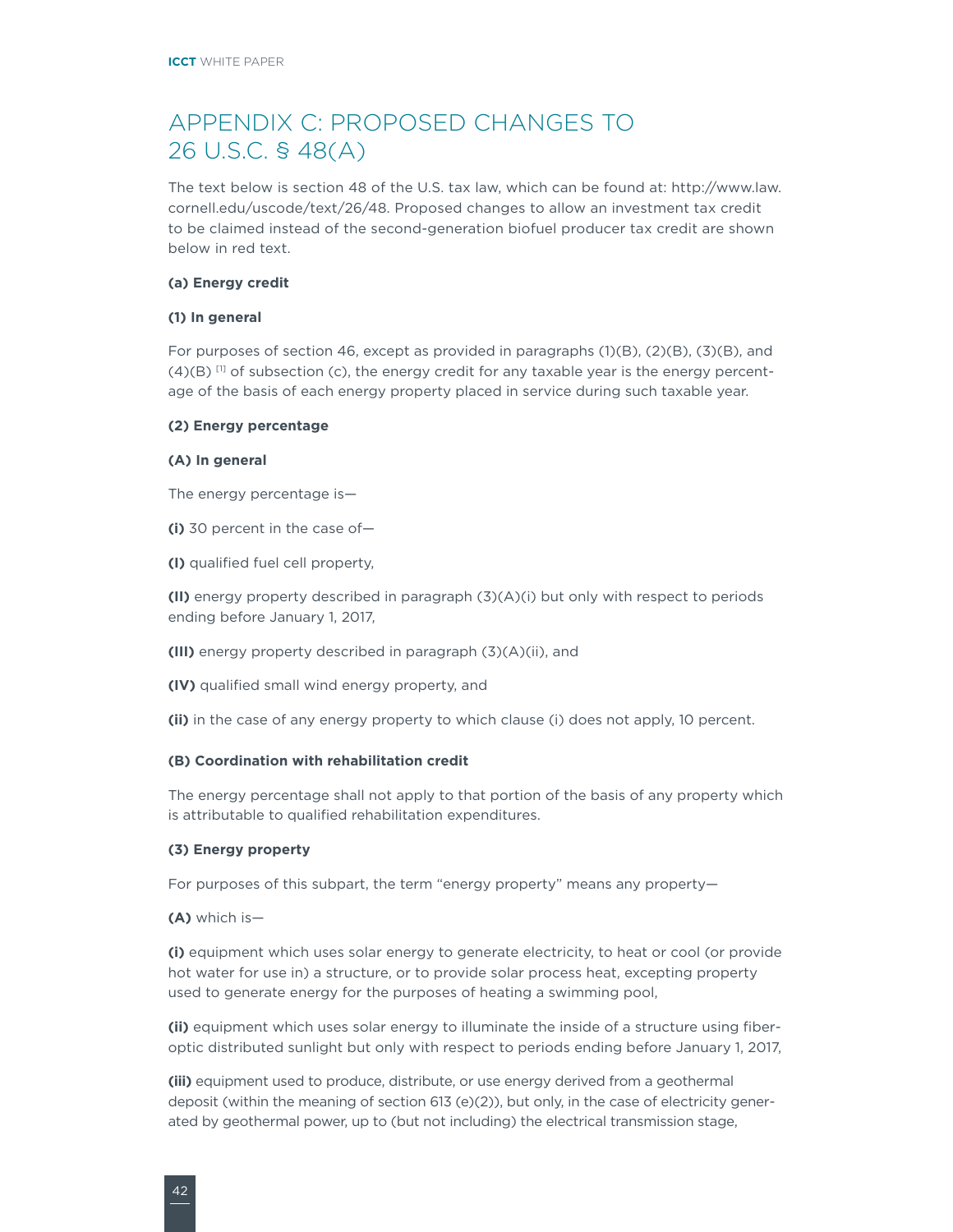**(iv)** qualified fuel cell property or qualified microturbine property,

**(v)** combined heat and power system property,

**(vi)** qualified small wind energy property

**(vii)** equipment which uses the ground or ground water as a thermal energy source to heat a structure or as a thermal energy sink to cool a structure, but only with respect to periods ending before January 1, 2017, or

**(viii)** equipment used in the production of cellulosic biofuel as defined in section 40(b) (6)(E).

#### **(B)**

**(i)** the construction, reconstruction, or erection of which is completed by the taxpayer, or

**(ii)** which is acquired by the taxpayer if the original use of such property commences with the taxpayer,

**(C)** with respect to which depreciation (or amortization in lieu of depreciation) is allowable, and

**(D)** which meets the performance and quality standards (if any) which—

**(i)** have been prescribed by the Secretary by regulations (after consultation with the Secretary of Energy), and

(ii) are in effect at the time of the acquisition of the property.

Such term shall not include any property which is part of a facility the production from which is allowed as a credit under section [45](http://www.law.cornell.edu/uscode/text/26/45) for the taxable year or any prior taxable year.

### **(4) Special rule for property financed by subsidized energy financing or industrial development bonds**

#### **(A) Reduction of basis**

For purposes of applying the energy percentage to any property, if such property is financed in whole or in part by—

**(i)** subsidized energy financing, or

**(ii)** the proceeds of a private activity bond (within the meaning of section [141\)](http://www.law.cornell.edu/uscode/text/26/141) the interest on which is exempt from tax under section [103](http://www.law.cornell.edu/uscode/text/26/103),

the amount taken into account as the basis of such property shall not exceed the amount which (but for this subparagraph) would be so taken into account multiplied by the fraction determined under subparagraph (B).

### **(B) Determination of fraction**

For purposes of subparagraph (A), the fraction determined under this subparagraph is 1 reduced by a fraction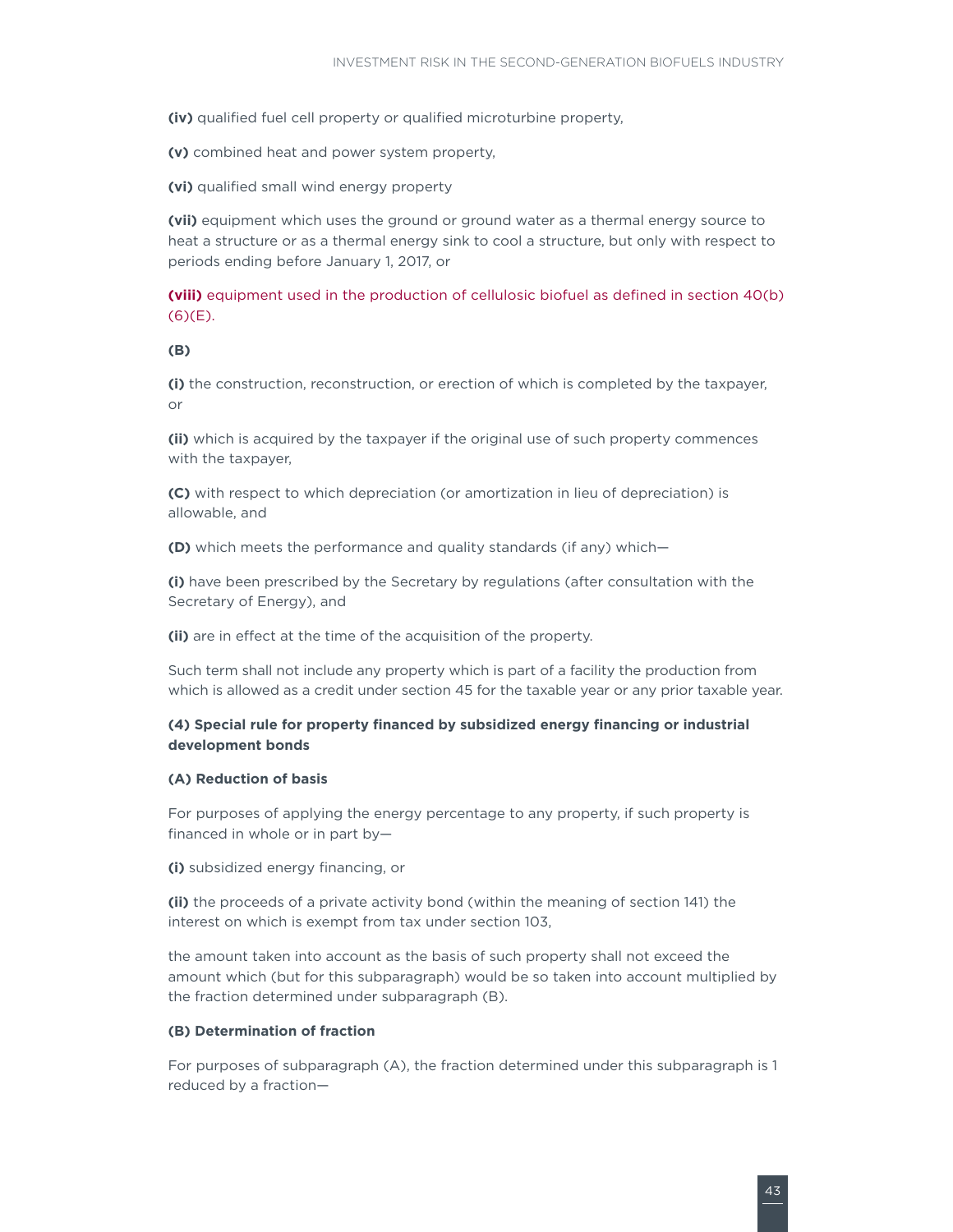**(i)** the numerator of which is that portion of the basis of the property which is allocable to such financing or proceeds, and

**(ii)** the denominator of which is the basis of the property.

### **(C) Subsidized energy financing**

For purposes of subparagraph (A), the term "subsidized energy financing" means financing provided under a Federal, State, or local program a principal purpose of which is to provide subsidized financing for projects designed to conserve or produce energy.

#### **(D) Termination**

This paragraph shall not apply to periods after December 31, 2008, under rules similar to the rules of section [48](http://www.law.cornell.edu/uscode/text/26/48) (m) (as in effect on the day before the date of the enactment of the Revenue Reconciliation Act of 1990).

#### **(5) Election to treat qualified facilities as energy property**

#### **(A) In general**

In the case of any qualified property which is part of a qualified investment credit facility—

**(i)** such property shall be treated as energy property for purposes of this section, and

**(ii)** the energy percentage with respect to such property shall be 30 percent.

### **(B) Denial of production credit**

No credit shall be allowed under section [45](http://www.law.cornell.edu/uscode/text/26/45) for any taxable year with respect to any qualified investment credit facility.

#### **(C) Qualified investment credit facility**

For purposes of this paragraph, the term "qualified investment credit facility" means any facility—

**(i)** which is a qualified facility (within the meaning of section [45\)](http://www.law.cornell.edu/uscode/text/26/45) described in paragraph (1), (2), (3), (4), (6), (7), (9), or (11) of section [45](http://www.law.cornell.edu/uscode/text/26/45) (d), or is a qualified second-generation biofuel facility (within the meaning of section 40) described in paragraphs (E) and (F) of section 40(b)6.

**(ii)** which is placed in service after 2008 and the construction of which begins before January 1, 2014, except in the case of second-generation biofuel facilities, which are eligible if placed in service after 2008 and the construction of which begins before 1 billion cellulosic renewable identification numbers have been produced under the Renewable Fuel Standard, and

**(iii)** with respect to which—

**(I)** no credit has been allowed under section [45](http://www.law.cornell.edu/uscode/text/26/45) or 40, and

**(II)** the taxpayer makes an irrevocable election to have this paragraph apply.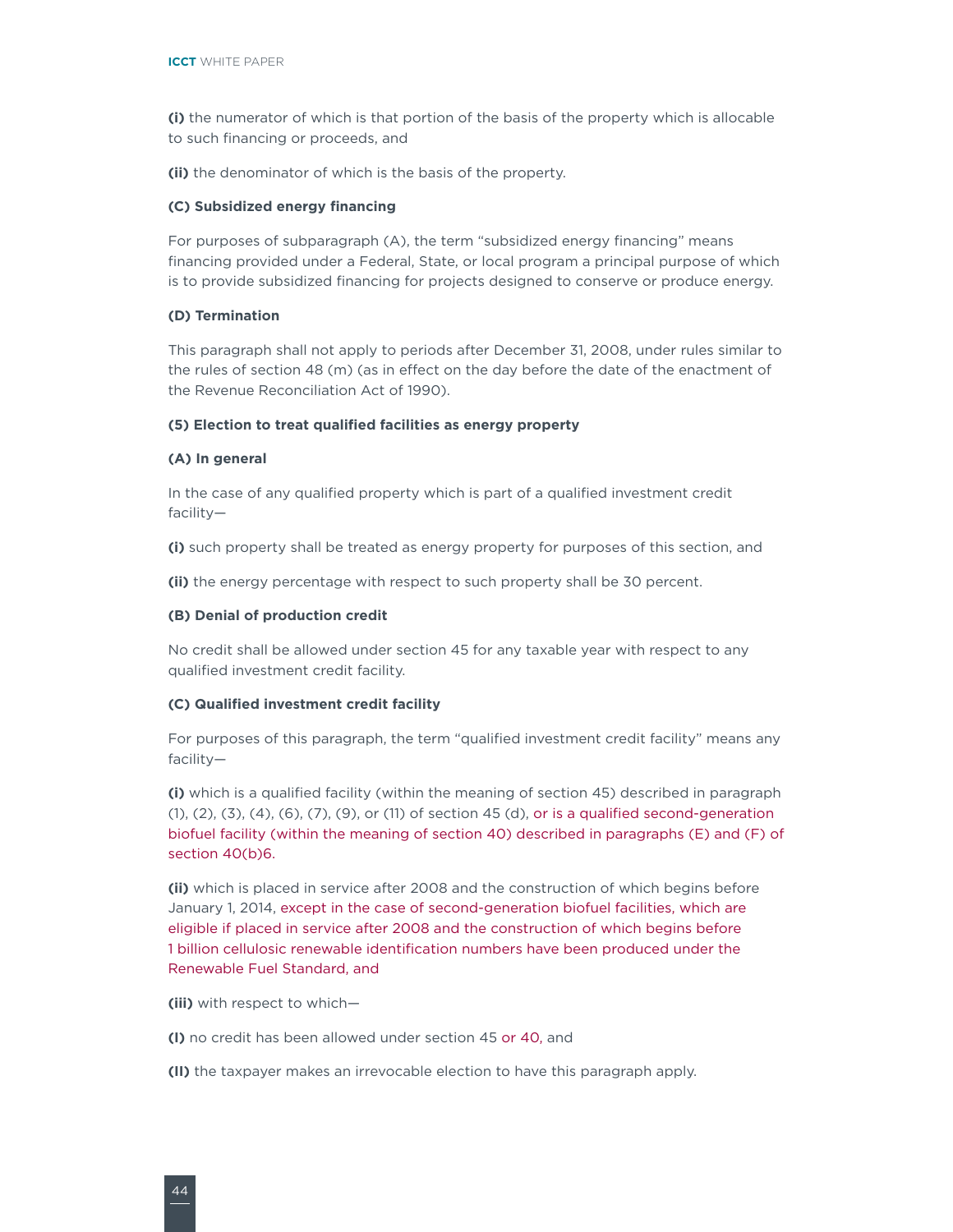### **(D) Qualified property**

For purposes of this paragraph, the term "qualified property" means property-

**(i)** which is—

**(I)** tangible personal property, or

**(II)** other tangible property (not including a building or its structural components), but only if such property is used as an integral part of the qualified investment credit facility,

**(ii)** with respect to which depreciation (or amortization in lieu of depreciation) is allowable,

**(iii)** which is constructed, reconstructed, erected, retrofitted, or acquired by the taxpayer, and

**(iv)** the original use of which commences with the taxpayer.